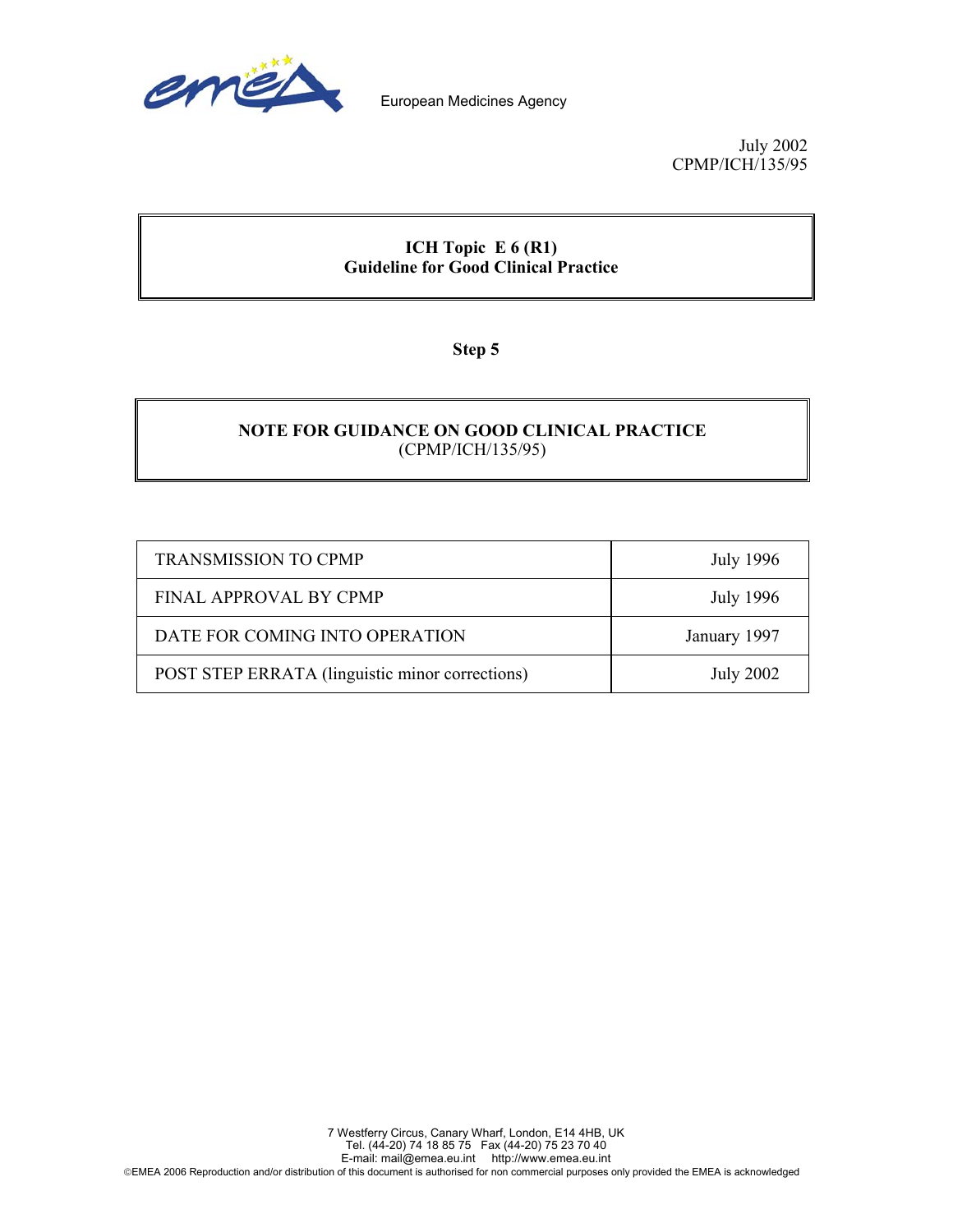# **GUIDELINE FOR GOOD CLINICAL PRACTICE**

# ICH Harmonised Tripartite Guideline

| 1.   |                                                                     |  |
|------|---------------------------------------------------------------------|--|
| 1.1  |                                                                     |  |
| 1.2  |                                                                     |  |
| 1.3  |                                                                     |  |
| 1.4  |                                                                     |  |
| 1.5  |                                                                     |  |
| 1.6  |                                                                     |  |
| 1.7  |                                                                     |  |
| 1.8  |                                                                     |  |
| 1.9  |                                                                     |  |
| 1.10 |                                                                     |  |
| 1.11 |                                                                     |  |
| 1.12 |                                                                     |  |
| 1.13 |                                                                     |  |
| 1.14 |                                                                     |  |
| 1.15 |                                                                     |  |
| 1.16 |                                                                     |  |
| 1.17 |                                                                     |  |
| 1.18 |                                                                     |  |
| 1.19 |                                                                     |  |
| 1.20 |                                                                     |  |
| 1.21 |                                                                     |  |
| 1.22 |                                                                     |  |
| 1.23 |                                                                     |  |
| 1.24 |                                                                     |  |
| 1.25 | INDEPENDENT DATA-MONITORING COMMITTEE (IDMC) (DATA AND SAFETY       |  |
|      | MONITORING BOARD, MONITORING COMMITTEE, DATA MONITORING COMMITTEE)8 |  |
| 1.26 |                                                                     |  |
| 1.27 |                                                                     |  |
| 1.28 |                                                                     |  |
| 1.29 |                                                                     |  |
| 1.30 |                                                                     |  |
| 1.31 |                                                                     |  |
| 1.33 |                                                                     |  |
| 1.34 |                                                                     |  |
| 1.35 |                                                                     |  |
| 1.36 |                                                                     |  |
| 1.37 |                                                                     |  |
| 1.38 |                                                                     |  |
| 1.39 |                                                                     |  |
| 1.40 |                                                                     |  |
| 1.41 |                                                                     |  |
| 1.42 |                                                                     |  |
| 1.43 |                                                                     |  |
|      |                                                                     |  |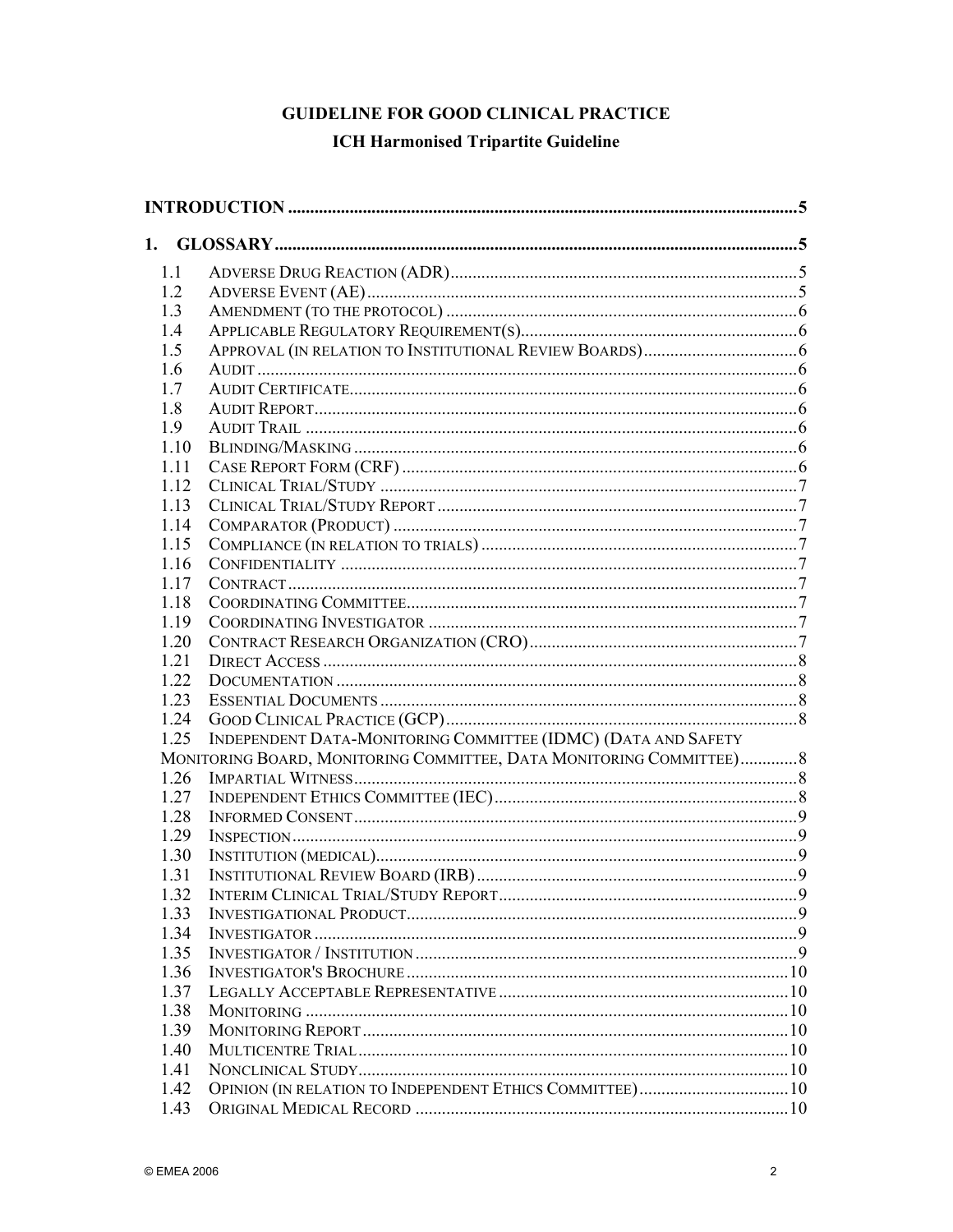| 1.44            |                                                                       |  |
|-----------------|-----------------------------------------------------------------------|--|
| 1.45            |                                                                       |  |
| 1.46            |                                                                       |  |
| 1.47            |                                                                       |  |
| 1.48            |                                                                       |  |
| 1.49            |                                                                       |  |
| 1.50            | SERIOUS ADVERSE EVENT (SAE) OR SERIOUS ADVERSE DRUG REACTION (SERIOUS |  |
| <b>ADR</b> ) 11 |                                                                       |  |
| 1.51            |                                                                       |  |
| 1.52            |                                                                       |  |
| 1.53            |                                                                       |  |
| 1.54            |                                                                       |  |
| 1.55            |                                                                       |  |
| 1.56            |                                                                       |  |
| 1.57            |                                                                       |  |
| 1.58            |                                                                       |  |
| 1.59            |                                                                       |  |
| 1.60            |                                                                       |  |
| 1.61            |                                                                       |  |
| 1.62            |                                                                       |  |
|                 |                                                                       |  |
|                 |                                                                       |  |
| 3.1             |                                                                       |  |
| 3.2             |                                                                       |  |
| 3.3             |                                                                       |  |
| 3.4             |                                                                       |  |
|                 |                                                                       |  |
|                 |                                                                       |  |
|                 |                                                                       |  |
| 4.1             |                                                                       |  |
| 4.2             |                                                                       |  |
| 4.3             |                                                                       |  |
| 4.4             |                                                                       |  |
| 4.5             |                                                                       |  |
| 4.6             |                                                                       |  |
| 4.7             |                                                                       |  |
| 4.8             |                                                                       |  |
| 4.9             |                                                                       |  |
| 4.10            |                                                                       |  |
| 4.11            |                                                                       |  |
| 4.12            |                                                                       |  |
| 4.13            |                                                                       |  |
|                 |                                                                       |  |
|                 |                                                                       |  |
| 5.1             |                                                                       |  |
| 5.2             |                                                                       |  |
| 5.3             |                                                                       |  |
| 5.4             |                                                                       |  |
| 5.5             | TRIAL MANAGEMENT, DATA HANDLING, AND RECORD KEEPING26                 |  |
| 5.6             |                                                                       |  |
| 5.7             |                                                                       |  |
| 5.8<br>5.9      |                                                                       |  |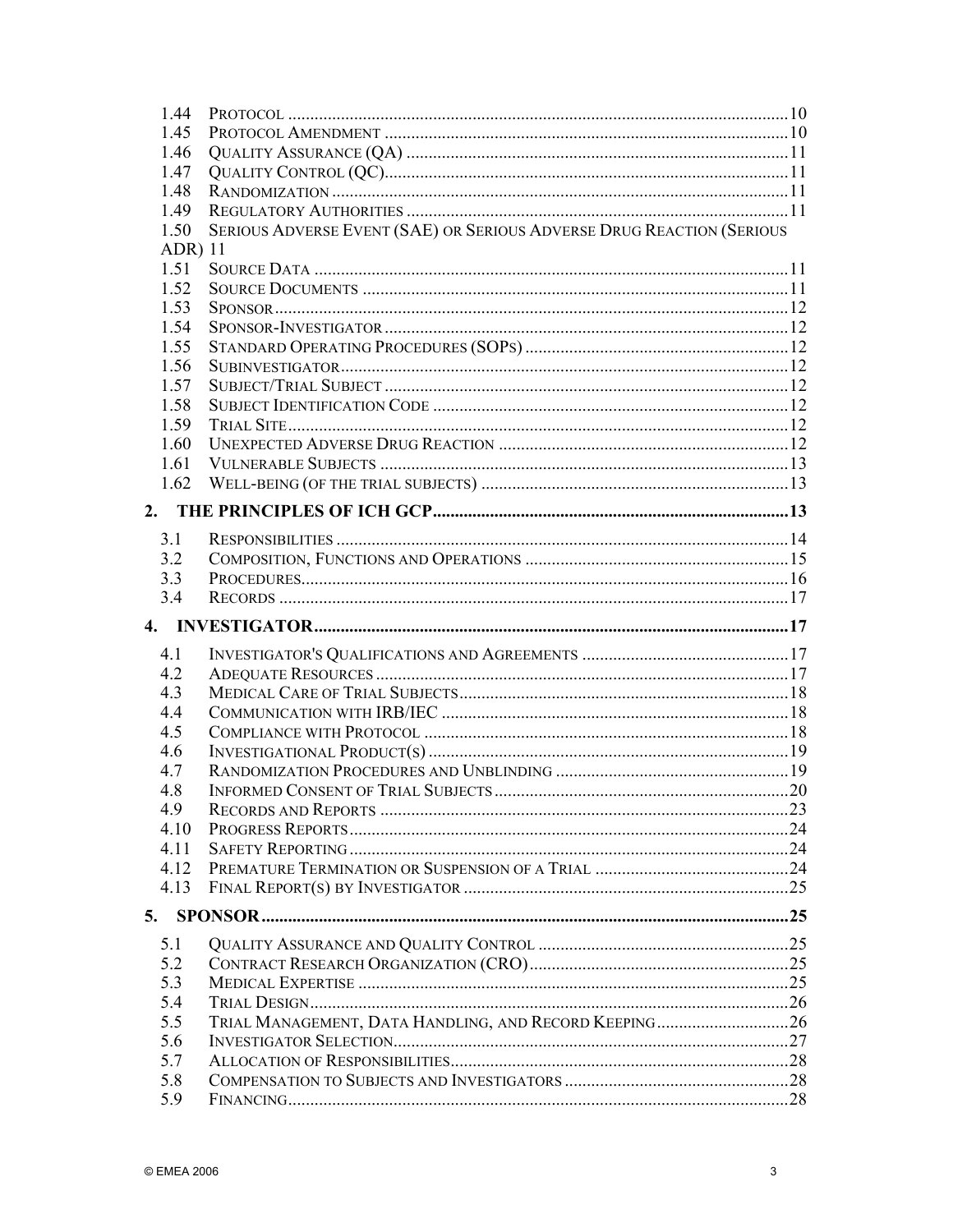| 5.10 |                                                                 |  |
|------|-----------------------------------------------------------------|--|
| 5.11 |                                                                 |  |
| 5.12 |                                                                 |  |
| 5.13 | MANUFACTURING, PACKAGING, LABELLING, AND CODING INVESTIGATIONAL |  |
|      |                                                                 |  |
| 5.14 |                                                                 |  |
| 5.15 |                                                                 |  |
| 5.16 |                                                                 |  |
| 5.17 |                                                                 |  |
| 5.18 |                                                                 |  |
| 5.19 |                                                                 |  |
| 5.20 |                                                                 |  |
| 5.21 |                                                                 |  |
| 5.22 |                                                                 |  |
| 5.23 |                                                                 |  |
|      | 6. CLINICAL TRIAL PROTOCOL AND PROTOCOL AMENDMENT(S)36          |  |
| 6.1  |                                                                 |  |
| 6.2  |                                                                 |  |
| 6.3  |                                                                 |  |
| 6.4  |                                                                 |  |
| 6.5  |                                                                 |  |
| 6.6  |                                                                 |  |
| 6.7  |                                                                 |  |
| 6.8  |                                                                 |  |
| 6.9  |                                                                 |  |
| 6.10 |                                                                 |  |
| 6.11 |                                                                 |  |
| 6.12 |                                                                 |  |
| 6.13 |                                                                 |  |
| 6.14 |                                                                 |  |
| 6.15 |                                                                 |  |
| 6.16 |                                                                 |  |
|      |                                                                 |  |
|      |                                                                 |  |
| 7.1  |                                                                 |  |
| 7.2  |                                                                 |  |
|      |                                                                 |  |
| 7.5  | <b>APPENDIX 2:</b>                                              |  |
|      | 8. ESSENTIAL DOCUMENTS FOR THE CONDUCT OF A CLINICAL TRIAL  47  |  |
| 8.1  |                                                                 |  |
| 8.2  |                                                                 |  |
| 8.4  |                                                                 |  |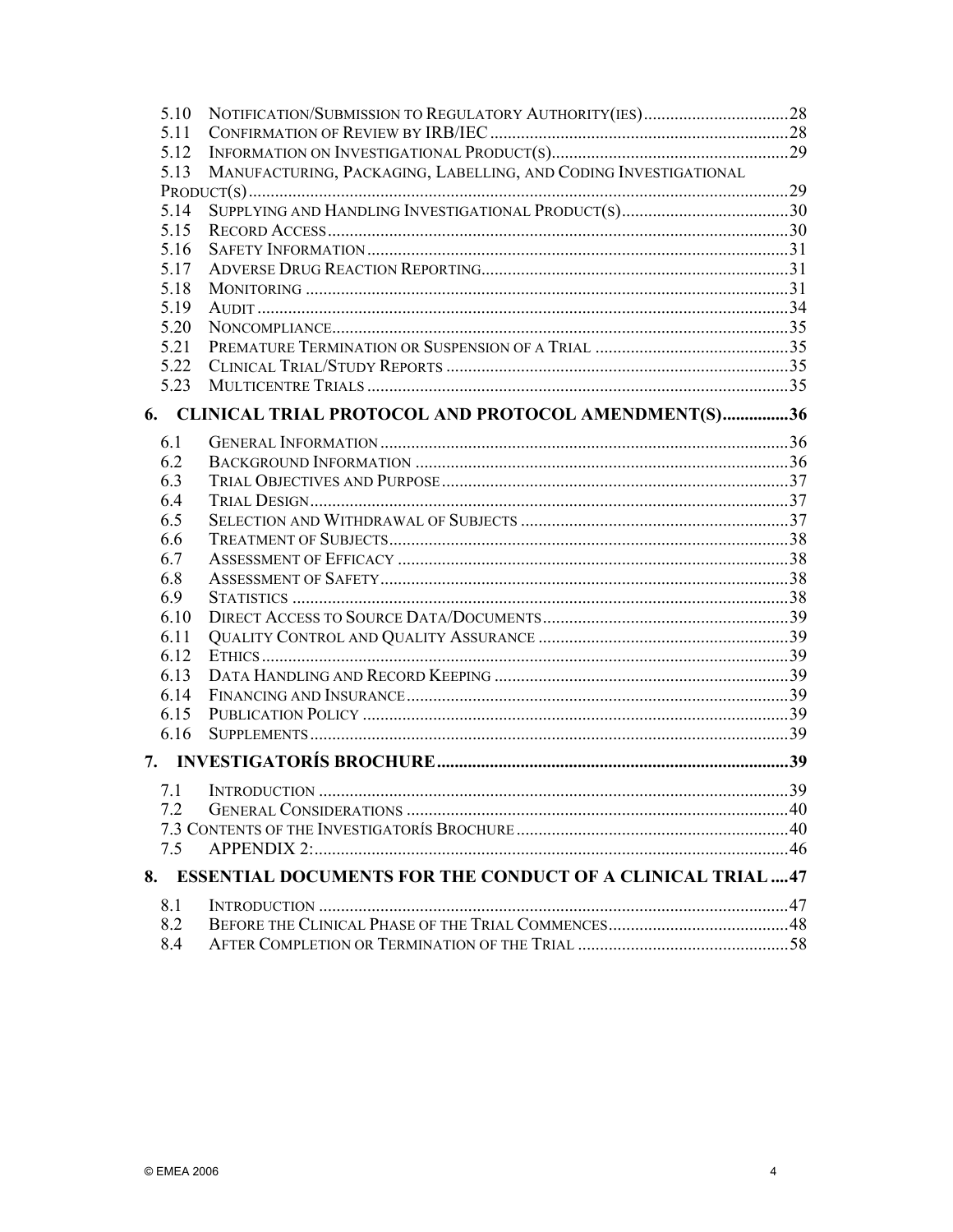# **GUIDELINE FOR GOOD CLINICAL PRACTICE ICH Harmonised Tripartite Guideline**

# INTRODUCTION

Good Clinical Practice (GCP) is an international ethical and scientific quality standard for designing, conducting, recording and reporting trials that involve the participation of human subjects. Compliance with this standard provides public assurance that the rights, safety and well-being of trial subjects are protected, consistent with the principles that have their origin in the Declaration of Helsinki, and that the clinical trial data are credible.

The objective of this ICH GCP Guideline is to provide a unified standard for the European Union (EU), Japan and the United States to facilitate the mutual acceptance of clinical data by the regulatory authorities in these jurisdictions.

The guideline was developed with consideration of the current good clinical practices of the European Union, Japan, and the United States, as well as those of Australia, Canada, the Nordic countries and the World Health Organization (WHO).

This guideline should be followed when generating clinical trial data that are intended to be submitted to regulatory authorities.

The principles established in this guideline may also be applied to other clinical investigations that may have an impact on the safety and well-being of human subjects.

# 1. GLOSSARY

# 1.1 Adverse Drug Reaction (ADR)

In the pre-approval clinical experience with a new medicinal product or its new usages, particularly as the therapeutic dose(s) may not be established: all noxious and unintended responses to a medicinal product related to any dose should be considered adverse drug reactions. The phrase responses to a medicinal product means that a causal relationship between a medicinal product and an adverse event is at least a reasonable possibility, i.e. the relationship cannot be ruled out.

Regarding marketed medicinal products: a response to a drug which is noxious and unintended and which occurs at doses normally used in man for prophylaxis, diagnosis, or therapy of diseases or for modification of physiological function (see the ICH Guideline for Clinical Safety Data Management: Definitions and Standards for Expedited Reporting).

# 1.2 Adverse Event (AE)

Any untoward medical occurrence in a patient or clinical investigation subject administered a pharmaceutical product and which does not necessarily have a causal relationship with this treatment. An adverse event (AE) can therefore be any unfavourable and unintended sign (including an abnormal laboratory finding), symptom, or disease temporally associated with the use of a medicinal (investigational) product, whether or not related to the medicinal (investigational) product (see the ICH Guideline for Clinical Safety Data Management: Definitions and Standards for Expedited Reporting).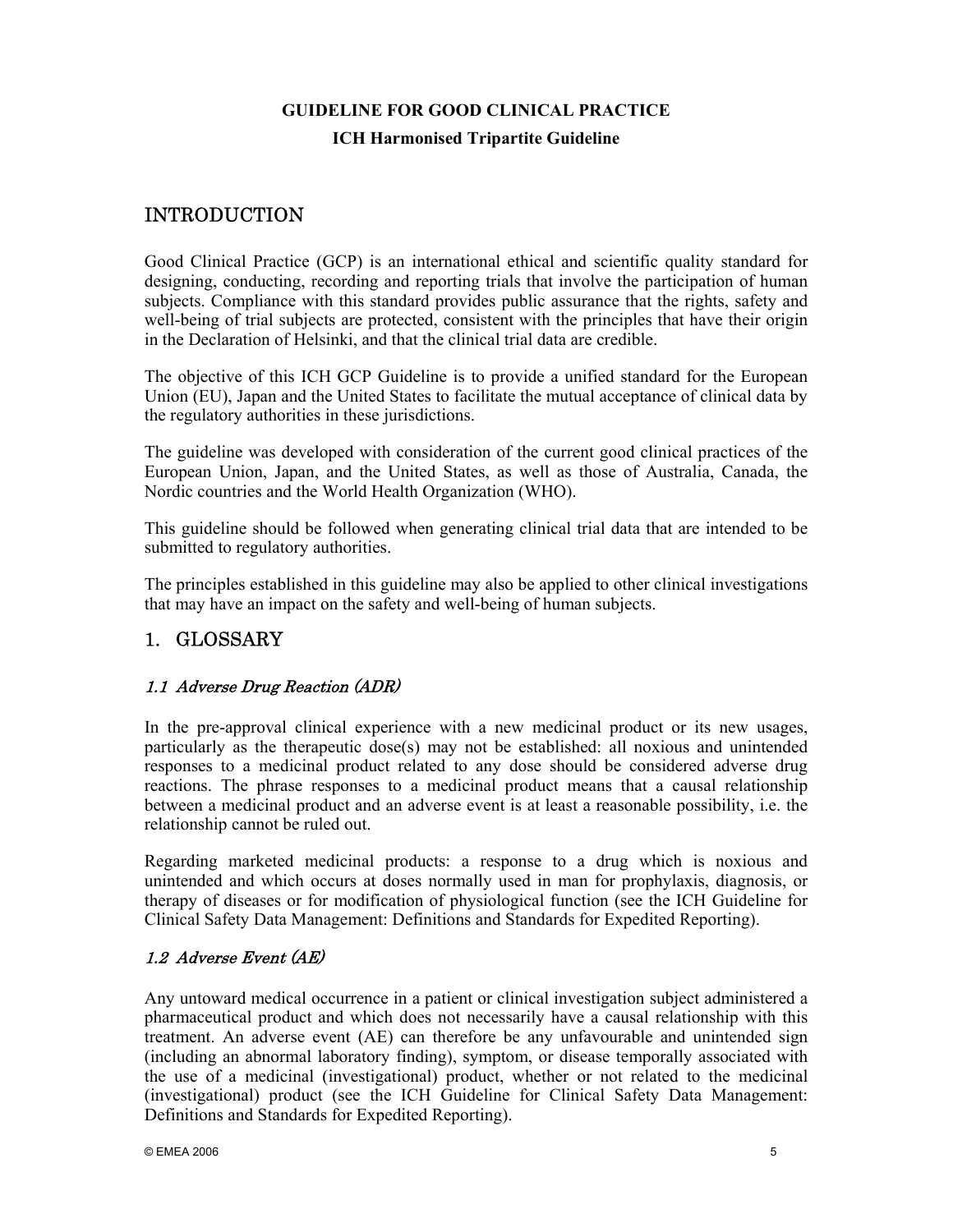## 1.3 Amendment (to the protocol)

See Protocol Amendment.

## 1.4 Applicable Regulatory Requirement(s)

Any law(s) and regulation(s) addressing the conduct of clinical trials of investigational products.

### 1.5 Approval (in relation to Institutional Review Boards)

The affirmative decision of the IRB that the clinical trial has been reviewed and may be conducted at the institution site within the constraints set forth by the IRB, the institution, Good Clinical Practice (GCP), and the applicable regulatory requirements.

### 1.6 Audit

A systematic and independent examination of trial related activities and documents to determine whether the evaluated trial related activities were conducted, and the data were recorded, analyzed and accurately reported according to the protocol, sponsor's standard operating procedures (SOPs), Good Clinical Practice (GCP), and the applicable regulatory requirement(s).

### 1.7 Audit Certificate

A declaration of confirmation by the auditor that an audit has taken place.

### 1.8 Audit Report

A written evaluation by the sponsor's auditor of the results of the audit.

### 1.9 Audit Trail

Documentation that allows reconstruction of the course of events.

### 1.10 Blinding/Masking

A procedure in which one or more parties to the trial are kept unaware of the treatment assignment(s). Single-blinding usually refers to the subject(s) being unaware, and doubleblinding usually refers to the subject(s), investigator(s), monitor, and, in some cases, data analyst(s) being unaware of the treatment assignment(s).

### 1.11 Case Report Form (CRF)

A printed, optical, or electronic document designed to record all of the protocol required information to be reported to the sponsor on each trial subject.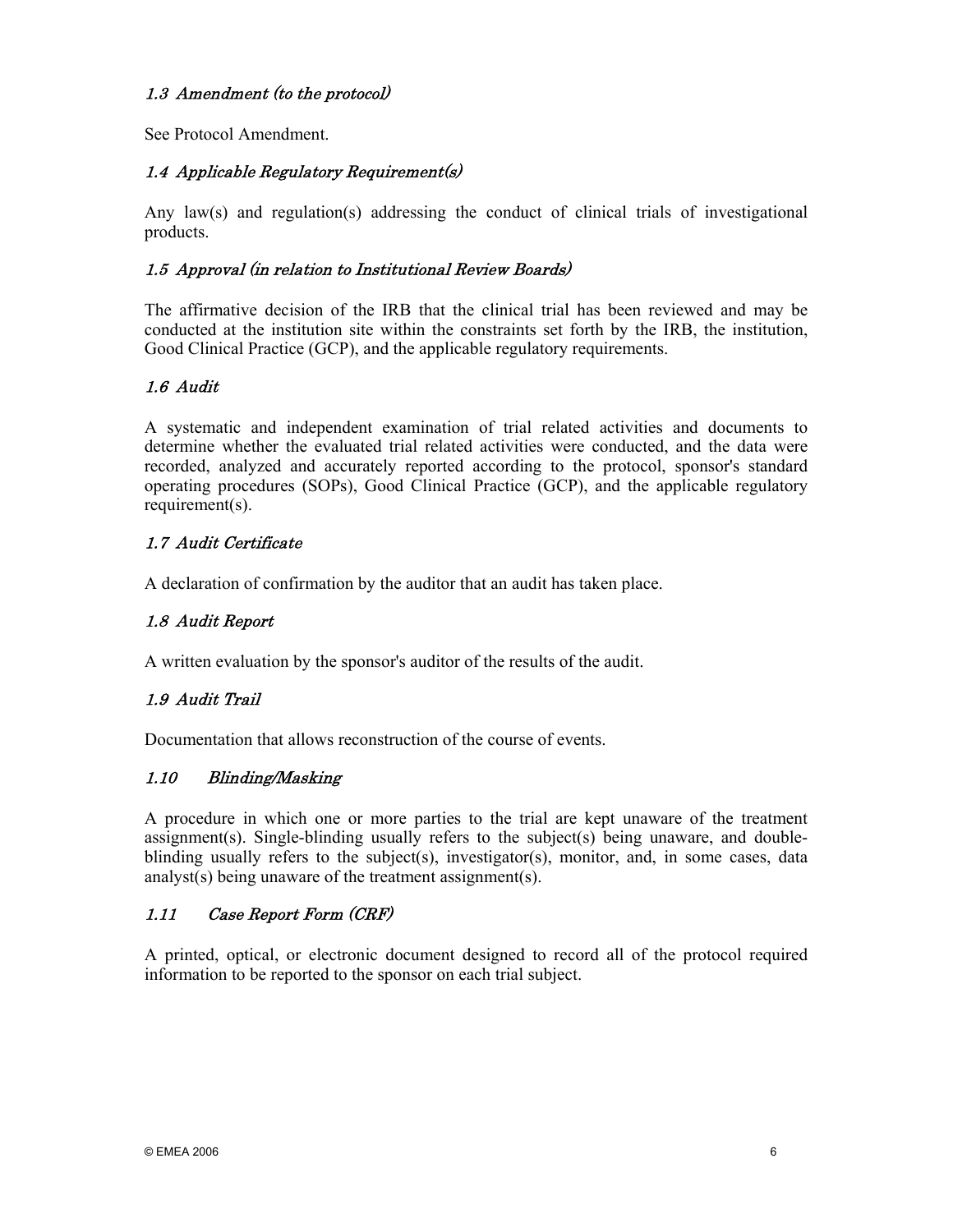# 1.12 Clinical Trial/Study

Any investigation in human subjects intended to discover or verify the clinical, pharmacological and/or other pharmacodynamic effects of an investigational product(s), and/or to identify any adverse reactions to an investigational product(s), and/or to study absorption, distribution, metabolism, and excretion of an investigational product(s) with the object of ascertaining its safety and/or efficacy. The terms clinical trial and clinical study are synonymous.

## 1.13 Clinical Trial/Study Report

A written description of a trial/study of any therapeutic, prophylactic, or diagnostic agent conducted in human subjects, in which the clinical and statistical description, presentations, and analyses are fully integrated into a single report (see the ICH Guideline for Structure and Content of Clinical Study Reports).

## 1.14 Comparator (Product)

An investigational or marketed product (i.e., active control), or placebo, used as a reference in a clinical trial.

## 1.15 Compliance (in relation to trials)

Adherence to all the trial-related requirements, Good Clinical Practice (GCP) requirements, and the applicable regulatory requirements.

### 1.16 Confidentiality

Prevention of disclosure, to other than authorized individuals, of a sponsor's proprietary information or of a subject's identity.

### 1.17 Contract

A written, dated, and signed agreement between two or more involved parties that sets out any arrangements on delegation and distribution of tasks and obligations and, if appropriate, on financial matters. The protocol may serve as the basis of a contract.

### 1.18 Coordinating Committee

A committee that a sponsor may organize to coordinate the conduct of a multicentre trial.

### 1.19 Coordinating Investigator

An investigator assigned the responsibility for the coordination of investigators at different centres participating in a multicentre trial.

# 1.20 Contract Research Organization (CRO)

A person or an organization (commercial, academic, or other) contracted by the sponsor to perform one or more of a sponsor's trial-related duties and functions.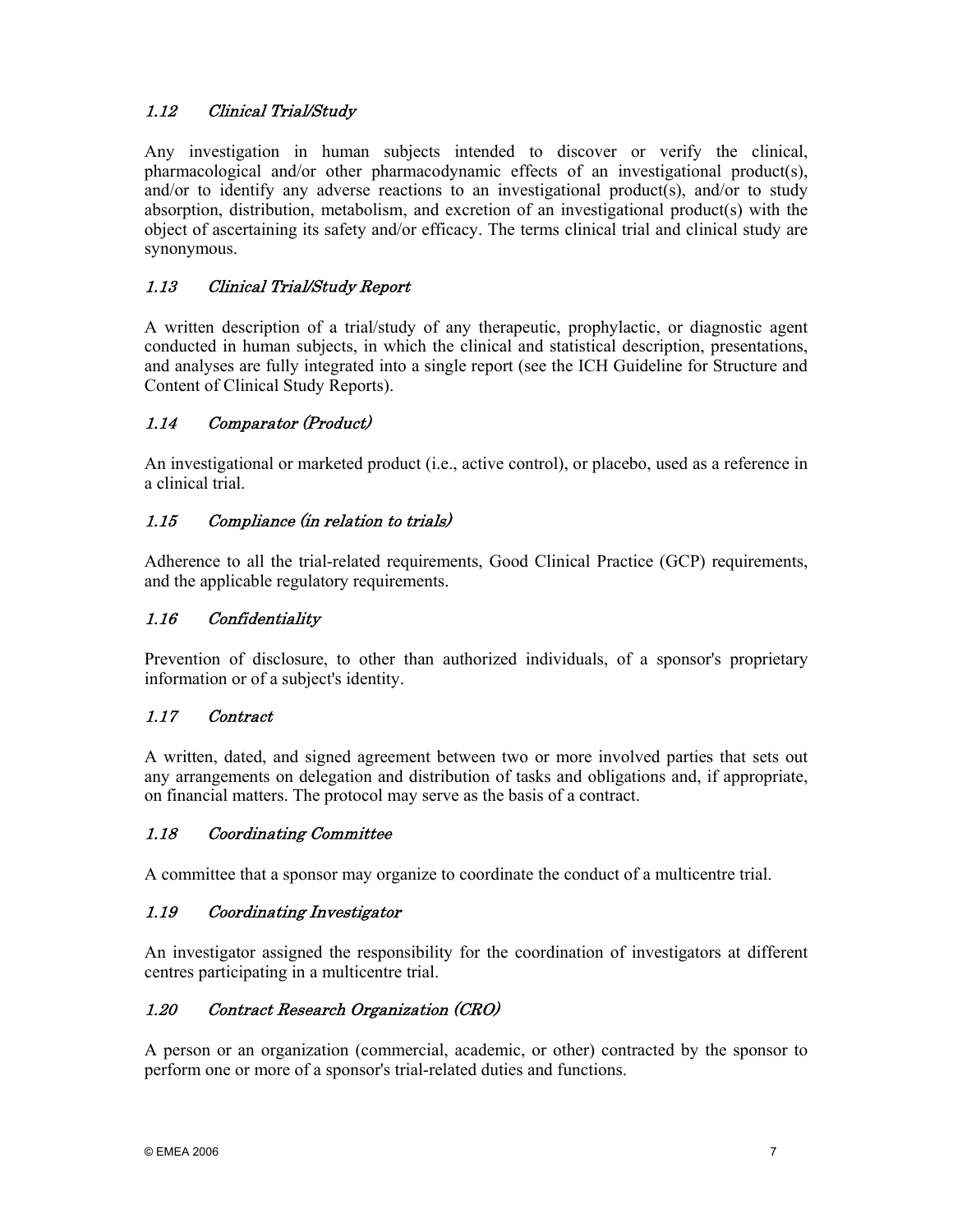# 1.21 Direct Access

Permission to examine, analyze, verify, and reproduce any records and reports that are important to evaluation of a clinical trial. Any party (e.g., domestic and foreign regulatory authorities, sponsor's monitors and auditors) with direct access should take all reasonable precautions within the constraints of the applicable regulatory requirement(s) to maintain the confidentiality of subjects' identities and sponsorís proprietary information.

### 1.22 Documentation

All records, in any form (including, but not limited to, written, electronic, magnetic, and optical records, and scans, x-rays, and electrocardiograms) that describe or record the methods, conduct, and/or results of a trial, the factors affecting a trial, and the actions taken.

#### 1.23 Essential Documents

Documents which individually and collectively permit evaluation of the conduct of a study and the quality of the data produced (see 8. Essential Documents for the Conduct of a Clinical Trial).

## 1.24 Good Clinical Practice (GCP)

A standard for the design, conduct, performance, monitoring, auditing, recording, analyses, and reporting of clinical trials that provides assurance that the data and reported results are credible and accurate, and that the rights, integrity, and confidentiality of trial subjects are protected.

### 1.25 Independent Data-Monitoring Committee (IDMC) (Data and Safety Monitoring Board, Monitoring Committee, Data Monitoring Committee)

An independent data-monitoring committee that may be established by the sponsor to assess at intervals the progress of a clinical trial, the safety data, and the critical efficacy endpoints, and to recommend to the sponsor whether to continue, modify, or stop a trial.

### 1.26 Impartial Witness

A person, who is independent of the trial, who cannot be unfairly influenced by people involved with the trial, who attends the informed consent process if the subject or the subjectís legally acceptable representative cannot read, and who reads the informed consent form and any other written information supplied to the subject.

### 1.27 Independent Ethics Committee (IEC)

An independent body (a review board or a committee, institutional, regional, national, or supranational), constituted of medical professionals and non-medical members, whose responsibility it is to ensure the protection of the rights, safety and well-being of human subjects involved in a trial and to provide public assurance of that protection, by, among other things, reviewing and approving / providing favourable opinion on, the trial protocol, the suitability of the investigator(s), facilities, and the methods and material to be used in obtaining and documenting informed consent of the trial subjects.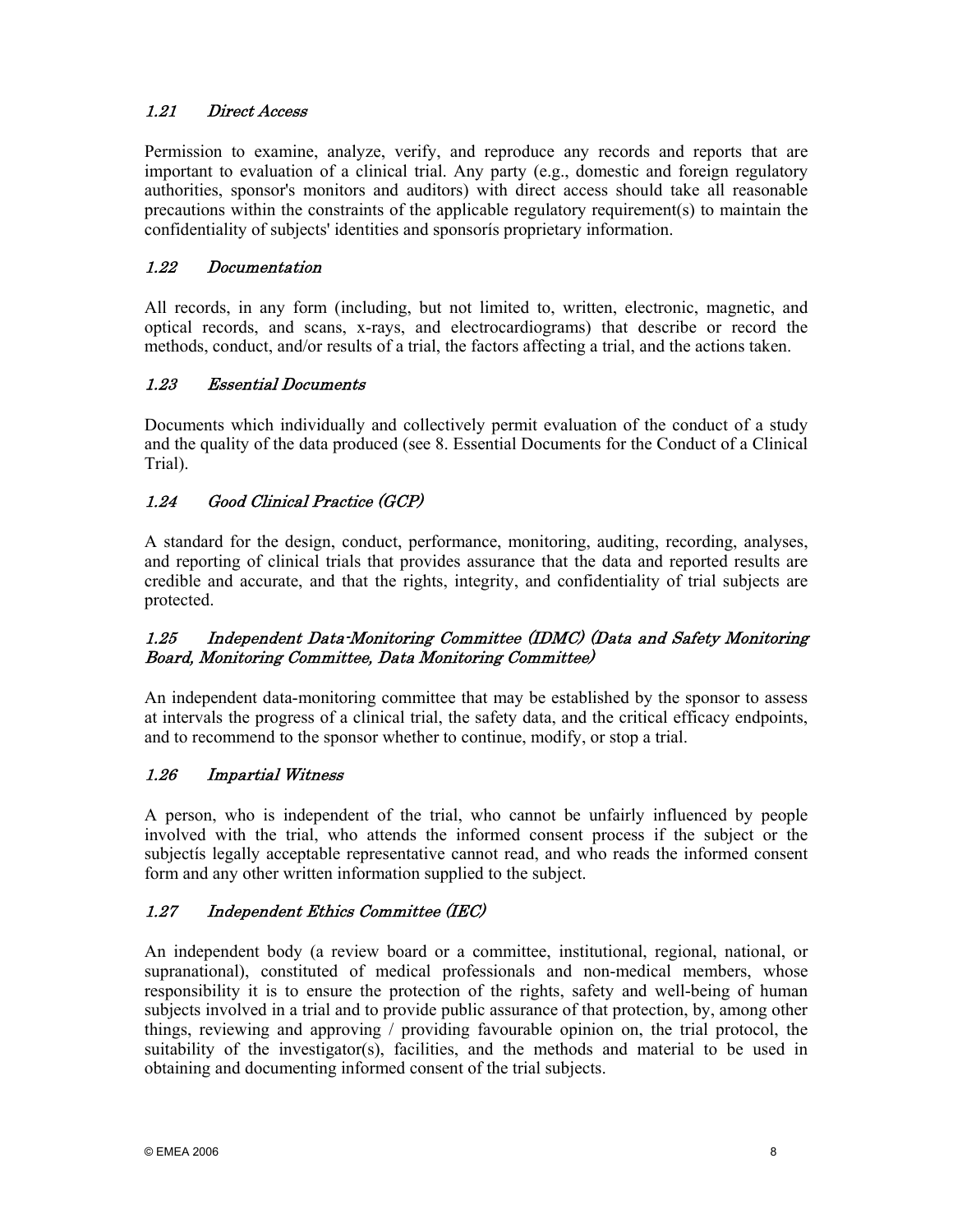The legal status, composition, function, operations and regulatory requirements pertaining to Independent Ethics Committees may differ among countries, but should allow the Independent Ethics Committee to act in agreement with GCP as described in this guideline.

# 1.28 Informed Consent

A process by which a subject voluntarily confirms his or her willingness to participate in a particular trial, after having been informed of all aspects of the trial that are relevant to the subject's decision to participate. Informed consent is documented by means of a written, signed and dated informed consent form.

# 1.29 Inspection

The act by a regulatory authority(ies) of conducting an official review of documents, facilities, records, and any other resources that are deemed by the authority(ies) to be related to the clinical trial and that may be located at the site of the trial, at the sponsor's and/or contract research organizationís (CROís) facilities, or at other establishments deemed appropriate by the regulatory authority(ies).

# 1.30 Institution (medical)

Any public or private entity or agency or medical or dental facility where clinical trials are conducted.

# 1.31 Institutional Review Board (IRB)

An independent body constituted of medical, scientific, and non-scientific members, whose responsibility is to ensure the protection of the rights, safety and well-being of human subjects involved in a trial by, among other things, reviewing, approving, and providing continuing review of trial protocol and amendments and of the methods and material to be used in obtaining and documenting informed consent of the trial subjects.

# 1.32 Interim Clinical Trial/Study Report

A report of intermediate results and their evaluation based on analyses performed during the course of a trial.

# 1.33 Investigational Product

A pharmaceutical form of an active ingredient or placebo being tested or used as a reference in a clinical trial, including a product with a marketing authorization when used or assembled (formulated or packaged) in a way different from the approved form, or when used for an unapproved indication, or when used to gain further information about an approved use.

# 1.34 Investigator

A person responsible for the conduct of the clinical trial at a trial site. If a trial is conducted by a team of individuals at a trial site, the investigator is the responsible leader of the team and may be called the principal investigator. See also Subinvestigator.

# 1.35 Investigator / Institution

An expression meaning "the investigator and/or institution, where required by the applicable regulatory requirements".

 $@$  EMEA 2006  $@$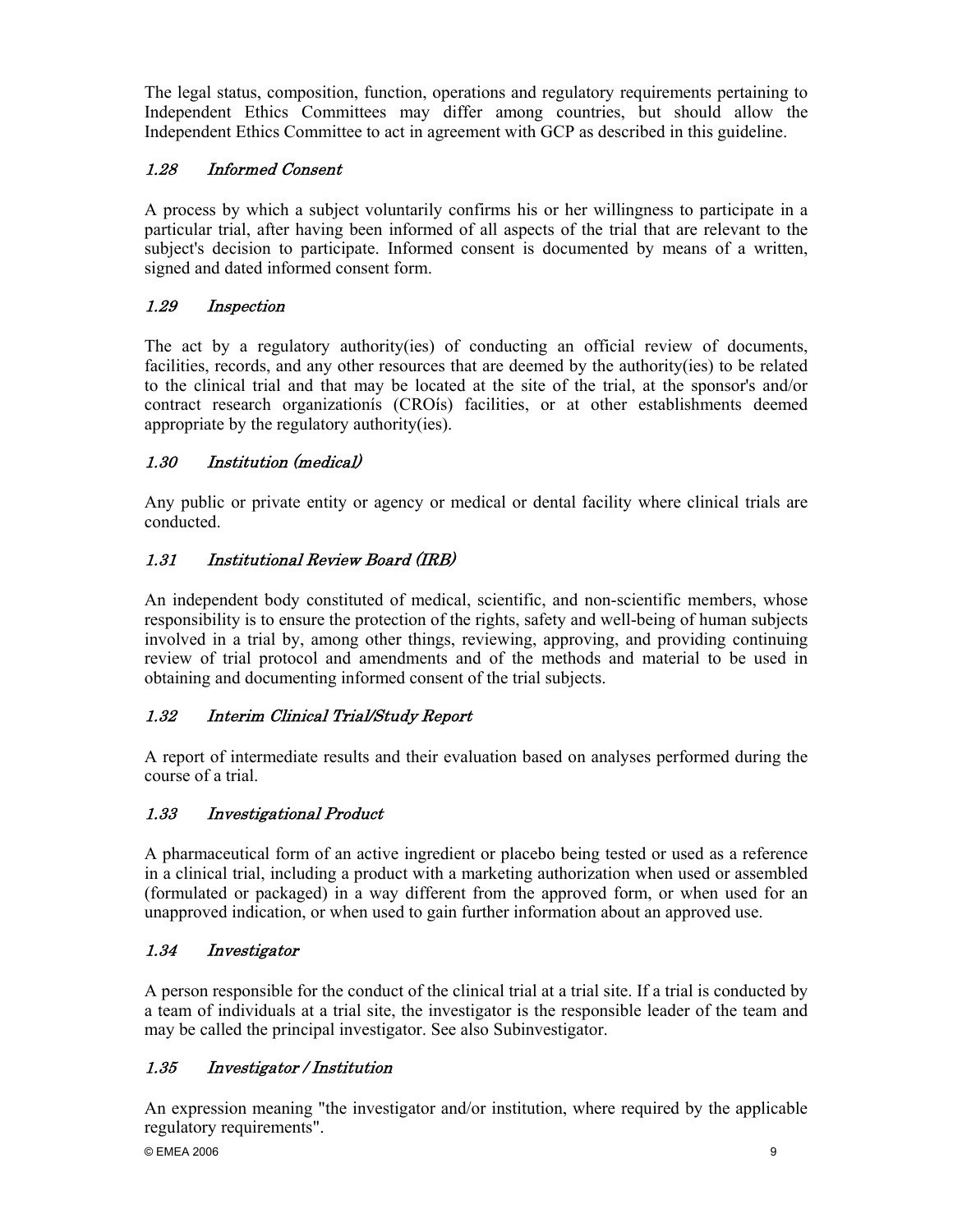## 1.36 Investigator's Brochure

A compilation of the clinical and nonclinical data on the investigational product(s) which is relevant to the study of the investigational product(s) in human subjects (see 7. Investigatorís Brochure).

## 1.37 Legally Acceptable Representative

An individual or juridical or other body authorized under applicable law to consent, on behalf of a prospective subject, to the subject's participation in the clinical trial.

## 1.38 Monitoring

The act of overseeing the progress of a clinical trial, and of ensuring that it is conducted, recorded, and reported in accordance with the protocol, Standard Operating Procedures (SOPs), Good Clinical Practice (GCP), and the applicable regulatory requirement(s).

### 1.39 Monitoring Report

A written report from the monitor to the sponsor after each site visit and/or other trial-related communication according to the sponsorís SOPs.

### 1.40 Multicentre Trial

A clinical trial conducted according to a single protocol but at more than one site, and therefore, carried out by more than one investigator.

#### 1.41 Nonclinical Study

Biomedical studies not performed on human subjects.

#### 1.42 Opinion (in relation to Independent Ethics Committee)

The judgement and/or the advice provided by an Independent Ethics Committee (IEC).

### 1.43 Original Medical Record

See Source Documents.

### 1.44 Protocol

A document that describes the objective(s), design, methodology, statistical considerations, and organization of a trial. The protocol usually also gives the background and rationale for the trial, but these could be provided in other protocol referenced documents. Throughout the ICH GCP Guideline the term protocol refers to protocol and protocol amendments.

#### 1.45 Protocol Amendment

A written description of a change(s) to or formal clarification of a protocol.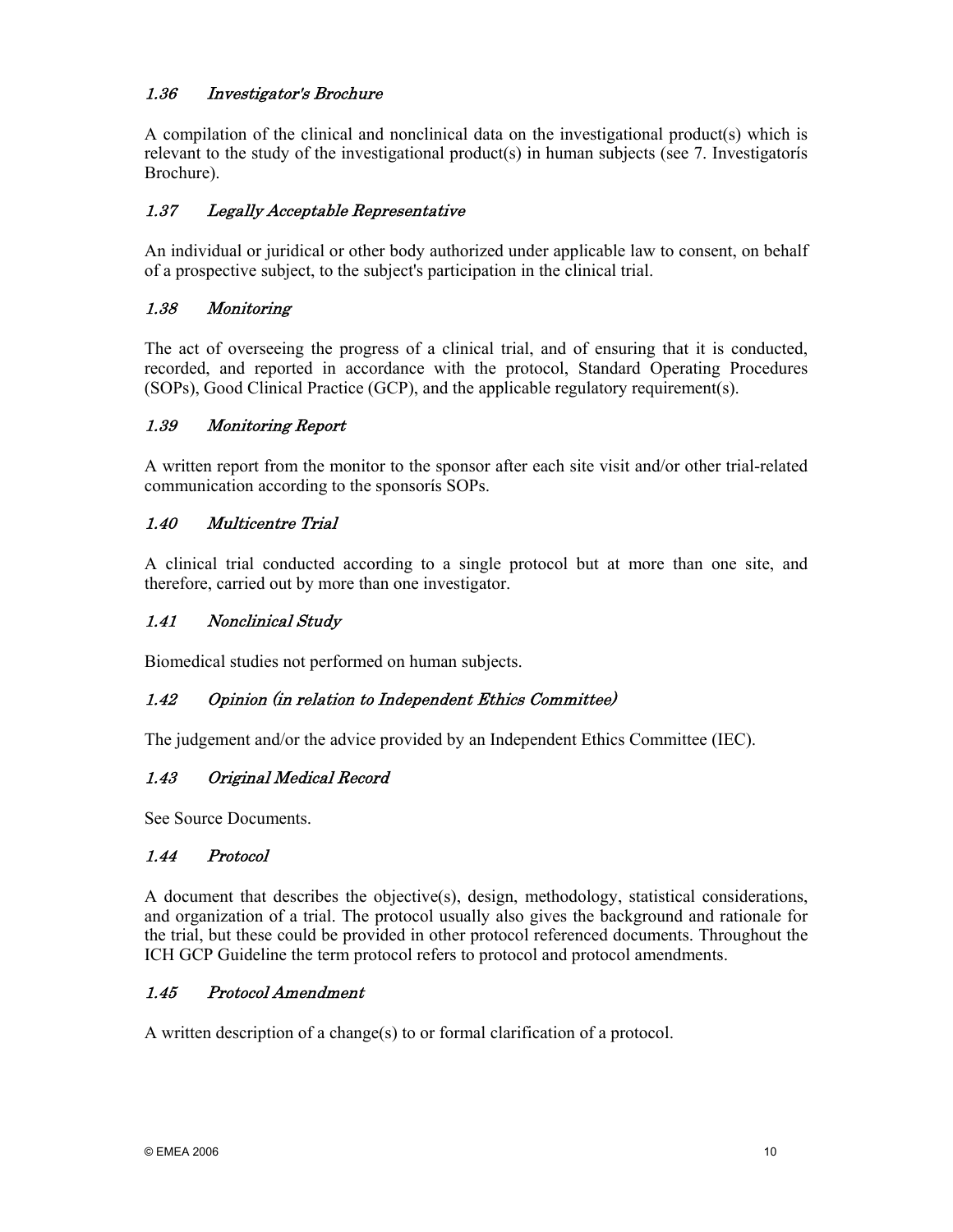# 1.46 Quality Assurance (QA)

All those planned and systematic actions that are established to ensure that the trial is performed and the data are generated, documented (recorded), and reported in compliance with Good Clinical Practice (GCP) and the applicable regulatory requirement(s).

# 1.47 Quality Control (QC)

The operational techniques and activities undertaken within the quality assurance system to verify that the requirements for quality of the trial-related activities have been fulfilled.

# 1.48 Randomization

The process of assigning trial subjects to treatment or control groups using an element of chance to determine the assignments in order to reduce bias.

# 1.49 Regulatory Authorities

Bodies having the power to regulate. In the ICH GCP guideline the expression Regulatory Authorities includes the authorities that review submitted clinical data and those that conduct inspections (see 1.29). These bodies are sometimes referred to as competent authorities.

# 1.50 Serious Adverse Event (SAE) or Serious Adverse Drug Reaction (Serious ADR)

Any untoward medical occurrence that at any dose:

- results in death.
- is life-threatening,
- requires inpatient hospitalization or prolongation of existing hospitalization,
- results in persistent or significant disability/incapacity,

or

• is a congenital anomaly/birth defect

(see the ICH Guideline for Clinical Safety Data Management: Definitions and Standards for Expedited Reporting).

# 1.51 Source Data

All information in original records and certified copies of original records of clinical findings, observations, or other activities in a clinical trial necessary for the reconstruction and evaluation of the trial. Source data are contained in source documents (original records or certified copies).

# 1.52 Source Documents

Original documents, data, and records (e.g., hospital records, clinical and office charts, laboratory notes, memoranda, subjects' diaries or evaluation checklists, pharmacy dispensing records, recorded data from automated instruments, copies or transcriptions certified after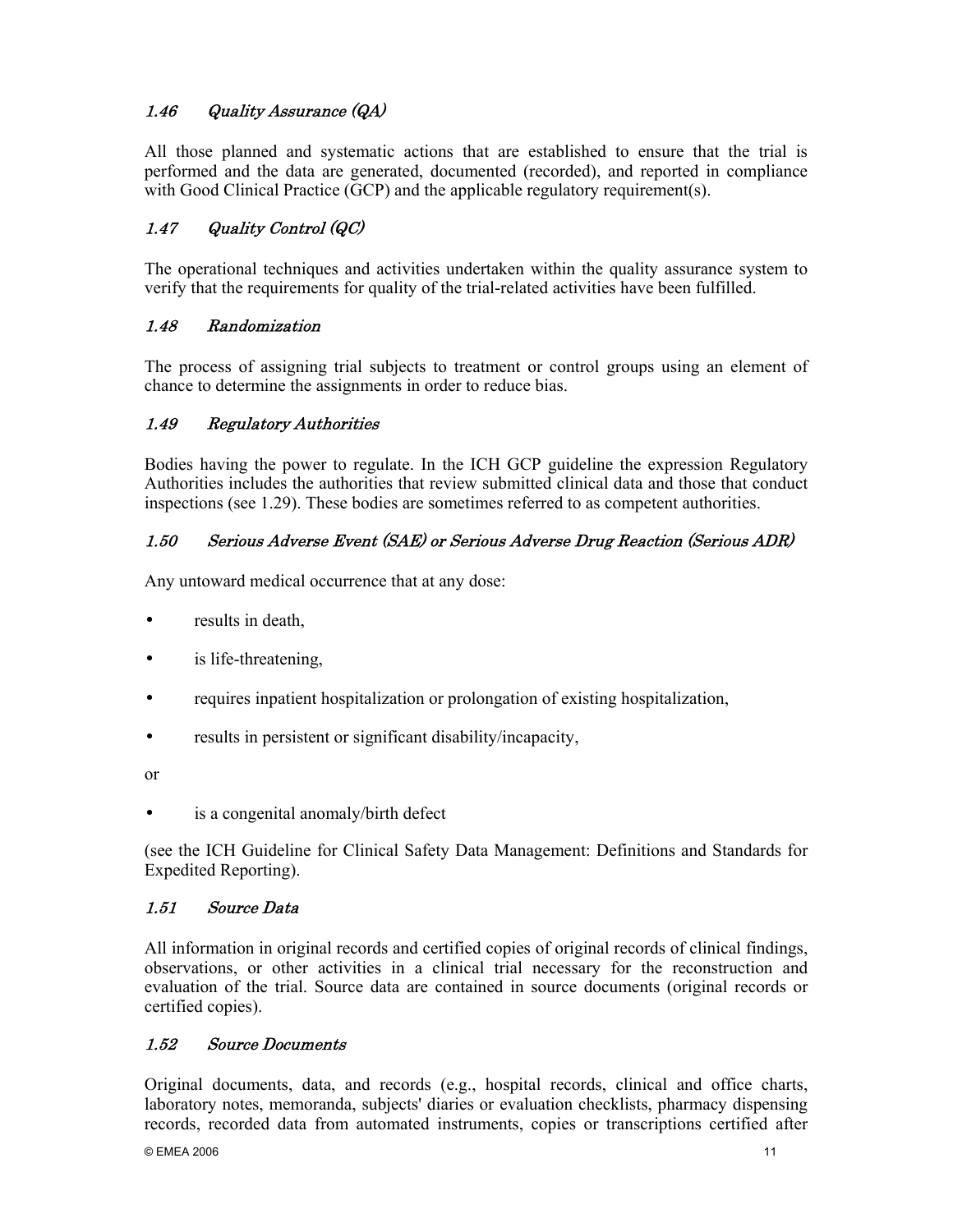verification as being accurate copies, microfiches, photographic negatives, microfilm or magnetic media, x-rays, subject files, and records kept at the pharmacy, at the laboratories and at medico-technical departments involved in the clinical trial).

# 1.53 Sponsor

An individual, company, institution, or organization which takes responsibility for the initiation, management, and/or financing of a clinical trial.

# 1.54 Sponsor-Investigator

An individual who both initiates and conducts, alone or with others, a clinical trial, and under whose immediate direction the investigational product is administered to, dispensed to, or used by a subject. The term does not include any person other than an individual (e.g., it does not include a corporation or an agency). The obligations of a sponsor-investigator include both those of a sponsor and those of an investigator.

# 1.55 Standard Operating Procedures (SOPs)

Detailed, written instructions to achieve uniformity of the performance of a specific function.

# 1.56 Subinvestigator

Any individual member of the clinical trial team designated and supervised by the investigator at a trial site to perform critical trial-related procedures and/or to make important trial-related decisions (e.g., associates, residents, research fellows). See also Investigator.

# 1.57 Subject/Trial Subject

An individual who participates in a clinical trial, either as a recipient of the investigational product(s) or as a control.

# 1.58 Subject Identification Code

A unique identifier assigned by the investigator to each trial subject to protect the subject's identity and used in lieu of the subject's name when the investigator reports adverse events and/or other trial related data.

# 1.59 Trial Site

The location(s) where trial-related activities are actually conducted.

# 1.60 Unexpected Adverse Drug Reaction

An adverse reaction, the nature or severity of which is not consistent with the applicable product information (e.g., Investigator's Brochure for an unapproved investigational product or package insert/summary of product characteristics for an approved product) (see the ICH Guideline for Clinical Safety Data Management: Definitions and Standards for Expedited Reporting).

# 1.61 Vulnerable Subjects

 $@$  EMEA 2006  $12$ Individuals whose willingness to volunteer in a clinical trial may be unduly influenced by the expectation, whether justified or not, of benefits associated with participation, or of a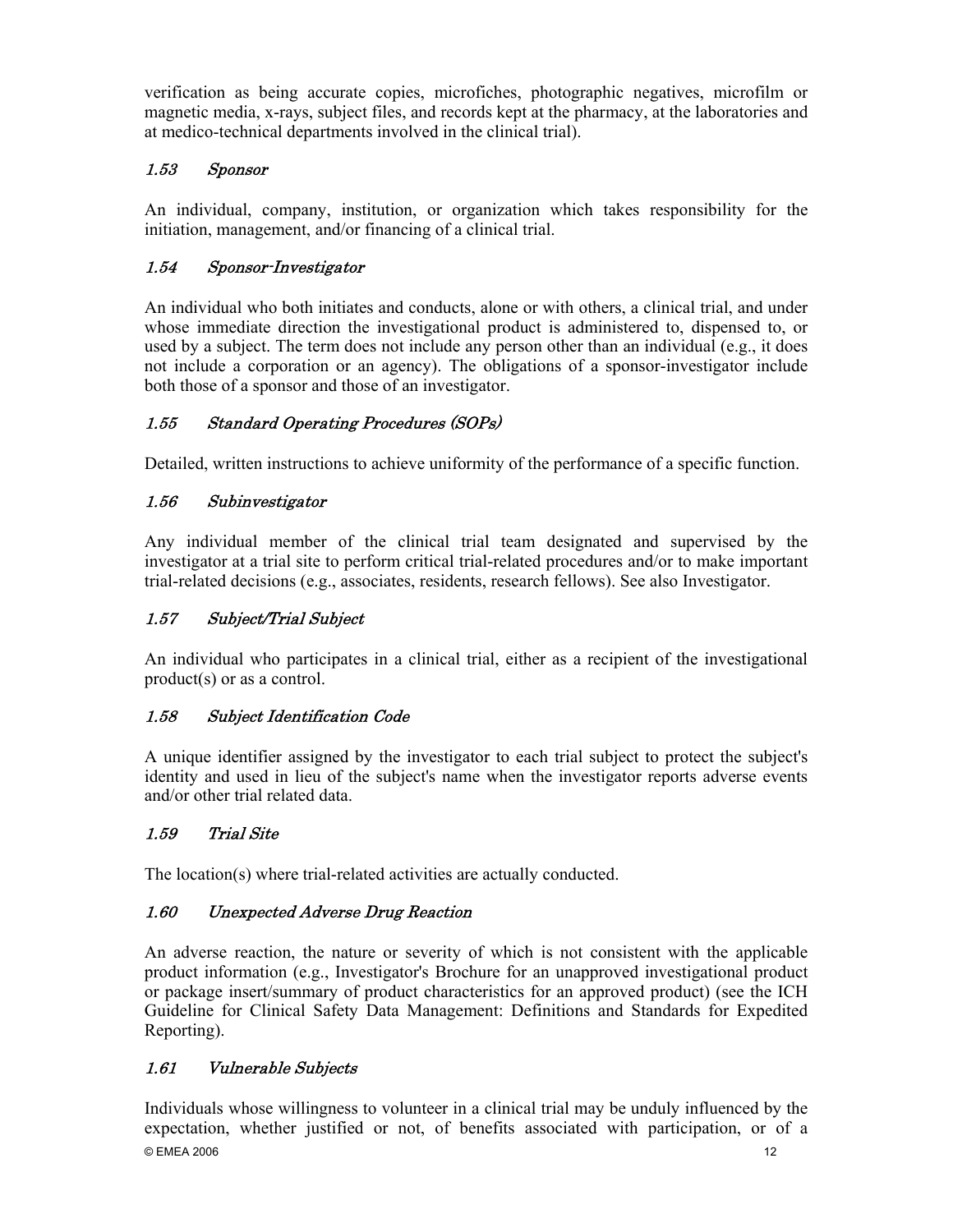retaliatory response from senior members of a hierarchy in case of refusal to participate. Examples are members of a group with a hierarchical structure, such as medical, pharmacy, dental, and nursing students, subordinate hospital and laboratory personnel, employees of the pharmaceutical industry, members of the armed forces, and persons kept in detention. Other vulnerable subjects include patients with incurable diseases, persons in nursing homes, unemployed or impoverished persons, patients in emergency situations, ethnic minority groups, homeless persons, nomads, refugees, minors, and those incapable of giving consent.

# 1.62 Well-being (of the trial subjects)

The physical and mental integrity of the subjects participating in a clinical trial.

# 2. THE PRINCIPLES OF ICH GCP

- **2.1** Clinical trials should be conducted in accordance with the ethical principles that have their origin in the Declaration of Helsinki, and that are consistent with GCP and the applicable regulatory requirement(s).
- **2.2** Before a trial is initiated, foreseeable risks and inconveniences should be weighed against the anticipated benefit for the individual trial subject and society. A trial should be initiated and continued only if the anticipated benefits justify the risks.
- **2.3** The rights, safety, and well-being of the trial subjects are the most important considerations and should prevail over interests of science and society.
- **2.4** The available nonclinical and clinical information on an investigational product should be adequate to support the proposed clinical trial.
- 2.5 Clinical trials should be scientifically sound, and described in a clear, detailed protocol.
- **2.6** A trial should be conducted in compliance with the protocol that has received prior institutional review board (IRB)/independent ethics committee (IEC) approval/favourable opinion.
- **2.7** The medical care given to, and medical decisions made on behalf of, subjects should always be the responsibility of a qualified physician or, when appropriate, of a qualified dentist.
- **2.8** Each individual involved in conducting a trial should be qualified by education, training, and experience to perform his or her respective task(s).
- **2.9** Freely given informed consent should be obtained from every subject prior to clinical trial participation.
- **2.10** All clinical trial information should be recorded, handled, and stored in a way that allows its accurate reporting, interpretation and verification.
- **2.11** The confidentiality of records that could identify subjects should be protected, respecting the privacy and confidentiality rules in accordance with the applicable regulatory requirement(s).
- **2.12** Investigational products should be manufactured, handled, and stored in accordance with applicable good manufacturing practice (GMP). They should be used in accordance with the approved protocol.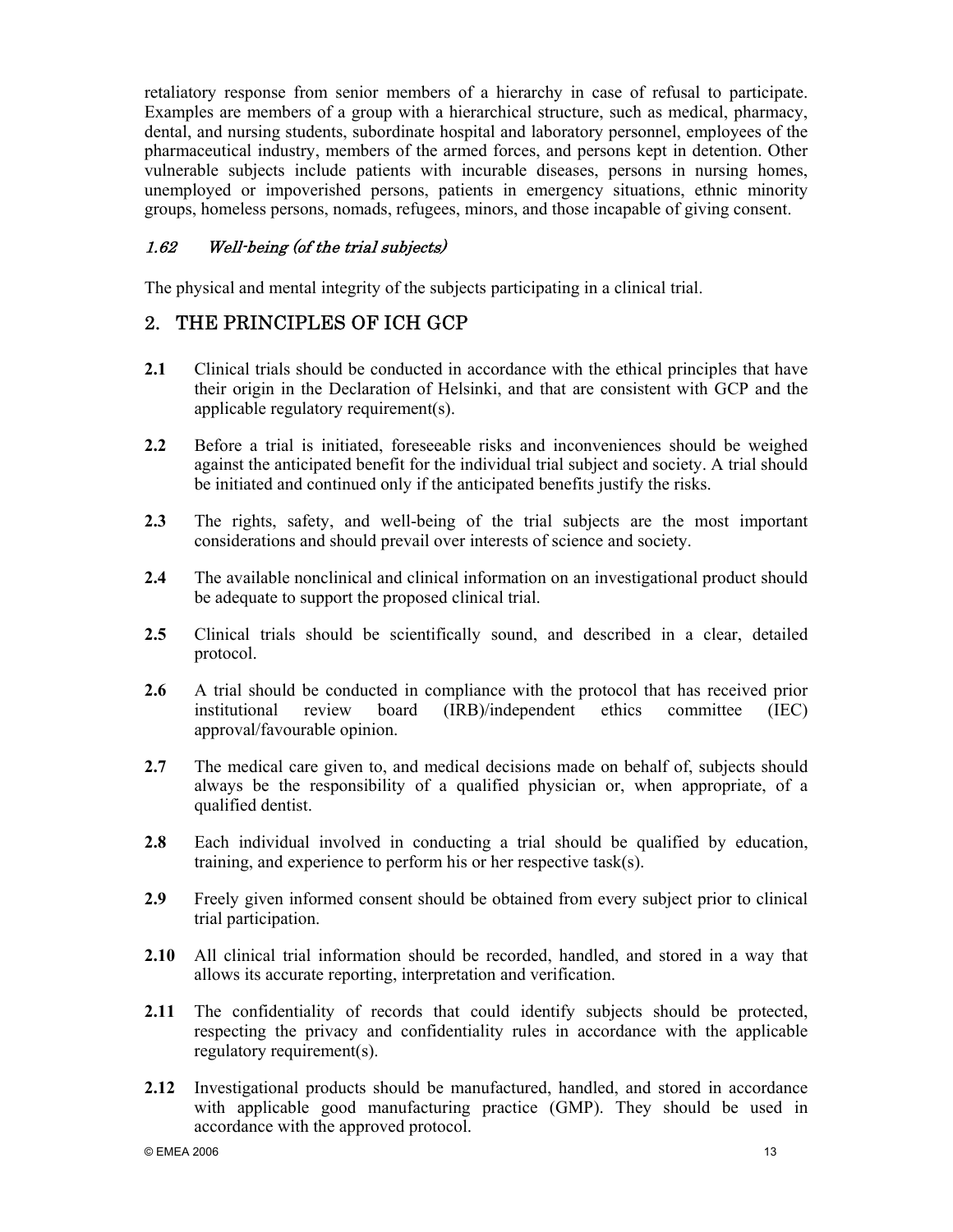**2.13** Systems with procedures that assure the quality of every aspect of the trial should be implemented.

# 3. INSTITUTIONAL REVIEW BOARD/INDEPENDENT ETHICS COMMITTEE **(IRB/IEC)**

## 3.1 Responsibilities

- 3.1.1 An IRB/IEC should safeguard the rights, safety, and well-being of all trial subjects. Special attention should be paid to trials that may include vulnerable subjects.
- 3.1.2 The IRB/IEC should obtain the following documents:

trial protocol(s)/amendment(s), written informed consent form(s) and consent form updates that the investigator proposes for use in the trial, subject recruitment procedures (e.g. advertisements), written information to be provided to subjects, Investigator's Brochure (IB), available safety information, information about payments and compensation available to subjects, the investigatorís current curriculum vitae and/or other documentation evidencing qualifications, and any other documents that the IRB/IEC may need to fulfil its responsibilities.

The IRB/IEC should review a proposed clinical trial within a reasonable time and document its views in writing, clearly identifying the trial, the documents reviewed and the dates for the following:

- approval/favourable opinion;
- modifications required prior to its approval/favourable opinion;
- disapproval / negative opinion; and
- termination/suspension of any prior approval/favourable opinion.
- 3.1.3 The IRB/IEC should consider the qualifications of the investigator for the proposed trial, as documented by a current curriculum vitae and/or by any other relevant documentation the IRB/IEC requests.
- 3.1.4 The IRB/IEC should conduct continuing review of each ongoing trial at intervals appropriate to the degree of risk to human subjects, but at least once per year.
- 3.1.5 The IRB/IEC may request more information than is outlined in paragraph 4.8.10 be given to subjects when, in the judgement of the IRB/IEC, the additional information would add meaningfully to the protection of the rights, safety and/or well-being of the subjects.
- 3.1.6 When a non-therapeutic trial is to be carried out with the consent of the subjectís legally acceptable representative (see 4.8.12, 4.8.14), the IRB/IEC should determine that the proposed protocol and/or other document(s) adequately addresses relevant ethical concerns and meets applicable regulatory requirements for such trials.
- 3.1.7 Where the protocol indicates that prior consent of the trial subject or the subjectís legally acceptable representative is not possible (see 4.8.15), the IRB/IEC should determine that the proposed protocol and/or other document(s) adequately addresses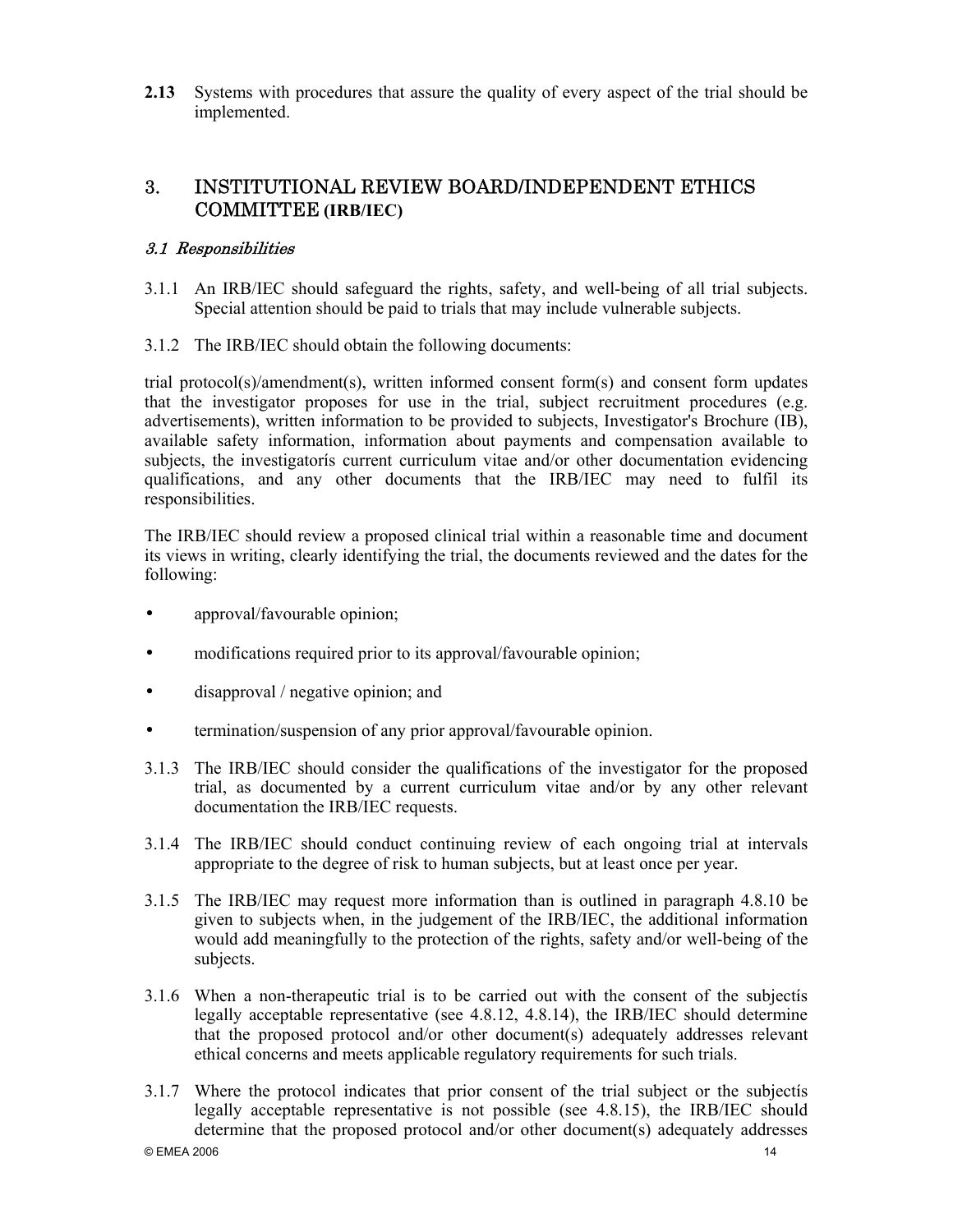relevant ethical concerns and meets applicable regulatory requirements for such trials (i.e. in emergency situations).

- 3.1.8 The IRB/IEC should review both the amount and method of payment to subjects to assure that neither presents problems of coercion or undue influence on the trial subjects. Payments to a subject should be prorated and not wholly contingent on completion of the trial by the subject.
- 3.1.9 The IRB/IEC should ensure that information regarding payment to subjects, including the methods, amounts, and schedule of payment to trial subjects, is set forth in the written informed consent form and any other written information to be provided to subjects. The way payment will be prorated should be specified.

#### 3.2 Composition, Functions and Operations

- 3.2.1 The IRB/IEC should consist of a reasonable number of members, who collectively have the qualifications and experience to review and evaluate the science, medical aspects, and ethics of the proposed trial. It is recommended that the IRB/IEC should include:
	- a) At least five members.
	- b) At least one member whose primary area of interest is in a nonscientific area.
	- c) At least one member who is independent of the institution/trial site.

Only those IRB/IEC members who are independent of the investigator and the sponsor of the trial should vote/provide opinion on a trial-related matter.

A list of IRB/IEC members and their qualifications should be maintained.

- 3.2.2 The IRB/IEC should perform its functions according to written operating procedures, should maintain written records of its activities and minutes of its meetings, and should comply with GCP and with the applicable regulatory requirement(s).
- 3.2.3 An IRB/IEC should make its decisions at announced meetings at which at least a quorum, as stipulated in its written operating procedures, is present.
- 3.2.4 Only members who participate in the IRB/IEC review and discussion should vote/provide their opinion and/or advise.
- 3.2.5 The investigator may provide information on any aspect of the trial, but should not participate in the deliberations of the IRB/IEC or in the vote/opinion of the IRB/IEC.
- 3.2.6 An IRB/IEC may invite nonmembers with expertise in special areas for assistance.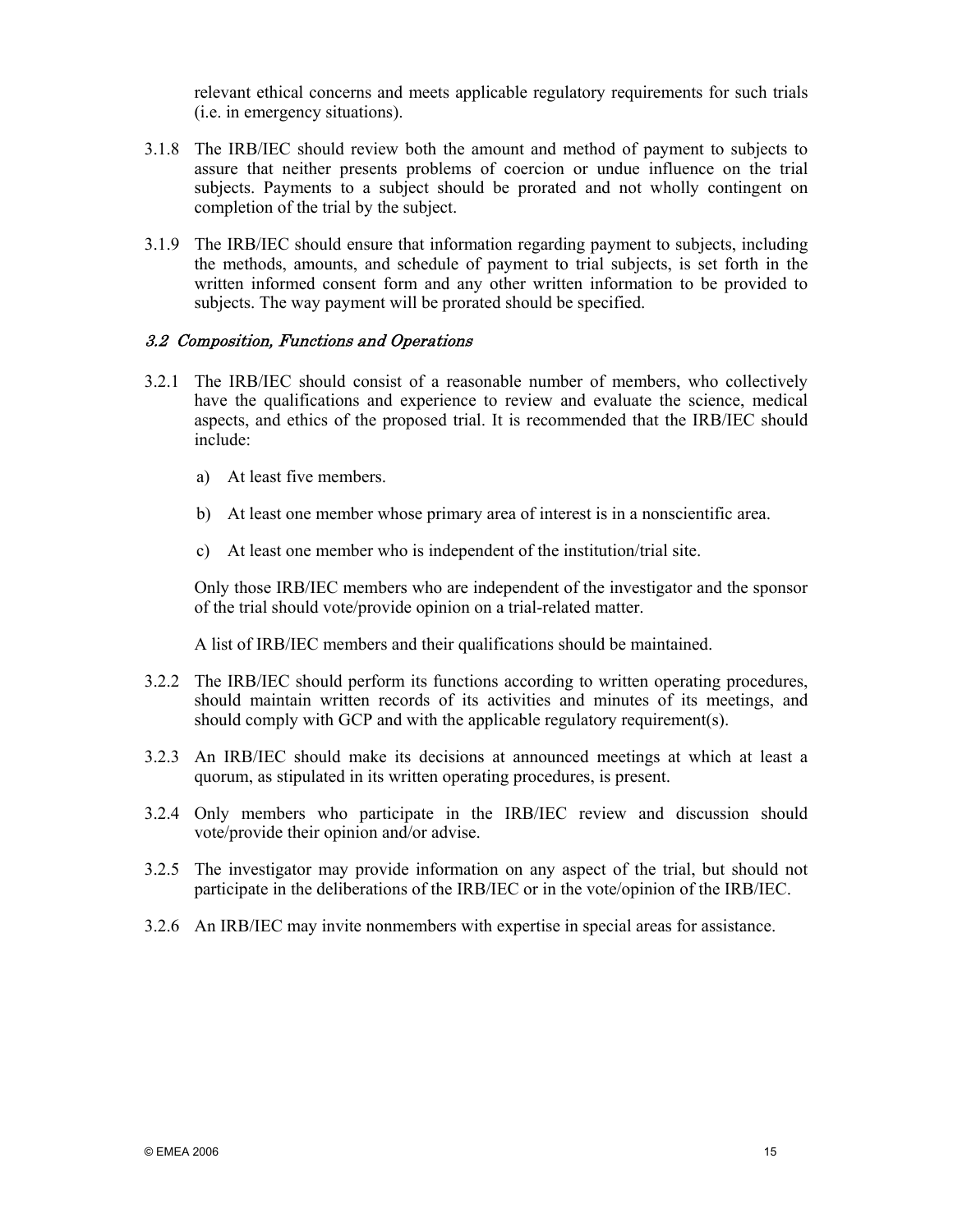#### 3.3 Procedures

The IRB/IEC should establish, document in writing, and follow its procedures, which should include:

- 3.3.1 Determining its composition (names and qualifications of the members) and the authority under which it is established.
- 3.3.2 Scheduling, notifying its members of, and conducting its meetings.
- 3.3.3 Conducting initial and continuing review of trials.
- 3.3.4 Determining the frequency of continuing review, as appropriate.
- 3.3.5 Providing, according to the applicable regulatory requirements, expedited review and approval/favourable opinion of minor change(s) in ongoing trials that have the approval/favourable opinion of the IRB/IEC.
- 3.3.6 Specifying that no subject should be admitted to a trial before the IRB/IEC issues its written approval/favourable opinion of the trial.
- 3.3.7 Specifying that no deviations from, or changes of, the protocol should be initiated without prior written IRB/IEC approval/favourable opinion of an appropriate amendment, except when necessary to eliminate immediate hazards to the subjects or when the change(s) involves only logistical or administrative aspects of the trial (e.g., change of monitor(s), telephone number(s)) (see  $4.5.2$ ).
- 3.3.8 Specifying that the investigator should promptly report to the IRB/IEC:
	- a) Deviations from, or changes of, the protocol to eliminate immediate hazards to the trial subjects (see 3.3.7, 4.5.2, 4.5.4).
	- b) Changes increasing the risk to subjects and/or affecting significantly the conduct of the trial (see 4.10.2).
	- c) All adverse drug reactions (ADRs) that are both serious and unexpected.
	- d) New information that may affect adversely the safety of the subjects or the conduct of the trial.
- 3.3.9 Ensuring that the IRB/IEC promptly notify in writing the investigator/institution concerning:
	- a) Its trial-related decisions/opinions.
	- b) The reasons for its decisions/opinions.
	- c) Procedures for appeal of its decisions/opinions.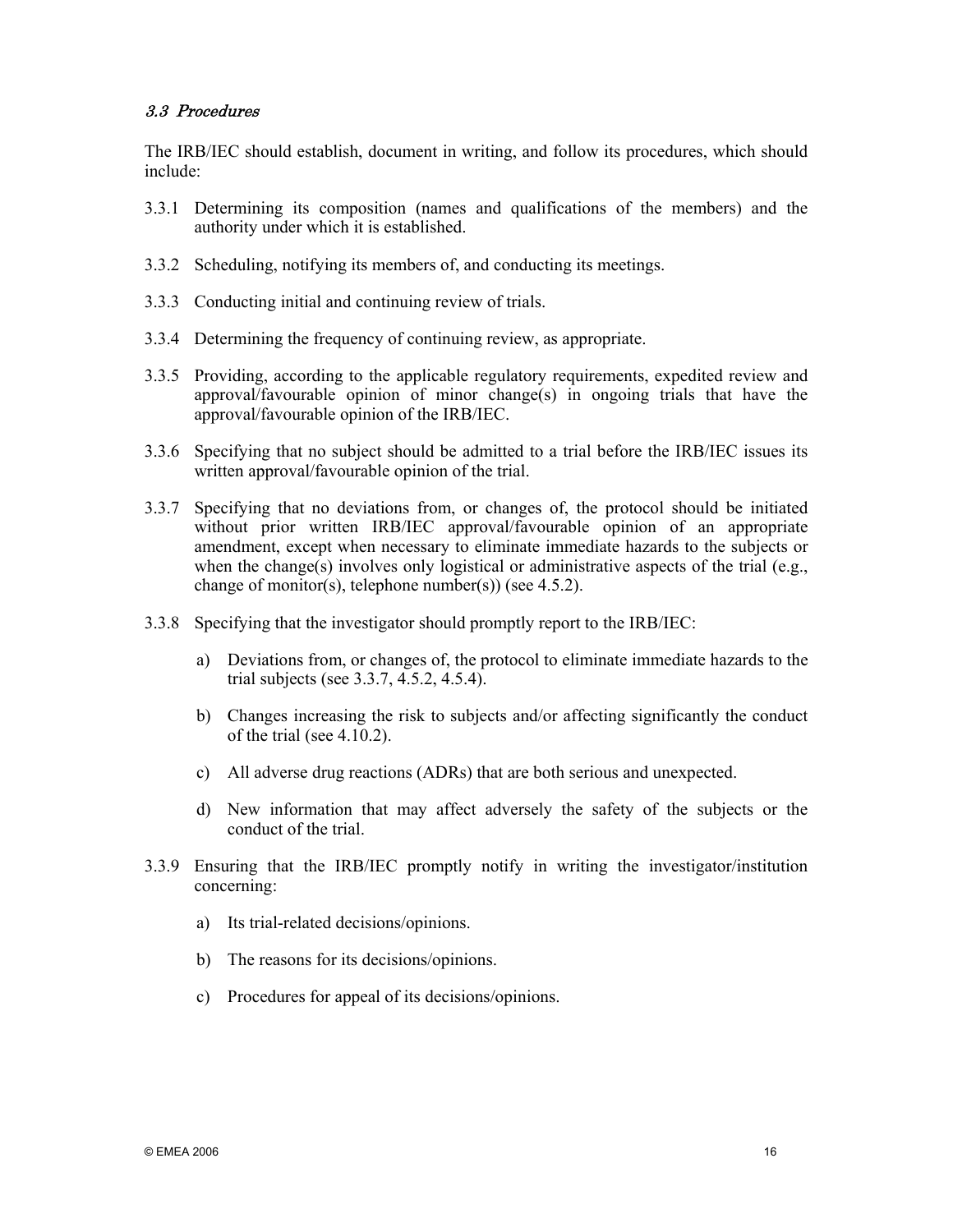## 3.4 Records

The IRB/IEC should retain all relevant records (e.g., written procedures, membership lists, lists of occupations/affiliations of members, submitted documents, minutes of meetings, and correspondence) for a period of at least 3 years after completion of the trial and make them available upon request from the regulatory authority(ies).

The IRB/IEC may be asked by investigators, sponsors or regulatory authorities to provide its written procedures and membership lists.

# 4. INVESTIGATOR

#### 4.1 Investigator's Qualifications and Agreements

- 4.1.1 The investigator(s) should be qualified by education, training, and experience to assume responsibility for the proper conduct of the trial, should meet all the qualifications specified by the applicable regulatory requirement(s), and should provide evidence of such qualifications through up-to-date curriculum vitae and/or other relevant documentation requested by the sponsor, the IRB/IEC, and/or the regulatory authority(ies).
- 4.1.2 The investigator should be thoroughly familiar with the appropriate use of the investigational product(s), as described in the protocol, in the current Investigator's Brochure, in the product information and in other information sources provided by the sponsor.
- 4.1.3 The investigator should be aware of, and should comply with, GCP and the applicable regulatory requirements.
- 4.1.4 The investigator/institution should permit monitoring and auditing by the sponsor, and inspection by the appropriate regulatory authority(ies).
- 4.1.5 The investigator should maintain a list of appropriately qualified persons to whom the investigator has delegated significant trial-related duties.

#### 4.2 Adequate Resources

- 4.2.1 The investigator should be able to demonstrate (e.g., based on retrospective data) a potential for recruiting the required number of suitable subjects within the agreed recruitment period.
- 4.2.2 The investigator should have sufficient time to properly conduct and complete the trial within the agreed trial period.
- 4.2.3 The investigator should have available an adequate number of qualified staff and adequate facilities for the foreseen duration of the trial to conduct the trial properly and safely.
- 4.2.4 The investigator should ensure that all persons assisting with the trial are adequately informed about the protocol, the investigational product(s), and their trial-related duties and functions.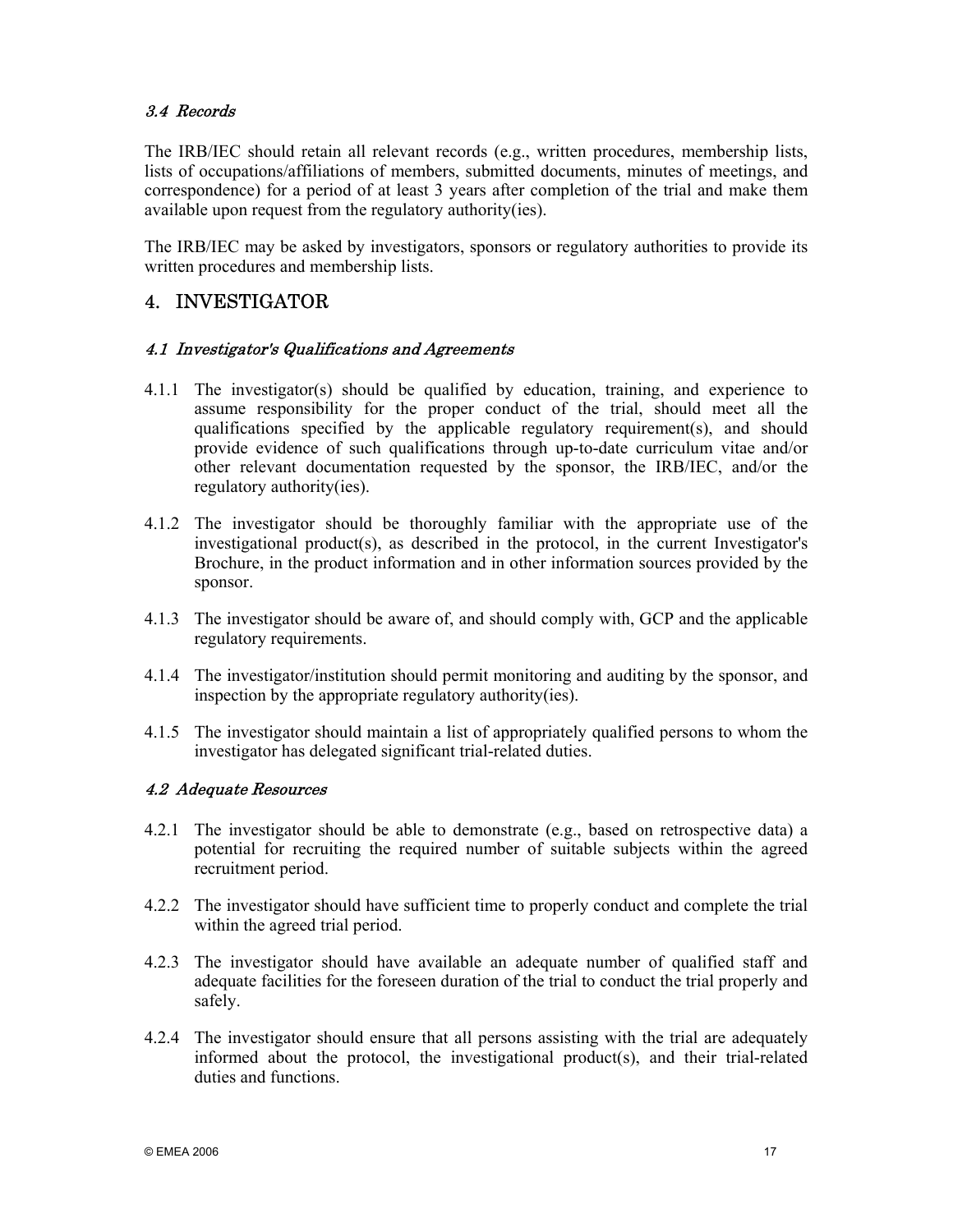#### 4.3 Medical Care of Trial Subjects

- 4.3.1 A qualified physician (or dentist, when appropriate), who is an investigator or a subinvestigator for the trial, should be responsible for all trial-related medical (or dental) decisions.
- 4.3.2 During and following a subject's participation in a trial, the investigator/institution should ensure that adequate medical care is provided to a subject for any adverse events, including clinically significant laboratory values, related to the trial. The investigator/institution should inform a subject when medical care is needed for intercurrent illness(es) of which the investigator becomes aware.
- 4.3.3 It is recommended that the investigator inform the subject's primary physician about the subject's participation in the trial if the subject has a primary physician and if the subject agrees to the primary physician being informed.
- 4.3.4 Although a subject is not obliged to give his/her reason(s) for withdrawing prematurely from a trial, the investigator should make a reasonable effort to ascertain the reason(s), while fully respecting the subject's rights.

#### 4.4 Communication with IRB/IEC

- 4.4.1 Before initiating a trial, the investigator/institution should have written and dated approval/favourable opinion from the IRB/IEC for the trial protocol, written informed consent form, consent form updates, subject recruitment procedures (e.g., advertisements), and any other written information to be provided to subjects.
- 4.4.2 As part of the investigator's/institutionís written application to the IRB/IEC, the investigator/institution should provide the IRB/IEC with a current copy of the Investigator's Brochure. If the Investigator's Brochure is updated during the trial, the investigator/institution should supply a copy of the updated Investigatorís Brochure to the IRB/IEC.
- 4.4.3 During the trial the investigator/institution should provide to the IRB/IEC all documents subject to review.

#### 4.5 Compliance with Protocol

- 4.5.1 The investigator/institution should conduct the trial in compliance with the protocol agreed to by the sponsor and, if required, by the regulatory authority(ies) and which was given approval/favourable opinion by the IRB/IEC. The investigator/institution and the sponsor should sign the protocol, or an alternative contract, to confirm agreement.
- 4.5.2 The investigator should not implement any deviation from, or changes of the protocol without agreement by the sponsor and prior review and documented approval/favourable opinion from the IRB/IEC of an amendment, except where necessary to eliminate an immediate hazard $(s)$  to trial subjects, or when the change $(s)$ involves only logistical or administrative aspects of the trial (e.g., change in monitor(s), change of telephone number(s)).
- 4.5.3 The investigator, or person designated by the investigator, should document and explain any deviation from the approved protocol.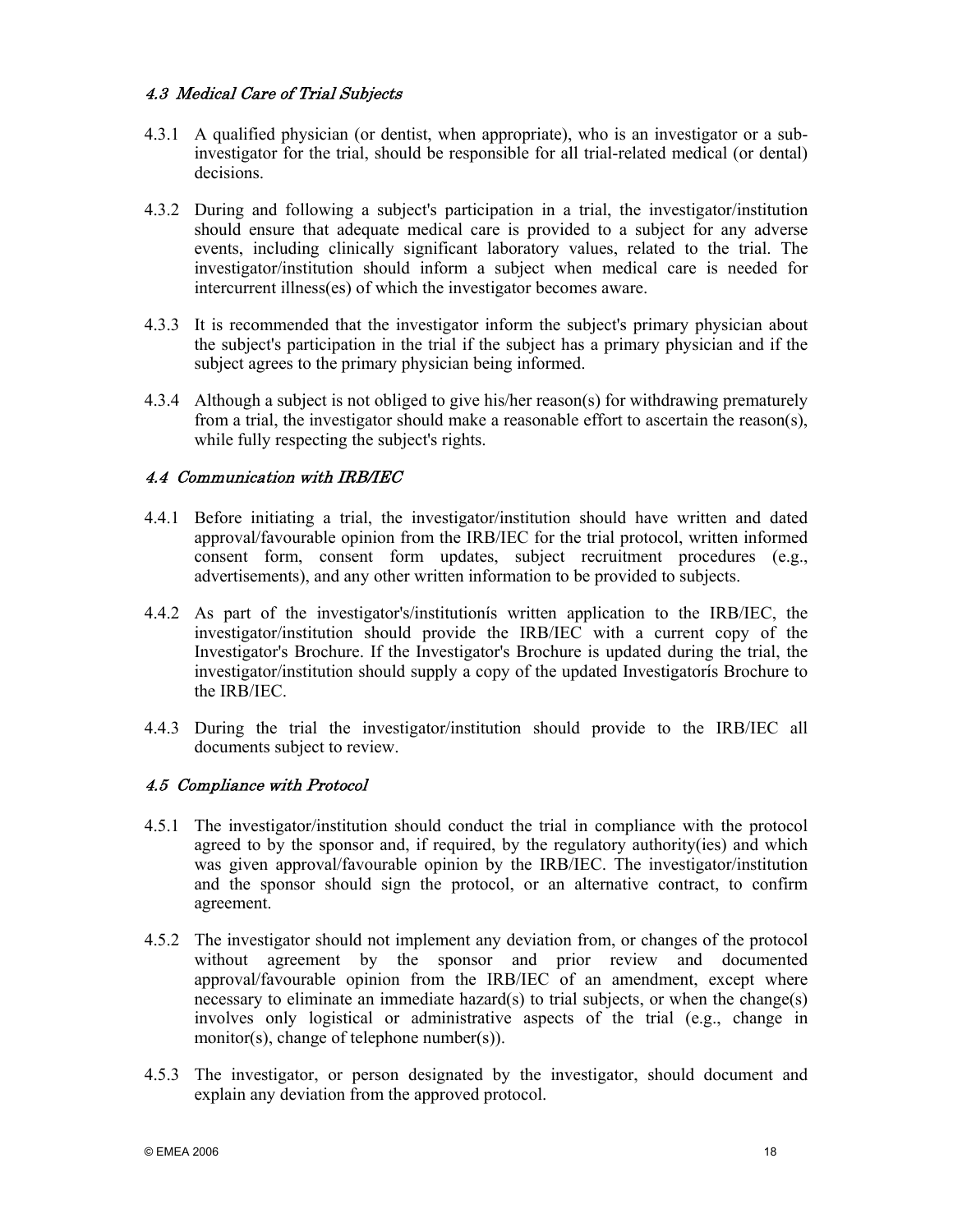- 4.5.4 The investigator may implement a deviation from, or a change of, the protocol to eliminate an immediate hazard(s) to trial subjects without prior IRB/IEC approval/favourable opinion. As soon as possible, the implemented deviation or change, the reasons for it, and, if appropriate, the proposed protocol amendment(s) should be submitted:
	- a) to the IRB/IEC for review and approval/favourable opinion,
	- b) to the sponsor for agreement and, if required,
	- c) to the regulatory authority(ies).

#### 4.6 Investigational Product(s)

- 4.6.1 Responsibility for investigational product(s) accountability at the trial site(s) rests with the investigator/institution.
- 4.6.2 Where allowed/required, the investigator/institution may/should assign some or all of the investigator's/institutionís duties for investigational product(s) accountability at the trial site(s) to an appropriate pharmacist or another appropriate individual who is under the supervision of the investigator/institution..
- 4.6.3 The investigator/institution and/or a pharmacist or other appropriate individual, who is designated by the investigator/institution, should maintain records of the product's delivery to the trial site, the inventory at the site, the use by each subject, and the return to the sponsor or alternative disposition of unused product(s). These records should include dates, quantities, batch/serial numbers, expiration dates (if applicable), and the unique code numbers assigned to the investigational product(s) and trial subjects. Investigators should maintain records that document adequately that the subjects were provided the doses specified by the protocol and reconcile all investigational product(s) received from the sponsor.
- 4.6.4 The investigational product(s) should be stored as specified by the sponsor (see 5.13.2) and 5.14.3) and in accordance with applicable regulatory requirement(s).
- 4.6.5 The investigator should ensure that the investigational product(s) are used only in accordance with the approved protocol.
- 4.6.6 The investigator, or a person designated by the investigator/institution, should explain the correct use of the investigational product(s) to each subject and should check, at intervals appropriate for the trial, that each subject is following the instructions properly.

### 4.7 Randomization Procedures and Unblinding

The investigator should follow the trial's randomization procedures, if any, and should ensure that the code is broken only in accordance with the protocol. If the trial is blinded, the investigator should promptly document and explain to the sponsor any premature unblinding (e.g., accidental unblinding, unblinding due to a serious adverse event) of the investigational product(s).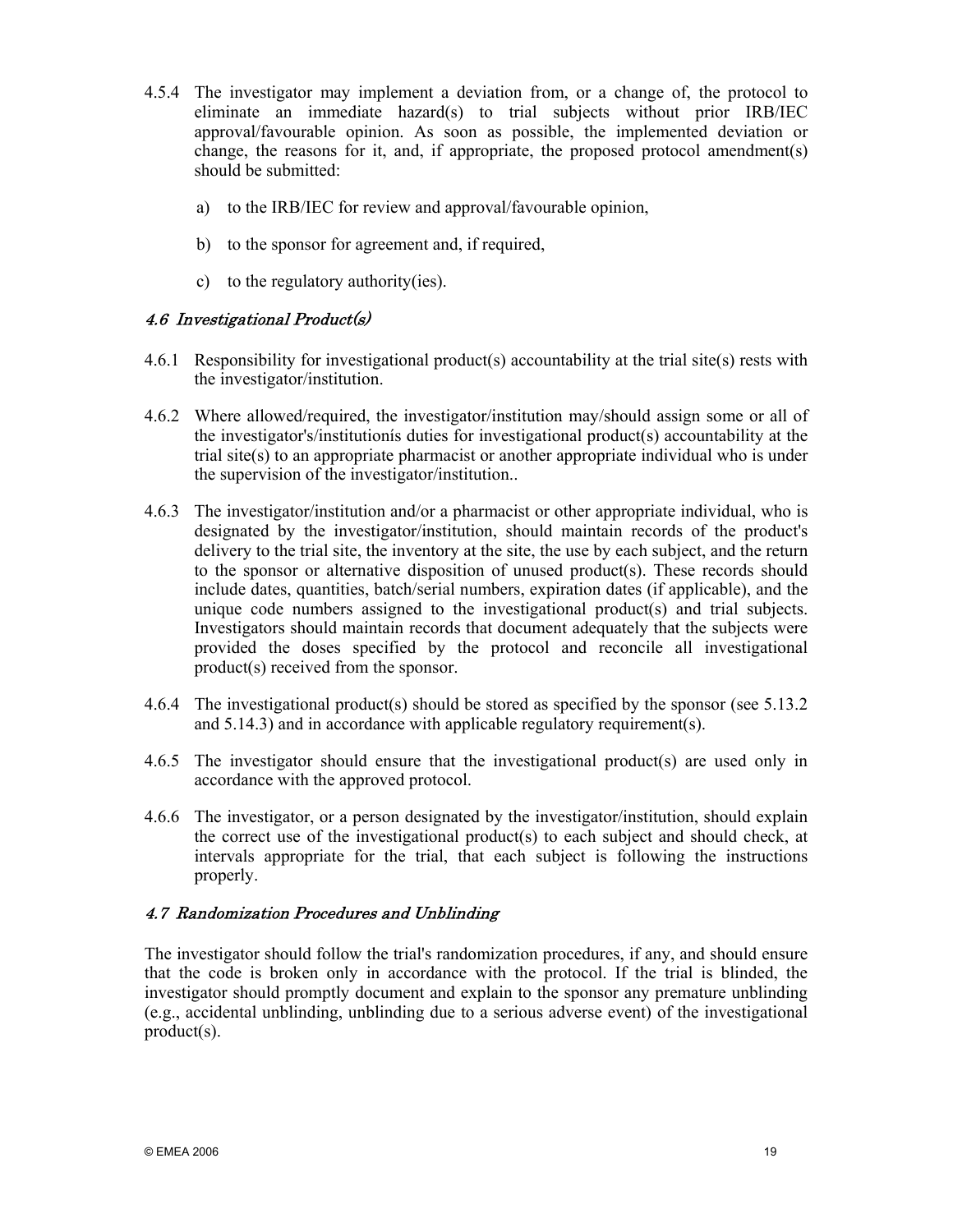#### 4.8 Informed Consent of Trial Subjects

- 4.8.1 In obtaining and documenting informed consent, the investigator should comply with the applicable regulatory requirement(s), and should adhere to GCP and to the ethical principles that have their origin in the Declaration of Helsinki. Prior to the beginning of the trial, the investigator should have the IRB/IEC's written approval/favourable opinion of the written informed consent form and any other written information to be provided to subjects.
- 4.8.2 The written informed consent form and any other written information to be provided to subjects should be revised whenever important new information becomes available that may be relevant to the subjectís consent. Any revised written informed consent form, and written information should receive the IRB/IEC's approval/favourable opinion in advance of use. The subject or the subjectís legally acceptable representative should be informed in a timely manner if new information becomes available that may be relevant to the subjectís willingness to continue participation in the trial. The communication of this information should be documented.
- 4.8.3 Neither the investigator, nor the trial staff, should coerce or unduly influence a subject to participate or to continue to participate in a trial.
- 4.8.4 None of the oral and written information concerning the trial, including the written informed consent form, should contain any language that causes the subject or the subject's legally acceptable representative to waive or to appear to waive any legal rights, or that releases or appears to release the investigator, the institution, the sponsor, or their agents from liability for negligence.
- 4.8.5 The investigator, or a person designated by the investigator, should fully inform the subject or, if the subject is unable to provide informed consent, the subject's legally acceptable representative, of all pertinent aspects of the trial including the written information and the approval/ favourable opinion by the IRB/IEC.
- 4.8.6 The language used in the oral and written information about the trial, including the written informed consent form, should be as non-technical as practical and should be understandable to the subject or the subject's legally acceptable representative and the impartial witness, where applicable.
- 4.8.7 Before informed consent may be obtained, the investigator, or a person designated by the investigator, should provide the subject or the subject's legally acceptable representative ample time and opportunity to inquire about details of the trial and to decide whether or not to participate in the trial. All questions about the trial should be answered to the satisfaction of the subject or the subject's legally acceptable representative.
- 4.8.8 Prior to a subjectís participation in the trial, the written informed consent form should be signed and personally dated by the subject or by the subject's legally acceptable representative, and by the person who conducted the informed consent discussion.
- 4.8.9 If a subject is unable to read or if a legally acceptable representative is unable to read, an impartial witness should be present during the entire informed consent discussion. After the written informed consent form and any other written information to be provided to subjects, is read and explained to the subject or the subjectís legally acceptable representative, and after the subject or the subjectís legally acceptable representative has orally consented to the subjectís participation in the trial and, if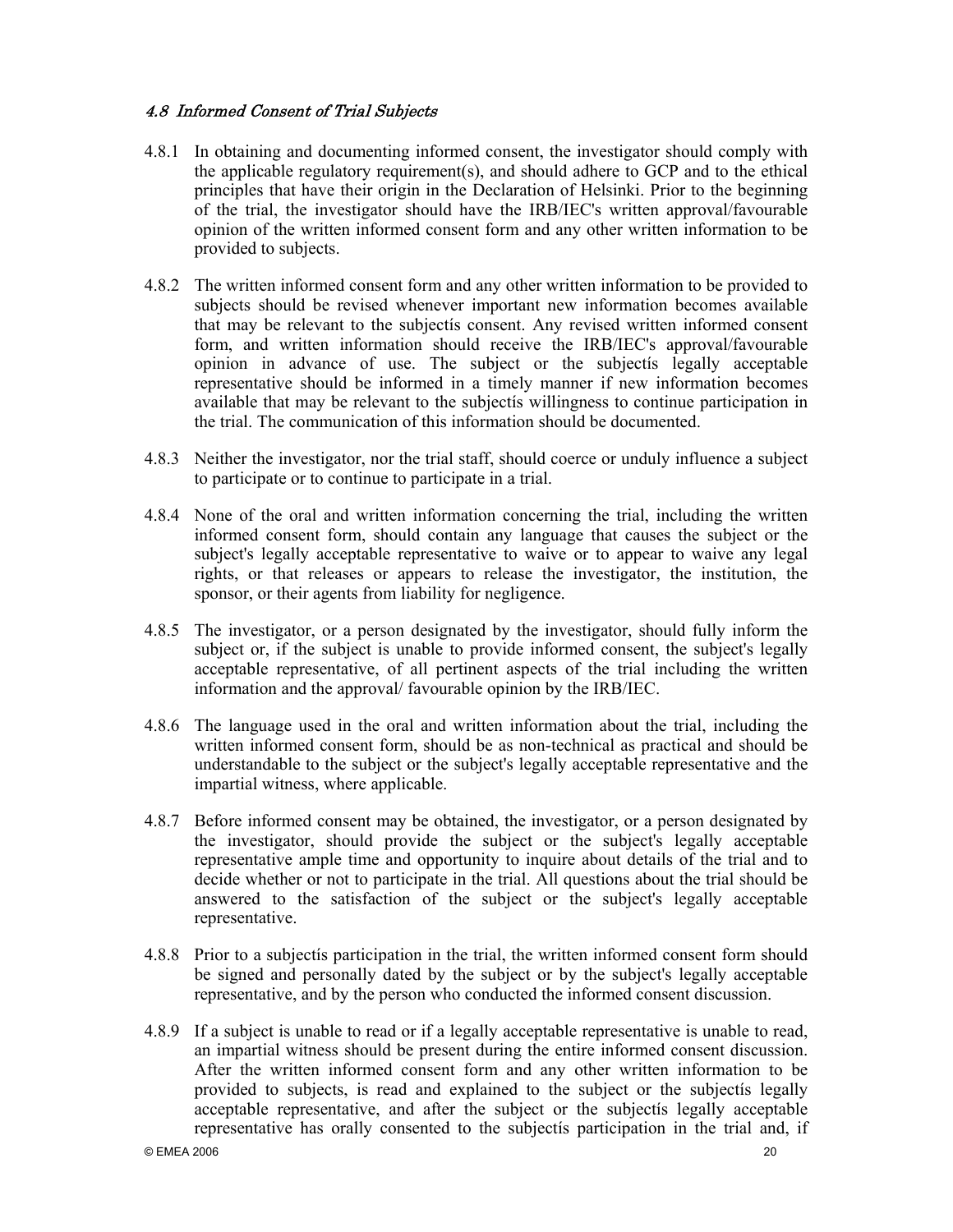capable of doing so, has signed and personally dated the informed consent form, the witness should sign and personally date the consent form. By signing the consent form, the witness attests that the information in the consent form and any other written information was accurately explained to, and apparently understood by, the subject or the subject's legally acceptable representative, and that informed consent was freely given by the subject or the subjectís legally acceptable representative.

- 4.8.10 Both the informed consent discussion and the written informed consent form and any other written information to be provided to subjects should include explanations of the following:
	- a) That the trial involves research.
	- b) The purpose of the trial.
	- c) The trial treatment(s) and the probability for random assignment to each treatment.
	- d) The trial procedures to be followed, including all invasive procedures.
	- e) The subject's responsibilities.
	- f) Those aspects of the trial that are experimental.
	- g) The reasonably foreseeable risks or inconveniences to the subject and, when applicable, to an embryo, fetus, or nursing infant.
	- h) The reasonably expected benefits. When there is no intended clinical benefit to the subject, the subject should be made aware of this.
	- i) The alternative procedure(s) or course(s) of treatment that may be available to the subject, and their important potential benefits and risks.
	- j) The compensation and/or treatment available to the subject in the event of trialrelated injury.
	- k) The anticipated prorated payment, if any, to the subject for participating in the trial.
	- l) The anticipated expenses, if any, to the subject for participating in the trial.
	- m) That the subject's participation in the trial is voluntary and that the subject may refuse to participate or withdraw from the trial, at any time, without penalty or loss of benefits to which the subject is otherwise entitled.
	- n) That the monitor(s), the auditor(s), the IRB/IEC, and the regulatory authority(ies) will be granted direct access to the subject's original medical records for verification of clinical trial procedures and/or data, without violating the confidentiality of the subject, to the extent permitted by the applicable laws and regulations and that, by signing a written informed consent form, the subject or the subject's legally acceptable representative is authorizing such access.
	- o) That records identifying the subject will be kept confidential and, to the extent permitted by the applicable laws and/or regulations, will not be made publicly available. If the results of the trial are published, the subjectís identity will remain confidential.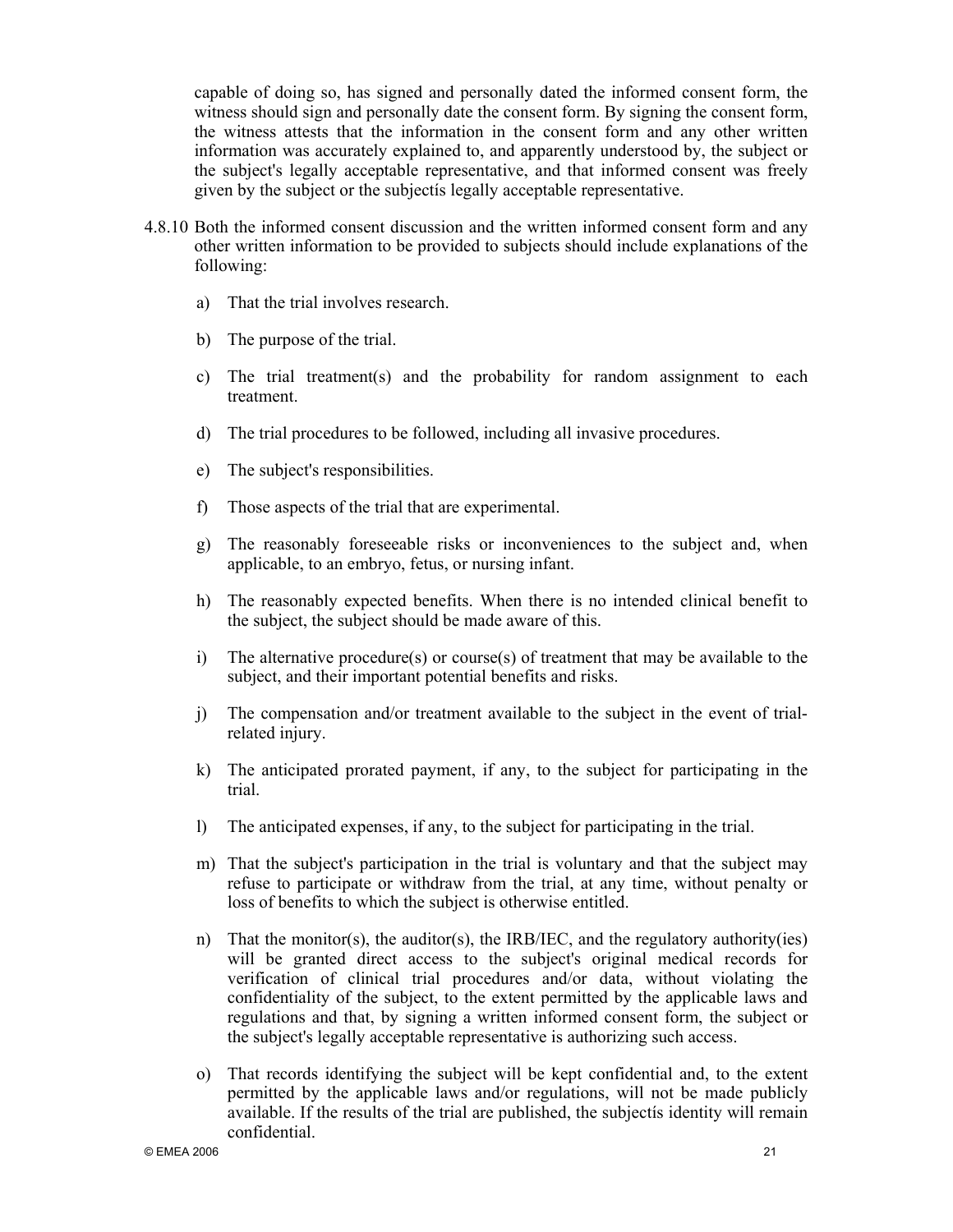- p) That the subject or the subject's legally acceptable representative will be informed in a timely manner if information becomes available that may be relevant to the subject's willingness to continue participation in the trial.
- q) The person(s) to contact for further information regarding the trial and the rights of trial subjects, and whom to contact in the event of trial-related injury.
- r) The foreseeable circumstances and/or reasons under which the subject's participation in the trial may be terminated.
- s) The expected duration of the subject's participation in the trial.
- t) The approximate number of subjects involved in the trial.
- 4.8.11 Prior to participation in the trial, the subject or the subject's legally acceptable representative should receive a copy of the signed and dated written informed consent form and any other written information provided to the subjects. During a subjectís participation in the trial, the subject or the subjectís legally acceptable representative should receive a copy of the signed and dated consent form updates and a copy of any amendments to the written information provided to subjects.
- 4.8.12 When a clinical trial (therapeutic or non-therapeutic) includes subjects who can only be enrolled in the trial with the consent of the subjectís legally acceptable representative (e.g., minors, or patients with severe dementia), the subject should be informed about the trial to the extent compatible with the subjectís understanding and, if capable, the subject should sign and personally date the written informed consent.
- 4.8.13 Except as described in 4.8.14, a non-therapeutic trial (i.e. a trial in which there is no anticipated direct clinical benefit to the subject), should be conducted in subjects who personally give consent and who sign and date the written informed consent form.
- 4.8.14 Non-therapeutic trials may be conducted in subjects with consent of a legally acceptable representative provided the following conditions are fulfilled:
	- a) The objectives of the trial can not be met by means of a trial in subjects who can give informed consent personally.
	- b) The foreseeable risks to the subjects are low.
	- c) The negative impact on the subjectís well-being is minimized and low.
	- d) The trial is not prohibited by law.
	- e) The approval/favourable opinion of the IRB/IEC is expressly sought on the inclusion of such subjects, and the written approval/ favourable opinion covers this aspect.

Such trials, unless an exception is justified, should be conducted in patients having a disease or condition for which the investigational product is intended. Subjects in these trials should be particularly closely monitored and should be withdrawn if they appear to be unduly distressed.

 $@$  EMEA 2006  $22$ 4.8.15 In emergency situations, when prior consent of the subject is not possible, the consent of the subject's legally acceptable representative, if present, should be requested. When prior consent of the subject is not possible, and the subjectís legally acceptable representative is not available, enrolment of the subject should require measures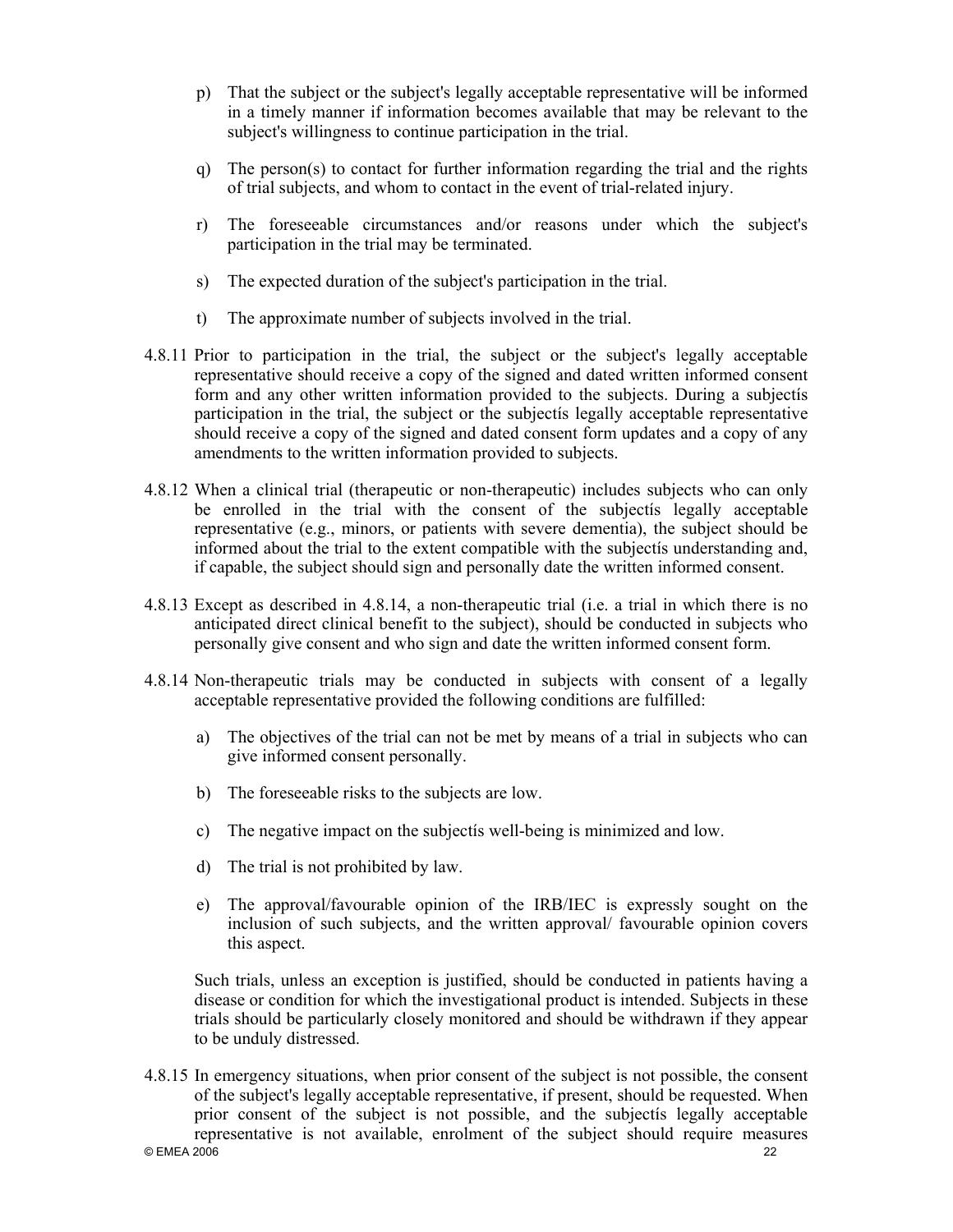described in the protocol and/or elsewhere, with documented approval/favourable opinion by the IRB/IEC, to protect the rights, safety and well-being of the subject and to ensure compliance with applicable regulatory requirements. The subject or the subject's legally acceptable representative should be informed about the trial as soon as possible and consent to continue and other consent as appropriate (see 4.8.10) should be requested.

#### 4.9 Records and Reports

- 4.9.1 The investigator should ensure the accuracy, completeness, legibility, and timeliness of the data reported to the sponsor in the CRFs and in all required reports.
- 4.9.2 Data reported on the CRF, that are derived from source documents, should be consistent with the source documents or the discrepancies should be explained.
- 4.9.3 Any change or correction to a CRF should be dated, initialed, and explained (if necessary) and should not obscure the original entry (i.e. an audit trail should be maintained); this applies to both written and electronic changes or corrections (see 5.18.4 (n)). Sponsors should provide guidance to investigators and/or the investigators' designated representatives on making such corrections. Sponsors should have written procedures to assure that changes or corrections in CRFs made by sponsor's designated representatives are documented, are necessary, and are endorsed by the investigator. The investigator should retain records of the changes and corrections.
- 4.9.4 The investigator/institution should maintain the trial documents as specified in Essential Documents for the Conduct of a Clinical Trial (see 8.) and as required by the applicable regulatory requirement(s). The investigator/institution should take measures to prevent accidental or premature destruction of these documents.
- 4.9.5 Essential documents should be retained until at least 2 years after the last approval of a marketing application in an ICH region and until there are no pending or contemplated marketing applications in an ICH region or at least 2 years have elapsed since the formal discontinuation of clinical development of the investigational product. These documents should be retained for a longer period however if required by the applicable regulatory requirements or by an agreement with the sponsor. It is the responsibility of the sponsor to inform the investigator/institution as to when these documents no longer need to be retained (see 5.5.12).
- 4.9.6 The financial aspects of the trial should be documented in an agreement between the sponsor and the investigator/institution.
- 4.9.7 Upon request of the monitor, auditor, IRB/IEC, or regulatory authority, the investigator/institution should make available for direct access all requested trialrelated records.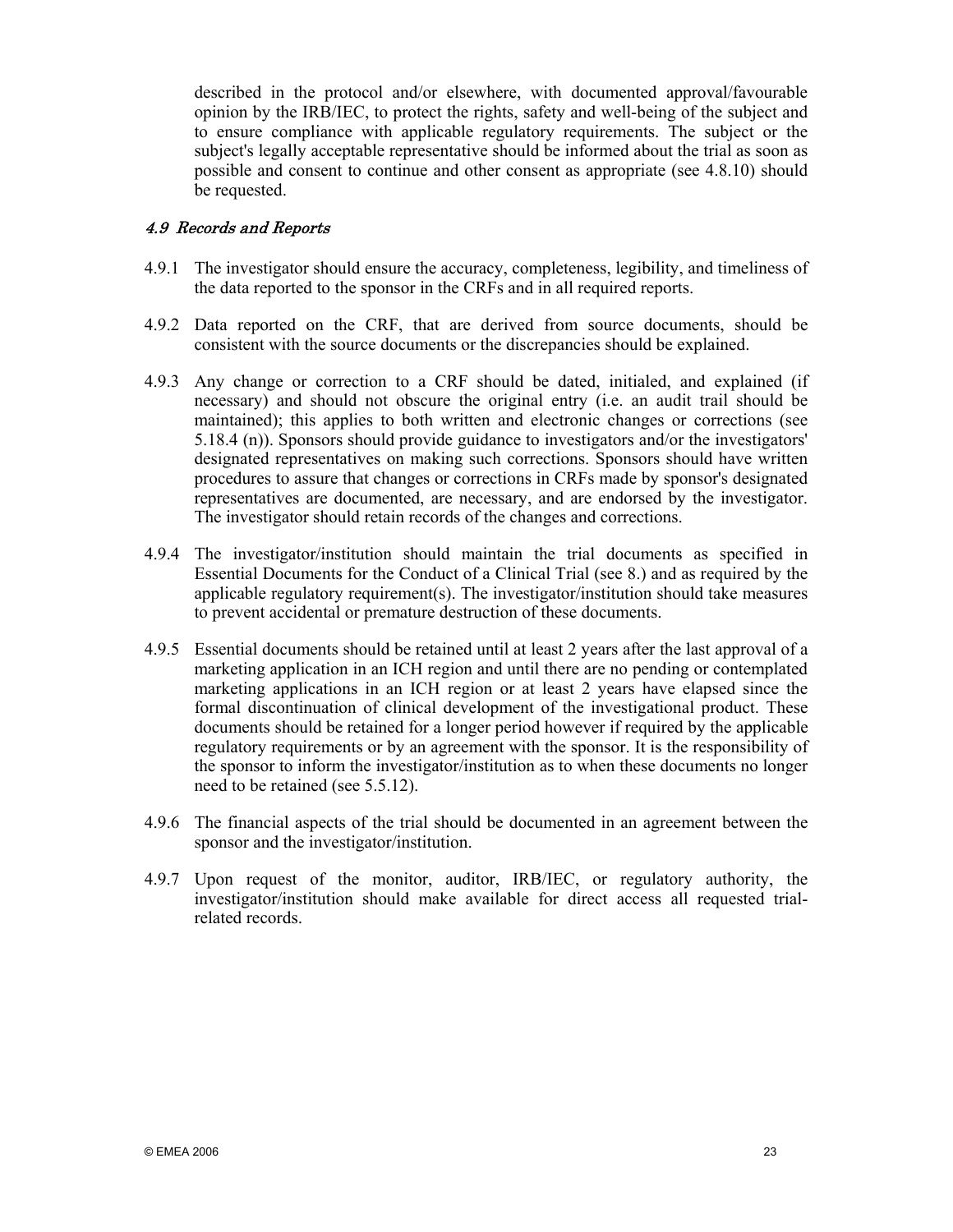## 4.10 Progress Reports

- 4.10.1 The investigator should submit written summaries of the trial status to the IRB/IEC annually, or more frequently, if requested by the IRB/IEC.
- 4.10.2 The investigator should promptly provide written reports to the sponsor, the IRB/IEC (see 3.3.8) and, where applicable, the institution on any changes significantly affecting the conduct of the trial, and/or increasing the risk to subjects.

### 4.11 Safety Reporting

- 4.11.1 All serious adverse events (SAEs) should be reported immediately to the sponsor except for those SAEs that the protocol or other document (e.g., Investigator's Brochure) identifies as not needing immediate reporting. The immediate reports should be followed promptly by detailed, written reports. The immediate and follow-up reports should identify subjects by unique code numbers assigned to the trial subjects rather than by the subjects' names, personal identification numbers, and/or addresses. The investigator should also comply with the applicable regulatory requirement(s) related to the reporting of unexpected serious adverse drug reactions to the regulatory authority(ies) and the IRB/IEC.
- 4.11.2 Adverse events and/or laboratory abnormalities identified in the protocol as critical to safety evaluations should be reported to the sponsor according to the reporting requirements and within the time periods specified by the sponsor in the protocol.
- 4.11.3 For reported deaths, the investigator should supply the sponsor and the IRB/IEC with any additional requested information (e.g., autopsy reports and terminal medical reports).

#### 4.12 Premature Termination or Suspension of a Trial

If the trial is prematurely terminated or suspended for any reason, the investigator/institution should promptly inform the trial subjects, should assure appropriate therapy and follow-up for the subjects, and, where required by the applicable regulatory requirement(s), should inform the regulatory authority(ies). In addition:

- 4.12.1 If the investigator terminates or suspends a trial without prior agreement of the sponsor, the investigator should inform the institution where applicable, and the investigator/institution should promptly inform the sponsor and the IRB/IEC, and should provide the sponsor and the IRB/IEC a detailed written explanation of the termination or suspension.
- 4.12.2 If the sponsor terminates or suspends a trial (see 5.21), the investigator should promptly inform the institution where applicable and the investigator/institution should promptly inform the IRB/IEC and provide the IRB/IEC a detailed written explanation of the termination or suspension.
- 4.12.3 If the IRB/IEC terminates or suspends its approval/favourable opinion of a trial (see 3.1.2 and 3.3.9), the investigator should inform the institution where applicable and the investigator/institution should promptly notify the sponsor and provide the sponsor with a detailed written explanation of the termination or suspension.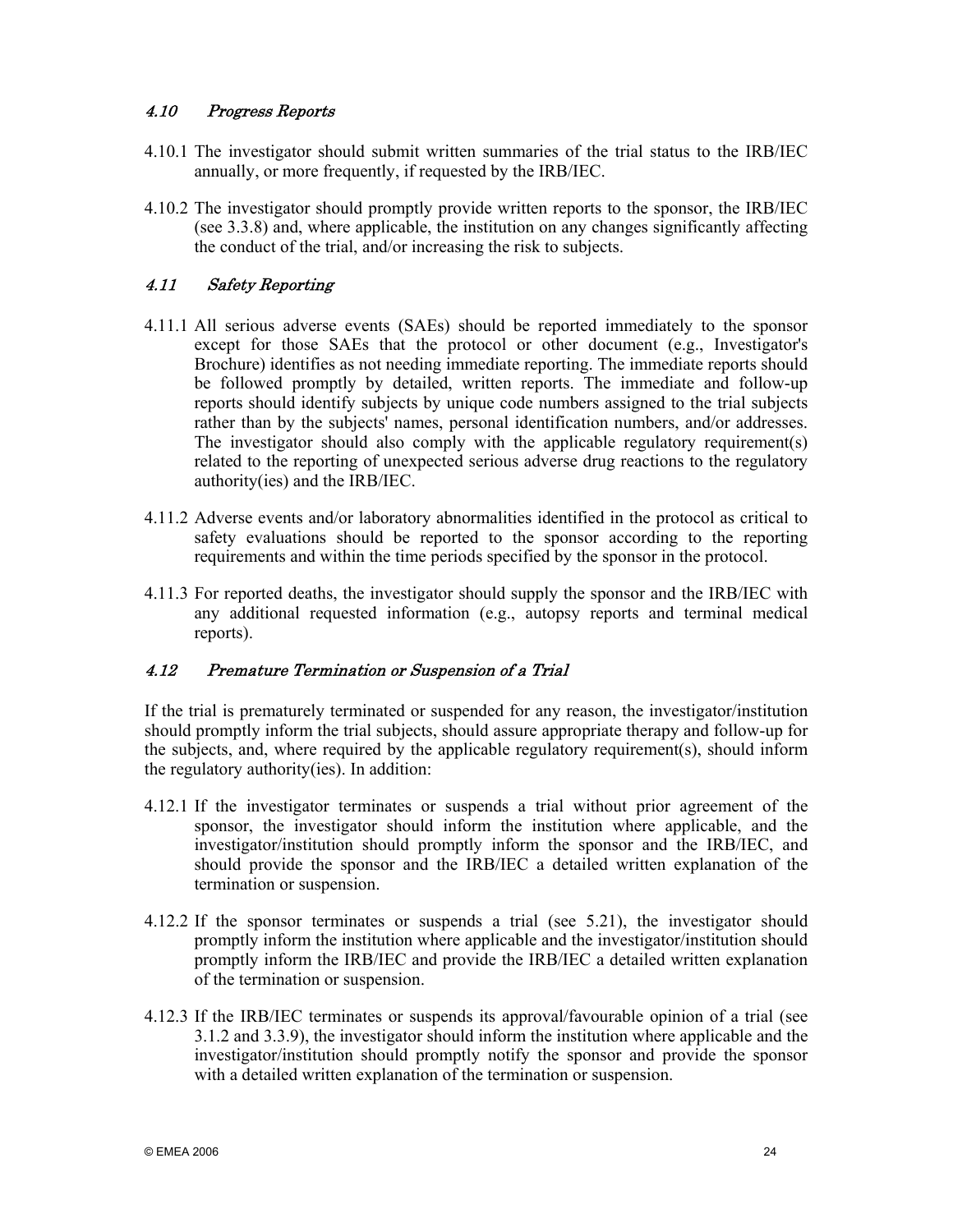#### 4.13 Final Report(s) by Investigator

Upon completion of the trial, the investigator, where applicable, should inform the institution; the investigator/institution should provide the IRB/IEC with a summary of the trialís outcome, and the regulatory authority(ies) with any reports required.

# 5. SPONSOR

#### 5.1 Quality Assurance and Quality Control

- 5.1.1 The sponsor is responsible for implementing and maintaining quality assurance and quality control systems with written SOPs to ensure that trials are conducted and data are generated, documented (recorded), and reported in compliance with the protocol, GCP, and the applicable regulatory requirement(s).
- 5.1.2 The sponsor is responsible for securing agreement from all involved parties to ensure direct access (see 1.21) to all trial related sites, source data/documents , and reports for the purpose of monitoring and auditing by the sponsor, and inspection by domestic and foreign regulatory authorities.
- 5.1.3 Quality control should be applied to each stage of data handling to ensure that all data are reliable and have been processed correctly.
- 5.1.4 Agreements, made by the sponsor with the investigator/institution and any other parties involved with the clinical trial, should be in writing, as part of the protocol or in a separate agreement.

#### 5.2 Contract Research Organization (CRO)

- 5.2.1 A sponsor may transfer any or all of the sponsor's trial-related duties and functions to a CRO, but the ultimate responsibility for the quality and integrity of the trial data always resides with the sponsor. The CRO should implement quality assurance and quality control.
- 5.2.2 Any trial-related duty and function that is transferred to and assumed by a CRO should be specified in writing.
- 5.2.3 Any trial-related duties and functions not specifically transferred to and assumed by a CRO are retained by the sponsor.
- 5.2.4 All references to a sponsor in this guideline also apply to a CRO to the extent that a CRO has assumed the trial related duties and functions of a sponsor.

#### 5.3 Medical Expertise

The sponsor should designate appropriately qualified medical personnel who will be readily available to advise on trial related medical questions or problems. If necessary, outside consultant(s) may be appointed for this purpose.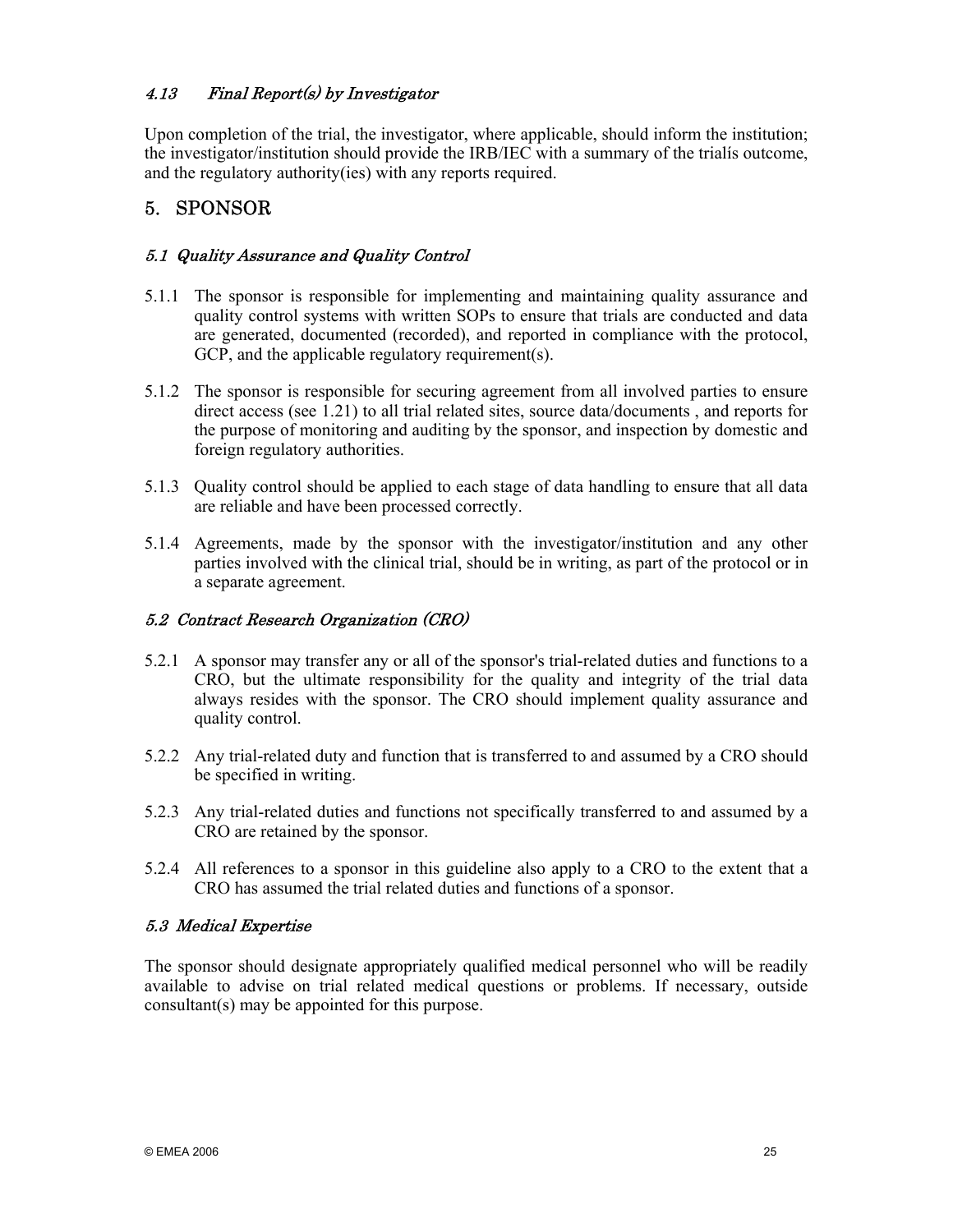### 5.4 Trial Design

- 5.4.1 The sponsor should utilize qualified individuals (e.g. biostatisticians, clinical pharmacologists, and physicians) as appropriate, throughout all stages of the trial process, from designing the protocol and CRFs and planning the analyses to analyzing and preparing interim and final clinical trial reports.
- 5.4.2 For further guidance: Clinical Trial Protocol and Protocol Amendment(s) (see 6.), the ICH Guideline for Structure and Content of Clinical Study Reports, and other appropriate ICH guidance on trial design, protocol and conduct.

#### 5.5 Trial Management, Data Handling, and Record Keeping

- 5.5.1 The sponsor should utilize appropriately qualified individuals to supervise the overall conduct of the trial, to handle the data, to verify the data, to conduct the statistical analyses, and to prepare the trial reports.
- 5.5.2 The sponsor may consider establishing an independent data-monitoring committee (IDMC) to assess the progress of a clinical trial, including the safety data and the critical efficacy endpoints at intervals, and to recommend to the sponsor whether to continue, modify, or stop a trial. The IDMC should have written operating procedures and maintain written records of all its meetings.
- 5.5.3 When using electronic trial data handling and/or remote electronic trial data systems, the sponsor should:
	- a) Ensure and document that the electronic data processing system(s) conforms to the sponsorís established requirements for completeness, accuracy, reliability, and consistent intended performance (i.e. validation).
	- b) Maintains SOPs for using these systems.
	- c) Ensure that the systems are designed to permit data changes in such a way that the data changes are documented and that there is no deletion of entered data (i.e. maintain an audit trail, data trail, edit trail).
	- d) Maintain a security system that prevents unauthorized access to the data.
	- e) Maintain a list of the individuals who are authorized to make data changes (see 4.1.5 and 4.9.3).
	- f) Maintain adequate backup of the data.
	- g) Safeguard the blinding, if any (e.g. maintain the blinding during data entry and processing).
- 5.5.4 If data are transformed during processing, it should always be possible to compare the original data and observations with the processed data.
- 5.5.5 The sponsor should use an unambiguous subject identification code (see 1.58) that allows identification of all the data reported for each subject.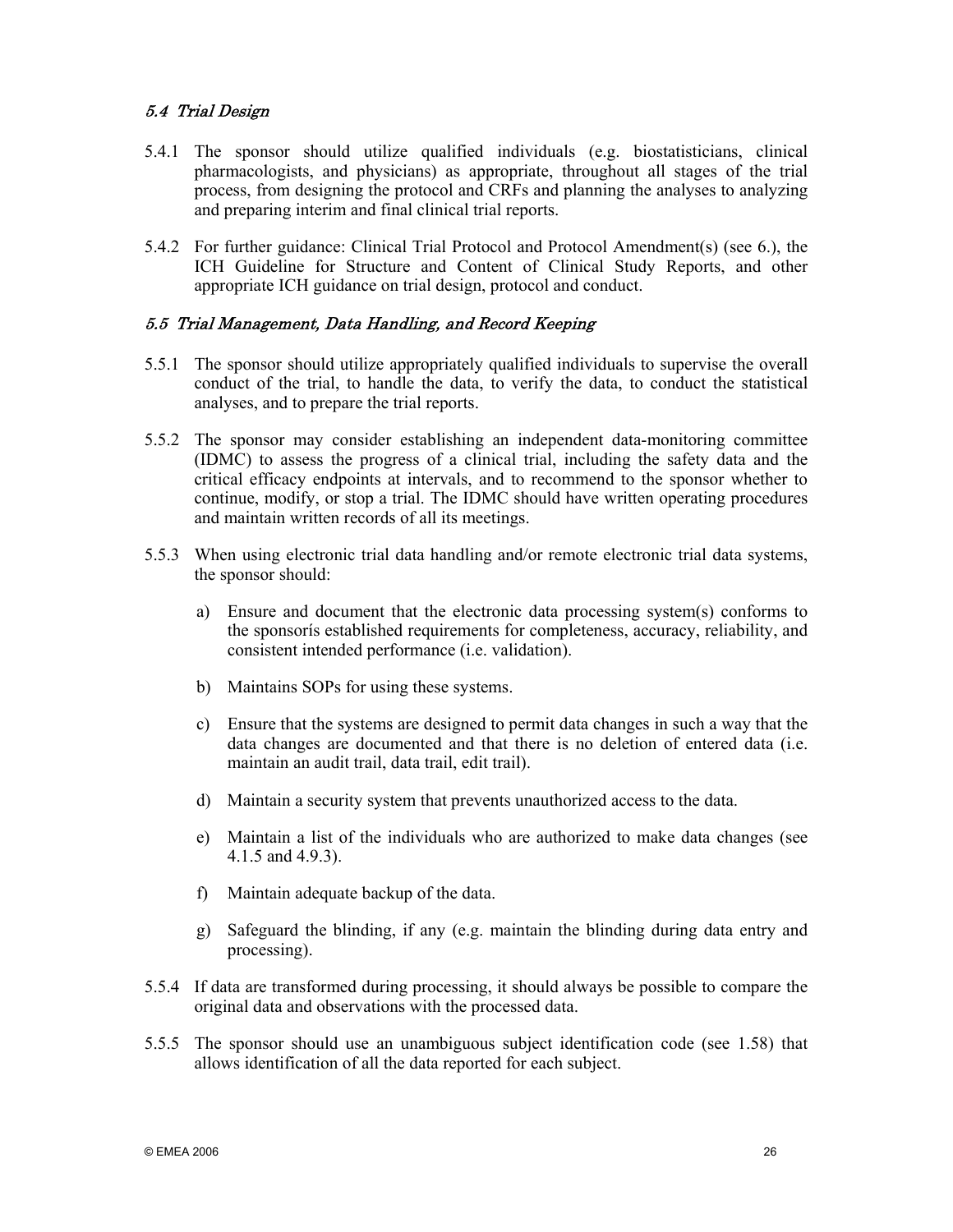- 5.5.6 The sponsor, or other owners of the data, should retain all of the sponsor-specific essential documents pertaining to the trial (see 8. Essential Documents for the Conduct of a Clinical Trial).
- 5.5.7 The sponsor should retain all sponsor-specific essential documents in conformance with the applicable regulatory requirement(s) of the country(ies) where the product is approved, and/or where the sponsor intends to apply for approval(s).
- 5.5.8 If the sponsor discontinues the clinical development of an investigational product (i.e. for any or all indications, routes of administration, or dosage forms), the sponsor should maintain all sponsor-specific essential documents for at least 2 years after formal discontinuation or in conformance with the applicable regulatory requirement(s).
- 5.5.9 If the sponsor discontinues the clinical development of an investigational product, the sponsor should notify all the trial investigators/institutions and all the regulatory authorities.
- 5.5.10 Any transfer of ownership of the data should be reported to the appropriate authority(ies), as required by the applicable regulatory requirement(s).
- 5.5.11 The sponsor specific essential documents should be retained until at least 2 years after the last approval of a marketing application in an ICH region and until there are no pending or contemplated marketing applications in an ICH region or at least 2 years have elapsed since the formal discontinuation of clinical development of the investigational product. These documents should be retained for a longer period however if required by the applicable regulatory requirement(s) or if needed by the sponsor.
- 5.5.12 The sponsor should inform the investigator(s)/institution(s) in writing of the need for record retention and should notify the investigator(s)/institution(s) in writing when the trial related records are no longer needed.

#### 5.6 Investigator Selection

- 5.6.1 The sponsor is responsible for selecting the investigator(s)/institution(s). Each investigator should be qualified by training and experience and should have adequate resources (see 4.1, 4.2) to properly conduct the trial for which the investigator is selected. If organization of a coordinating committee and/or selection of coordinating investigator(s) are to be utilized in multicentre trials, their organization and/or selection are the sponsor's responsibility.
- 5.6.2 Before entering an agreement with an investigator/institution to conduct a trial, the sponsor should provide the investigator(s)/institution(s) with the protocol and an up-todate Investigator's Brochure, and should provide sufficient time for the investigator/institution to review the protocol and the information provided.
- 5.6.3 The sponsor should obtain the investigator's/institution's agreement:
	- (a) to conduct the trial in compliance with GCP, with the applicable regulatory requirement(s) (see 4.1.3), and with the protocol agreed to by the sponsor and given approval/favourable opinion by the IRB/IEC (see 4.5.1);
	- (b) to comply with procedures for data recording/reporting;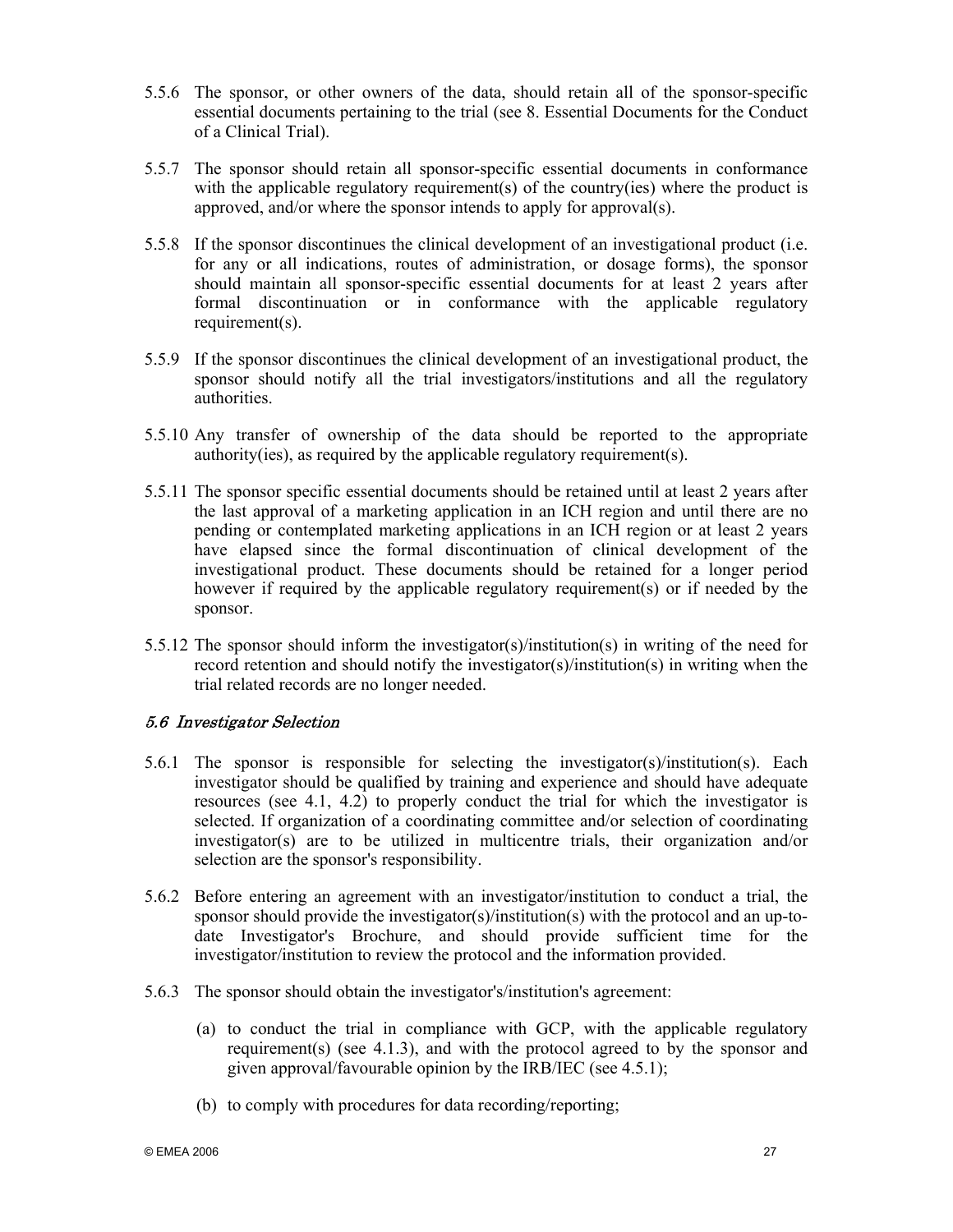- (c) to permit monitoring, auditing and inspection (see 4.1.4) and
- (d) to retain the trial related essential documents until the sponsor informs the investigator/institution these documents are no longer needed (see 4.9.4 and 5.5.12).

The sponsor and the investigator/institution should sign the protocol, or an alternative document, to confirm this agreement.

### 5.7 Allocation of Responsibilities

Prior to initiating a trial, the sponsor should define, establish, and allocate all trial-related duties and functions.

### 5.8 Compensation to Subjects and Investigators

- 5.8.1 If required by the applicable regulatory requirement(s), the sponsor should provide insurance or should indemnify (legal and financial coverage) the investigator/the institution against claims arising from the trial, except for claims that arise from malpractice and/or negligence.
- 5.8.2 The sponsor's policies and procedures should address the costs of treatment of trial subjects in the event of trial-related injuries in accordance with the applicable regulatory requirement(s).
- 5.8.3 When trial subjects receive compensation, the method and manner of compensation should comply with applicable regulatory requirement(s).

### 5.9 Financing

The financial aspects of the trial should be documented in an agreement between the sponsor and the investigator/institution.

### 5.10 Notification/Submission to Regulatory Authority(ies)

Before initiating the clinical trial(s), the sponsor (or the sponsor and the investigator, if required by the applicable regulatory requirement(s)) should submit any required application(s) to the appropriate authority(ies) for review, acceptance, and/or permission (as required by the applicable regulatory requirement(s)) to begin the trial(s). Any notification/submission should be dated and contain sufficient information to identify the protocol.

### 5.11 Confirmation of Review by IRB/IEC

5.11.1 The sponsor should obtain from the investigator/institution:

- a) The name and address of the investigator's/institutionís IRB/IEC.
- b) A statement obtained from the IRB/IEC that it is organized and operates according to GCP and the applicable laws and regulations.
- c) Documented IRB/IEC approval/favourable opinion and, if requested by the sponsor, a current copy of protocol, written informed consent form(s) and any other written information to be provided to subjects, subject recruiting procedures,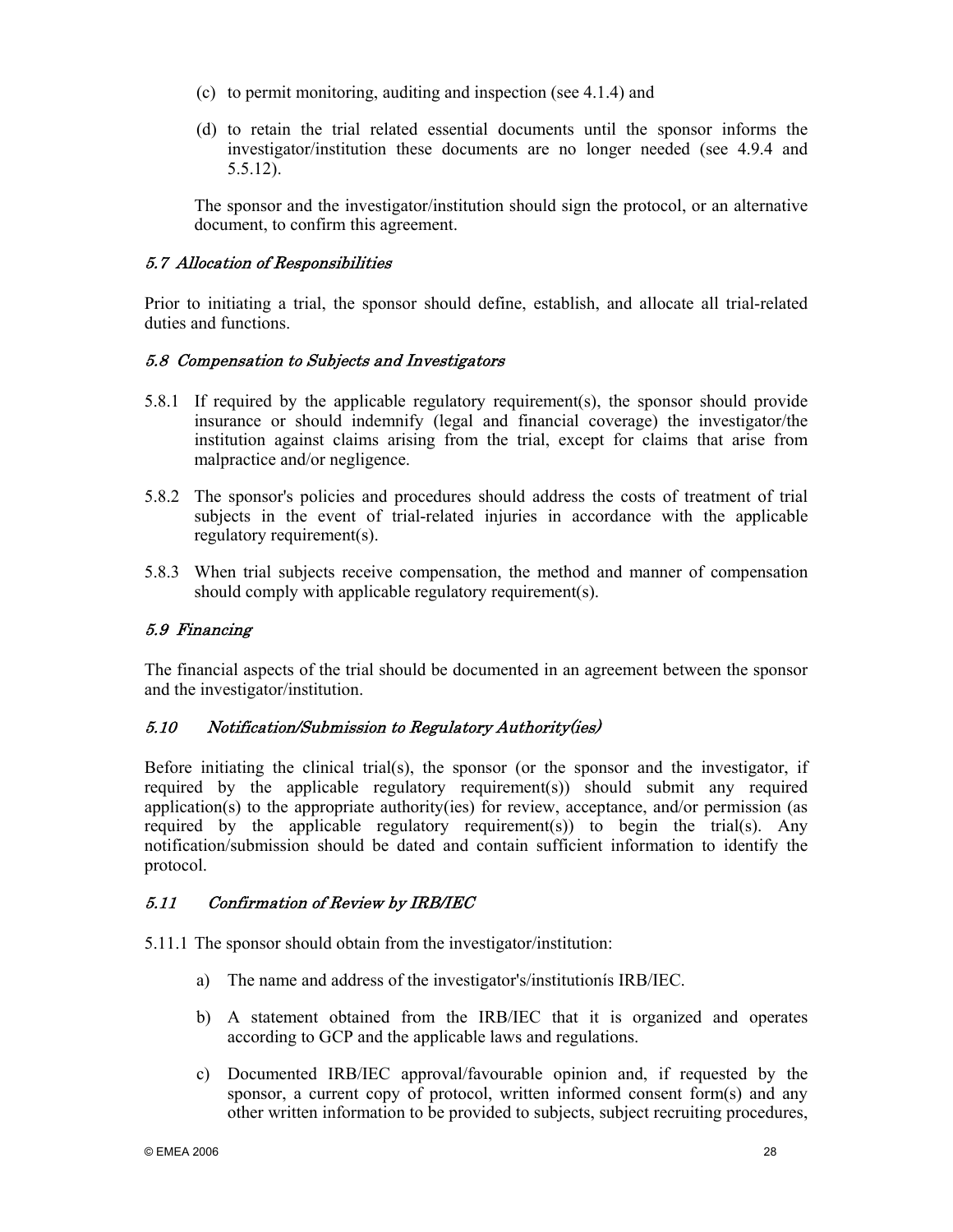and documents related to payments and compensation available to the subjects, and any other documents that the IRB/IEC may have requested.

- 5.11.2 If the IRB/IEC conditions its approval/favourable opinion upon change(s) in any aspect of the trial, such as modification(s) of the protocol, written informed consent form and any other written information to be provided to subjects, and/or other procedures, the sponsor should obtain from the investigator/institution a copy of the modification(s) made and the date approval/favourable opinion was given by the IRB/IEC.
- 5.11.3 The sponsor should obtain from the investigator/institution documentation and dates of any IRB/IEC reapprovals/re-evaluations with favourable opinion, and of any withdrawals or suspensions of approval/favourable opinion.

#### 5.12 Information on Investigational Product(s)

- 5.12.1 When planning trials, the sponsor should ensure that sufficient safety and efficacy data from nonclinical studies and/or clinical trials are available to support human exposure by the route, at the dosages, for the duration, and in the trial population to be studied.
- 5.12.2 The sponsor should update the Investigator's Brochure as significant new information becomes available (see 7. Investigator's Brochure).

### 5.13 Manufacturing, Packaging, Labelling, and Coding Investigational Product(s)

- 5.13.1 The sponsor should ensure that the investigational product(s) (including active comparator(s) and placebo, if applicable) is characterized as appropriate to the stage of development of the product(s), is manufactured in accordance with any applicable GMP, and is coded and labelled in a manner that protects the blinding, if applicable. In addition, the labelling should comply with applicable regulatory requirement(s).
- 5.13.2 The sponsor should determine, for the investigational product(s), acceptable storage temperatures, storage conditions (e.g. protection from light), storage times, reconstitution fluids and procedures, and devices for product infusion, if any. The sponsor should inform all involved parties (e.g. monitors, investigators, pharmacists, storage managers) of these determinations.
- 5.13.3 The investigational product(s) should be packaged to prevent contamination and unacceptable deterioration during transport and storage.
- 5.13.4 In blinded trials, the coding system for the investigational product(s) should include a mechanism that permits rapid identification of the product(s) in case of a medical emergency, but does not permit undetectable breaks of the blinding.
- 5.13.5 If significant formulation changes are made in the investigational or comparator product(s) during the course of clinical development, the results of any additional studies of the formulated product(s) (e.g. stability, dissolution rate, bioavailability) needed to assess whether these changes would significantly alter the pharmacokinetic profile of the product should be available prior to the use of the new formulation in clinical trials.

### 5.14 Supplying and Handling Investigational Product(s)

5.14.1 The sponsor is responsible for supplying the investigator(s)/institution(s) with the investigational product(s).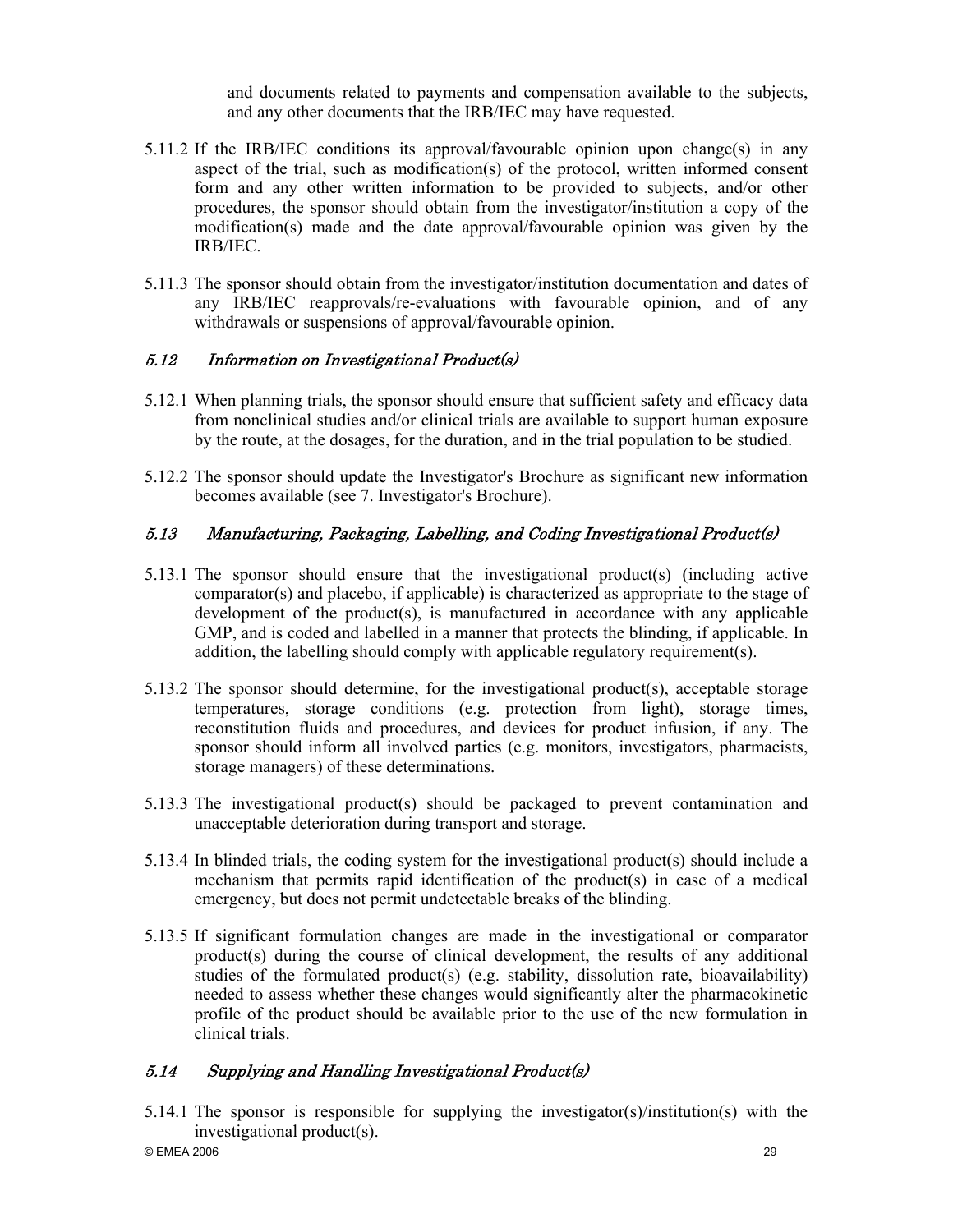- 5.14.2 The sponsor should not supply an investigator/institution with the investigational product(s) until the sponsor obtains all required documentation (e.g. approval/favourable opinion from IRB/IEC and regulatory authority(ies)).
- 5.14.3 The sponsor should ensure that written procedures include instructions that the investigator/institution should follow for the handling and storage of investigational product(s) for the trial and documentation thereof. The procedures should address adequate and safe receipt, handling, storage, dispensing, retrieval of unused product from subjects, and return of unused investigational product(s) to the sponsor (or alternative disposition if authorized by the sponsor and in compliance with the applicable regulatory requirement(s)).
- 5.14.4 The sponsor should:
	- a) Ensure timely delivery of investigational product(s) to the investigator(s).
	- b) Maintain records that document shipment, receipt, disposition, return, and destruction of the investigational product(s) (see 8. Essential Documents for the Conduct of a Clinical Trial).
	- c) Maintain a system for retrieving investigational products and documenting this retrieval (e.g. for deficient product recall, reclaim after trial completion, expired product reclaim).
	- d) Maintain a system for the disposition of unused investigational product(s) and for the documentation of this disposition.
- 5.14.5 The sponsor should:
	- a) Take steps to ensure that the investigational product(s) are stable over the period of use.
	- b) Maintain sufficient quantities of the investigational product(s) used in the trials to reconfirm specifications, should this become necessary, and maintain records of batch sample analyses and characteristics. To the extent stability permits, samples should be retained either until the analyses of the trial data are complete or as required by the applicable regulatory requirement(s), whichever represents the longer retention period.

### 5.15 Record Access

- 5.15.1 The sponsor should ensure that it is specified in the protocol or other written agreement that the investigator(s)/institution(s) provide direct access to source data/documents for trial-related monitoring, audits, IRB/IEC review, and regulatory inspection.
- 5.15.2 The sponsor should verify that each subject has consented, in writing, to direct access to his/her original medical records for trial-related monitoring, audit, IRB/IEC review, and regulatory inspection.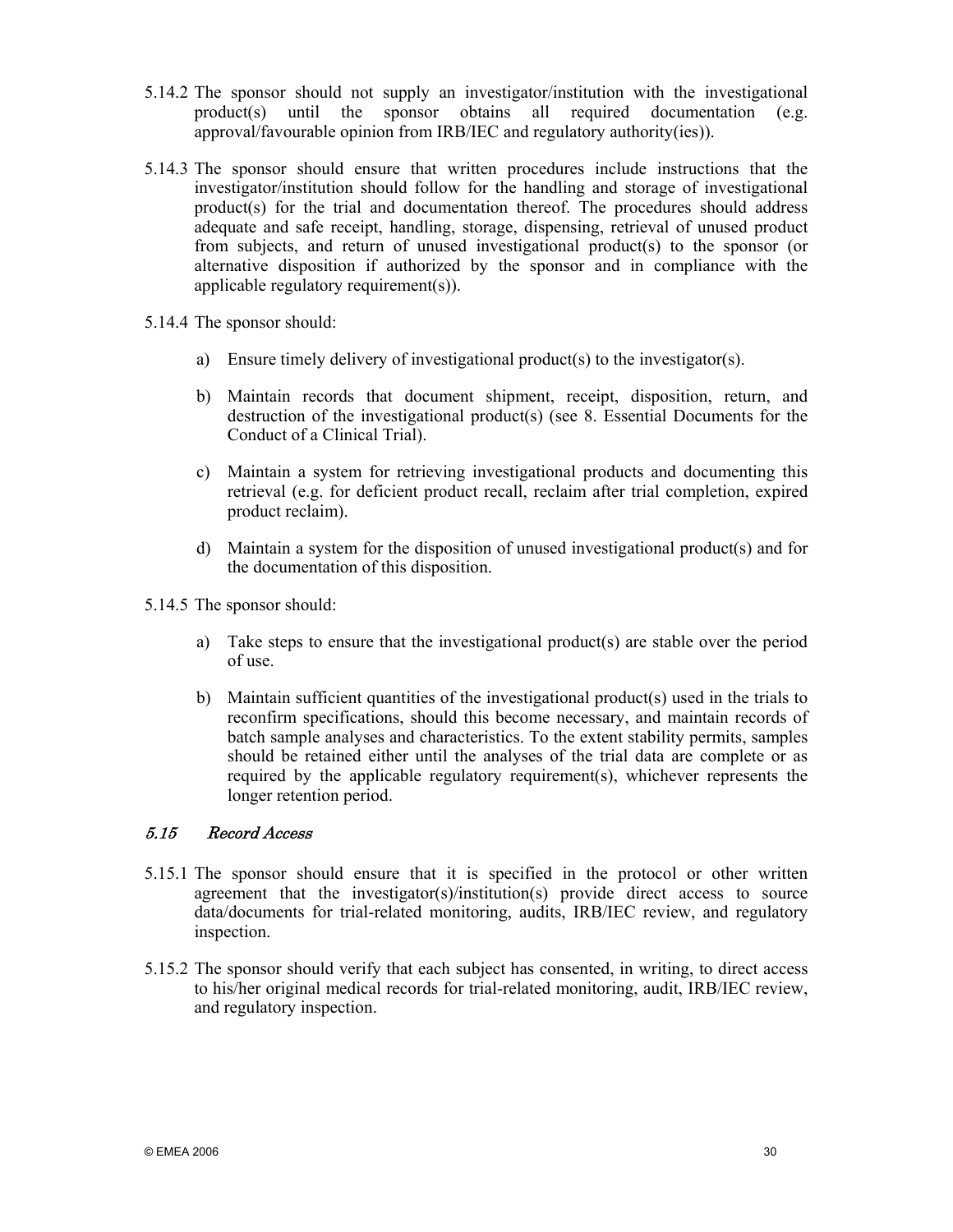### 5.16 Safety Information

- 5.16.1 The sponsor is responsible for the ongoing safety evaluation of the investigational product(s).
- 5.16.2 The sponsor should promptly notify all concerned investigator(s)/institution(s) and the regulatory authority(ies) of findings that could affect adversely the safety of subjects, impact the conduct of the trial, or alter the IRB/IEC's approval/favourable opinion to continue the trial.

#### 5.17 Adverse Drug Reaction Reporting

- 5.17.1 The sponsor should expedite the reporting to all concerned investigator(s)/institutions(s), to the  $IRB(s)/IEC(s)$ , where required, and to the regulatory authority(ies) of all adverse drug reactions (ADRs) that are both serious and unexpected.
- 5.17.2 Such expedited reports should comply with the applicable regulatory requirement(s) and with the ICH Guideline for Clinical Safety Data Management: Definitions and Standards for Expedited Reporting.
- 5.17.3 The sponsor should submit to the regulatory authority(ies) all safety updates and periodic reports, as required by applicable regulatory requirement(s).

#### 5.18 Monitoring

#### 5.18.1 Purpose

The purposes of trial monitoring are to verify that:

- a) The rights and well-being of human subjects are protected.
- b) The reported trial data are accurate, complete, and verifiable from source documents.
- c) The conduct of the trial is in compliance with the currently approved protocol/amendment(s), with GCP, and with the applicable regulatory requirement(s).
- 5.18.2 Selection and Qualifications of Monitors
	- a) Monitors should be appointed by the sponsor.
	- b) Monitors should be appropriately trained, and should have the scientific and/or clinical knowledge needed to monitor the trial adequately. A monitorís qualifications should be documented.
	- c) Monitors should be thoroughly familiar with the investigational product(s), the protocol, written informed consent form and any other written information to be provided to subjects, the sponsorís SOPs, GCP, and the applicable regulatory requirement(s).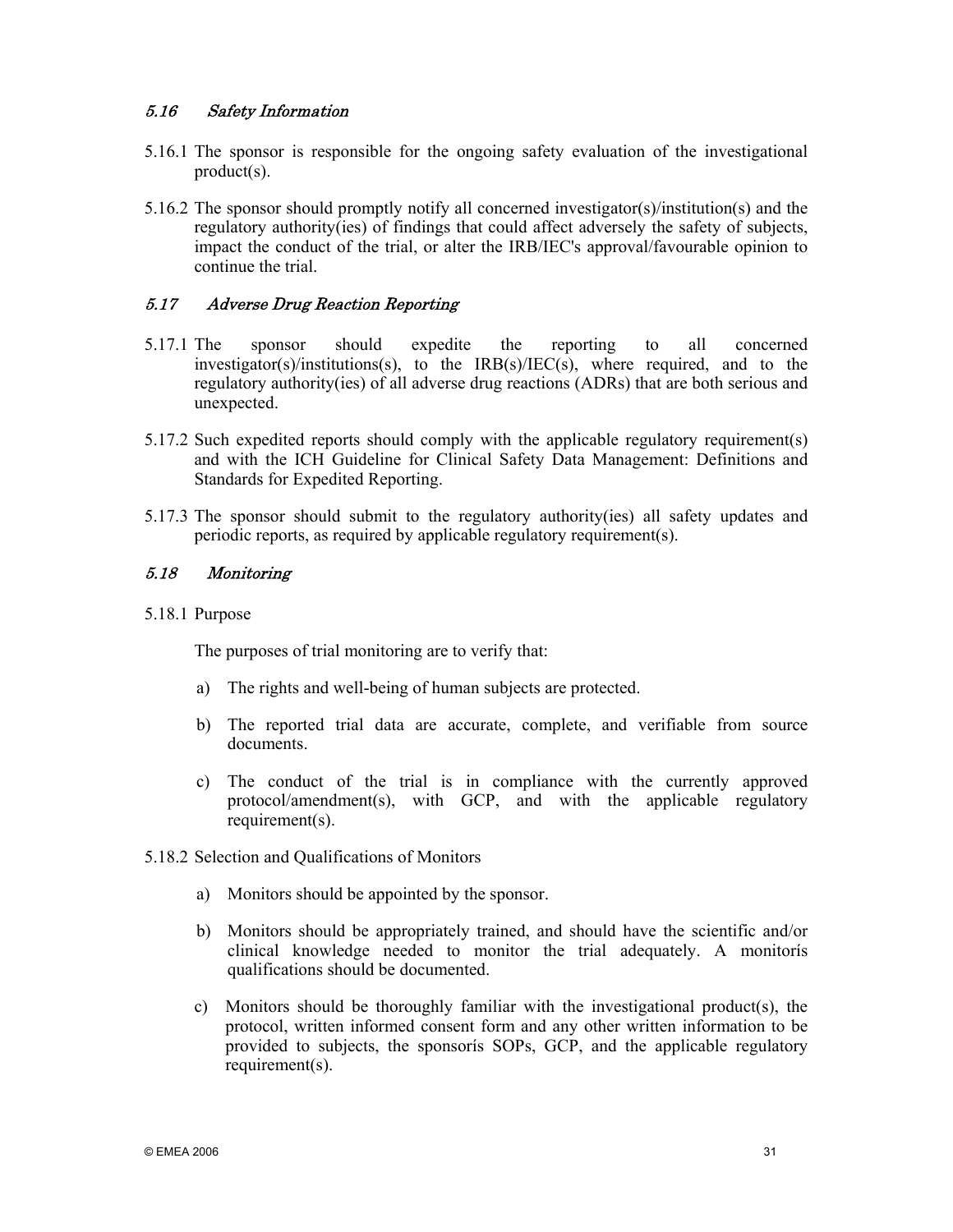#### 5.18.3 Extent and Nature of Monitoring

The sponsor should ensure that the trials are adequately monitored. The sponsor should determine the appropriate extent and nature of monitoring. The determination of the extent and nature of monitoring should be based on considerations such as the objective, purpose, design, complexity, blinding, size, and endpoints of the trial. In general there is a need for on-site monitoring, before, during, and after the trial; however in exceptional circumstances the sponsor may determine that central monitoring in conjunction with procedures such as investigatorsí training and meetings, and extensive written guidance can assure appropriate conduct of the trial in accordance with GCP. Statistically controlled sampling may be an acceptable method for selecting the data to be verified.

5.18.4 Monitor's Responsibilities

The monitor(s) in accordance with the sponsorís requirements should ensure that the trial is conducted and documented properly by carrying out the following activities when relevant and necessary to the trial and the trial site:

- a) Acting as the main line of communication between the sponsor and the investigator.
- b) Verifying that the investigator has adequate qualifications and resources (see 4.1, 4.2, 5.6) and remain adequate throughout the trial period, that facilities, including laboratories, equipment, and staff, are adequate to safely and properly conduct the trial and remain adequate throughout the trial period.
- c) Verifying, for the investigational product(s):
	- i) That storage times and conditions are acceptable, and that supplies are sufficient throughout the trial.
	- ii) That the investigational product(s) are supplied only to subjects who are eligible to receive it and at the protocol specified dose(s).
	- iii) That subjects are provided with necessary instruction on properly using, handling, storing, and returning the investigational product(s).
	- iv) That the receipt, use, and return of the investigational product(s) at the trial sites are controlled and documented adequately.
	- v) That the disposition of unused investigational product(s) at the trial sites complies with applicable regulatory requirement(s) and is in accordance with the sponsor.
- d) Verifying that the investigator follows the approved protocol and all approved amendment(s), if any.
- e) Verifying that written informed consent was obtained before each subject's participation in the trial.
- f) Ensuring that the investigator receives the current Investigator's Brochure, all documents, and all trial supplies needed to conduct the trial properly and to comply with the applicable regulatory requirement(s).
- g) Ensuring that the investigator and the investigator's trial staff are adequately informed about the trial.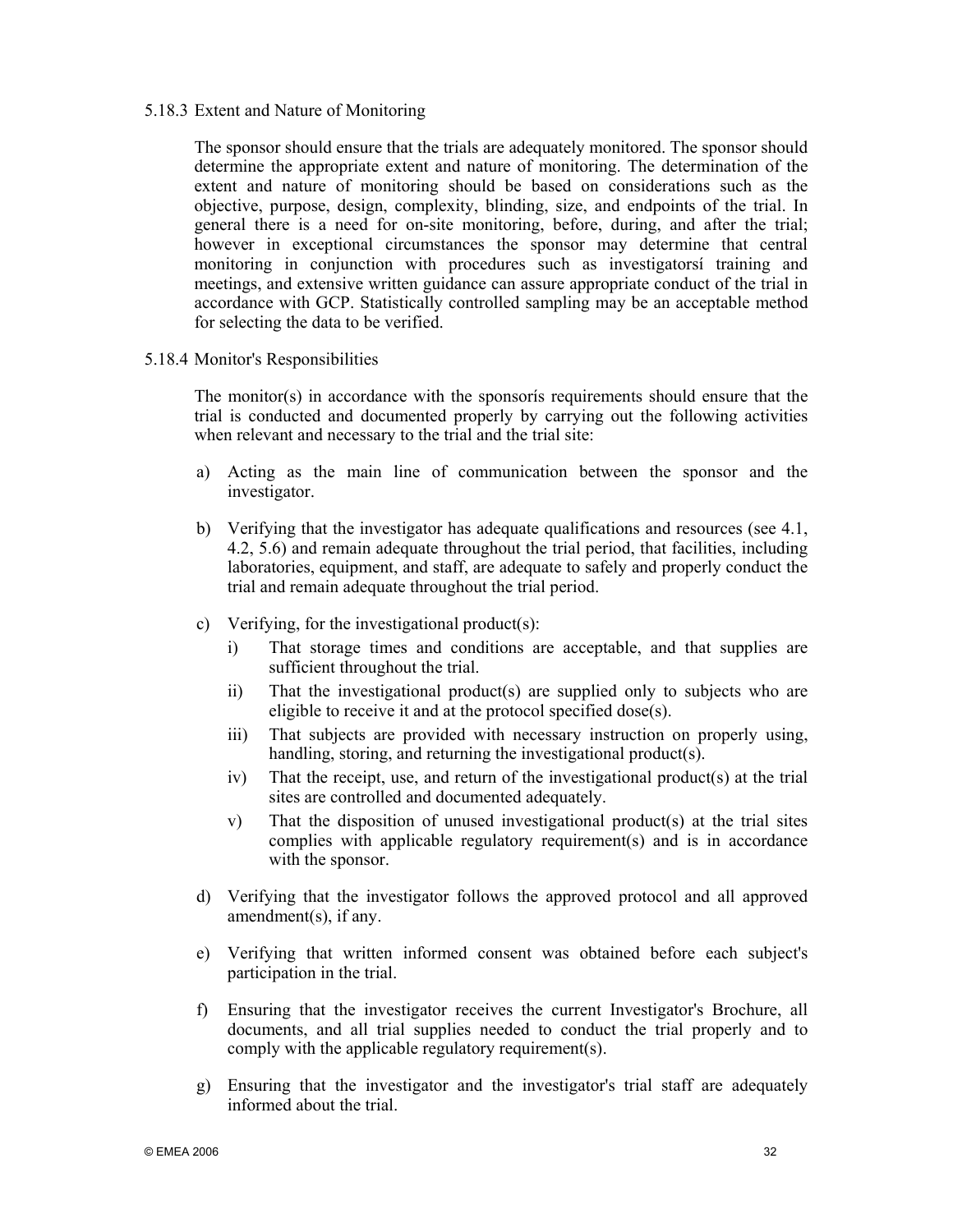- h) Verifying that the investigator and the investigator's trial staff are performing the specified trial functions, in accordance with the protocol and any other written agreement between the sponsor and the investigator/institution, and have not delegated these functions to unauthorized individuals.
- i) Verifying that the investigator is enroling only eligible subjects.
- j) Reporting the subject recruitment rate.
- k) Verifying that source documents and other trial records are accurate, complete, kept up-to-date and maintained.
- l) Verifying that the investigator provides all the required reports, notifications, applications, and submissions, and that these documents are accurate, complete, timely, legible, dated, and identify the trial.
- m) Checking the accuracy and completeness of the CRF entries, source documents and other trial-related records against each other. The monitor specifically should verify that:
	- i) The data required by the protocol are reported accurately on the CRFs and are consistent with the source documents.
	- ii) Any dose and/or therapy modifications are well documented for each of the trial subjects.
	- iii) Adverse events, concomitant medications and intercurrent illnesses are reported in accordance with the protocol on the CRFs.
	- iv) Visits that the subjects fail to make, tests that are not conducted, and examinations that are not performed are clearly reported as such on the CRFs.
	- v) All withdrawals and dropouts of enrolled subjects from the trial are reported and explained on the CRFs.
- n) Informing the investigator of any CRF entry error, omission, or illegibility. The monitor should ensure that appropriate corrections, additions, or deletions are made, dated, explained (if necessary), and initialled by the investigator or by a member of the investigator's trial staff who is authorized to initial CRF changes for the investigator. This authorization should be documented.
- o) Determining whether all adverse events (AEs) are appropriately reported within the time periods required by GCP, the protocol, the IRB/IEC, the sponsor, and the applicable regulatory requirement(s).
- p) Determining whether the investigator is maintaining the essential documents (see 8. Essential Documents for the Conduct of a Clinical Trial).
- q) Communicating deviations from the protocol, SOPs, GCP, and the applicable regulatory requirements to the investigator and taking appropriate action designed to prevent recurrence of the detected deviations.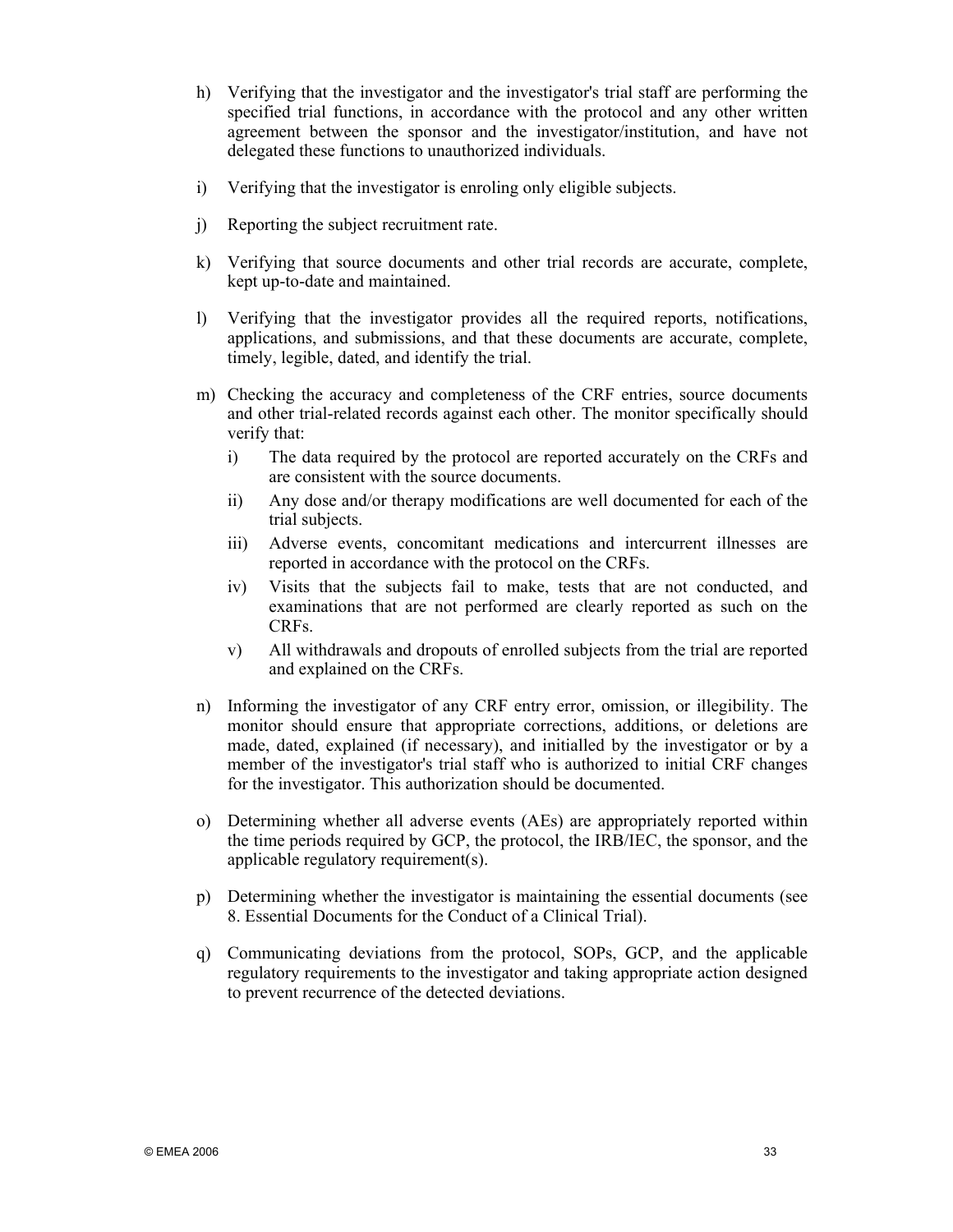#### 5.18.5 Monitoring Procedures

The monitor(s) should follow the sponsorís established written SOPs as well as those procedures that are specified by the sponsor for monitoring a specific trial.

#### 5.18.6 Monitoring Report

- a) The monitor should submit a written report to the sponsor after each trial-site visit or trial-related communication.
- b) Reports should include the date, site, name of the monitor, and name of the investigator or other individual(s) contacted.
- c) Reports should include a summary of what the monitor reviewed and the monitor's statements concerning the significant findings/facts, deviations and deficiencies, conclusions, actions taken or to be taken and/or actions recommended to secure compliance.
- d) The review and follow-up of the monitoring report with the sponsor should be documented by the sponsorís designated representative.

#### 5.19 Audit

If or when sponsors perform audits, as part of implementing quality assurance, they should consider:

5.19.1 Purpose

The purpose of a sponsor's audit, which is independent of and separate from routine monitoring or quality control functions, should be to evaluate trial conduct and compliance with the protocol, SOPs, GCP, and the applicable regulatory requirements.

- 5.19.2 Selection and Qualification of Auditors
	- a) The sponsor should appoint individuals, who are independent of the clinical trials/systems, to conduct audits.
	- b) The sponsor should ensure that the auditors are qualified by training and experience to conduct audits properly. An auditorís qualifications should be documented.

#### 5.19.3 Auditing Procedures

- a) The sponsor should ensure that the auditing of clinical trials/systems is conducted in accordance with the sponsor's written procedures on what to audit, how to audit, the frequency of audits, and the form and content of audit reports.
- b) The sponsor's audit plan and procedures for a trial audit should be guided by the importance of the trial to submissions to regulatory authorities, the number of subjects in the trial, the type and complexity of the trial, the level of risks to the trial subjects, and any identified problem(s).
- c) The observations and findings of the auditor(s) should be documented.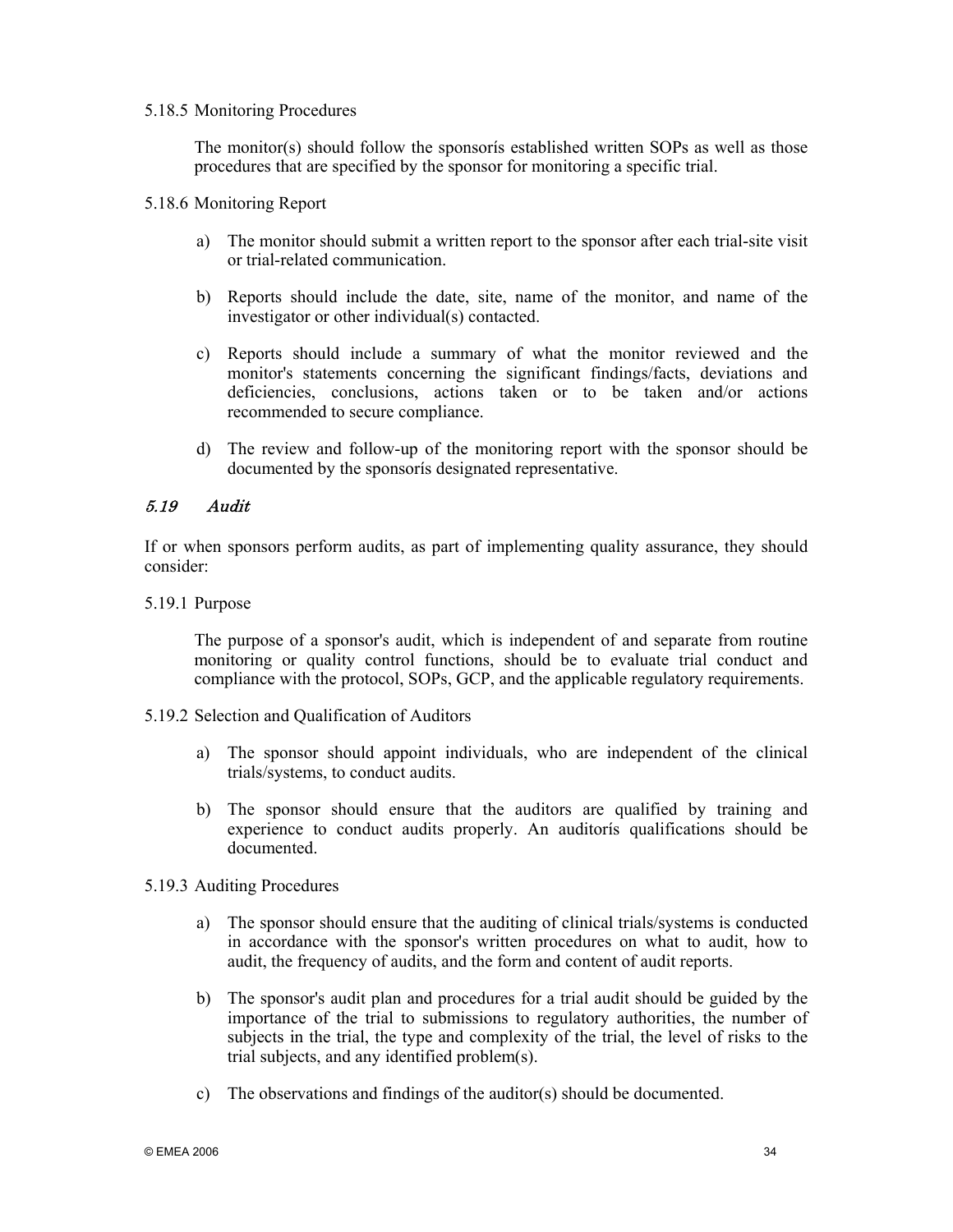- d) To preserve the independence and value of the audit function, the regulatory authority(ies) should not routinely request the audit reports. Regulatory authority(ies) may seek access to an audit report on a case by case basis when evidence of serious GCP non-compliance exists, or in the course of legal proceedings.
- e) When required by applicable law or regulation, the sponsor should provide an audit certificate.

## 5.20 Noncompliance

- 5.20.1 Noncompliance with the protocol, SOPs, GCP, and/or applicable regulatory requirement(s) by an investigator/institution, or by member(s) of the sponsor's staff should lead to prompt action by the sponsor to secure compliance.
- 5.20.2 If the monitoring and/or auditing identifies serious and/or persistent noncompliance on the part of an investigator/institution, the sponsor should terminate the investigator's/institutionís participation in the trial. When an investigator's/institutionís participation is terminated because of noncompliance, the sponsor should notify promptly the regulatory authority(ies).

## 5.21 Premature Termination or Suspension of a Trial

If a trial is prematurely terminated or suspended, the sponsor should promptly inform the investigators/institutions, and the regulatory authority(ies) of the termination or suspension and the reason(s) for the termination or suspension. The IRB/IEC should also be informed promptly and provided the reason(s) for the termination or suspension by the sponsor or by the investigator/institution, as specified by the applicable regulatory requirement(s).

### 5.22 Clinical Trial/Study Reports

Whether the trial is completed or prematurely terminated, the sponsor should ensure that the clinical trial reports are prepared and provided to the regulatory agency(ies) as required by the applicable regulatory requirement(s). The sponsor should also ensure that the clinical trial reports in marketing applications meet the standards of the ICH Guideline for Structure and Content of Clinical Study Reports. (NOTE: The ICH Guideline for Structure and Content of Clinical Study Reports specifies that abbreviated study reports may be acceptable in certain cases.)

### 5.23 Multicentre Trials

For multicentre trials, the sponsor should ensure that:

- 5.23.1 All investigators conduct the trial in strict compliance with the protocol agreed to by the sponsor and, if required, by the regulatory authority(ies), and given approval/favourable opinion by the IRB/IEC.
- 5.23.2 The CRFs are designed to capture the required data at all multicentre trial sites. For those investigators who are collecting additional data, supplemental CRFs should also be provided that are designed to capture the additional data.
- 5.23.3 The responsibilities of coordinating investigator(s) and the other participating investigators are documented prior to the start of the trial.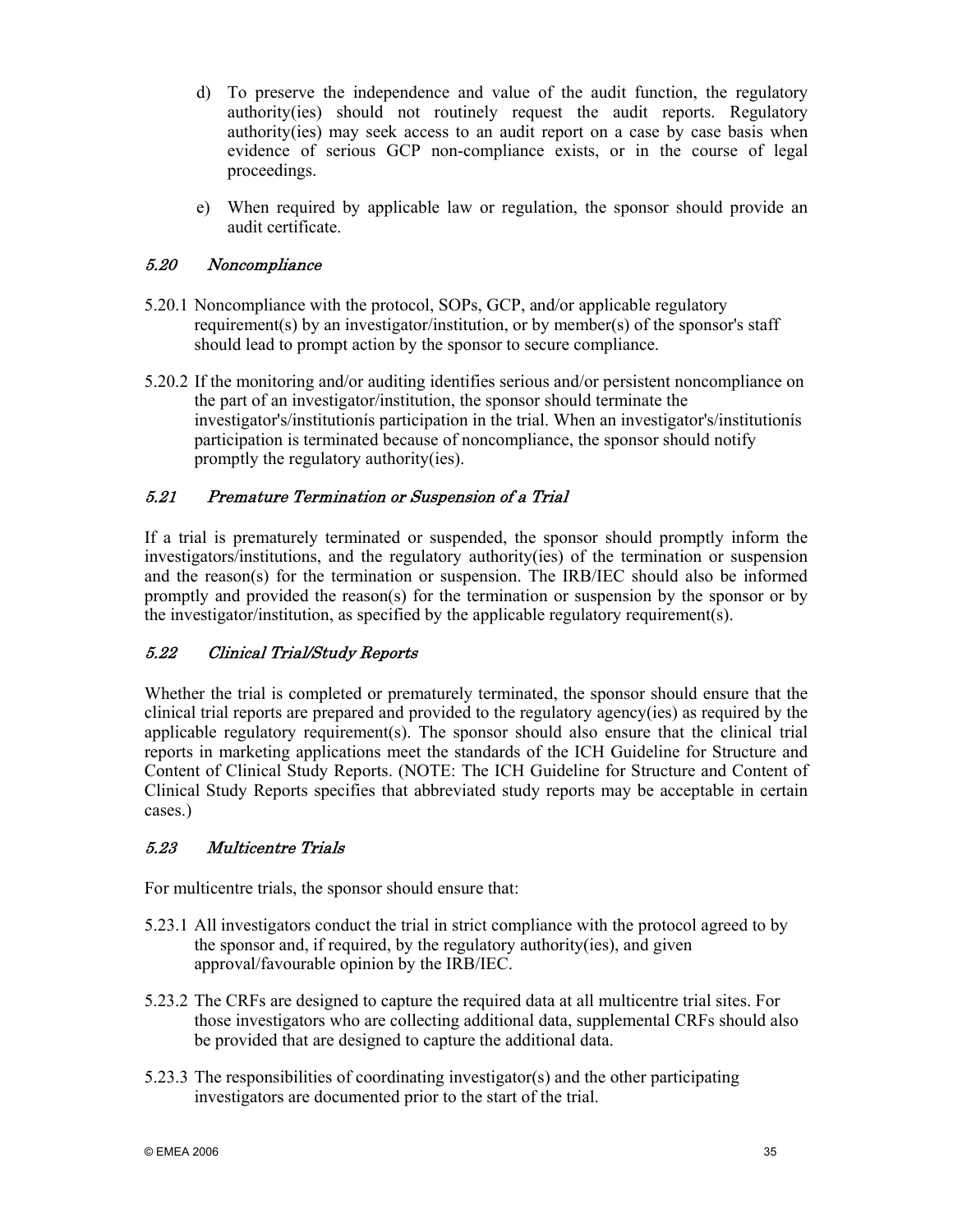- 5.23.4 All investigators are given instructions on following the protocol, on complying with a uniform set of standards for the assessment of clinical and laboratory findings, and on completing the CRFs.
- 5.23.5 Communication between investigators is facilitated.

# 6. CLINICAL TRIAL PROTOCOL AND PROTOCOL AMENDMENT(S)

The contents of a trial protocol should generally include the following topics. However, site specific information may be provided on separate protocol page(s), or addressed in a separate agreement, and some of the information listed below may be contained in other protocol referenced documents, such as an Investigatorís Brochure.

### 6.1 General Information

- 6.1.1 Protocol title, protocol identifying number, and date. Any amendment(s) should also bear the amendment number(s) and date(s).
- 6.1.2 Name and address of the sponsor and monitor (if other than the sponsor).
- 6.1.3 Name and title of the person(s) authorized to sign the protocol and the protocol amendment(s) for the sponsor.
- 6.1.4 Name, title, address, and telephone number(s) of the sponsor's medical expert (or dentist when appropriate) for the trial.
- 6.1.5 Name and title of the investigator(s) who is (are) responsible for conducting the trial, and the address and telephone number(s) of the trial site(s).
- 6.1.6 Name, title, address, and telephone number(s) of the qualified physician (or dentist, if applicable), who is responsible for all trial-site related medical (or dental) decisions (if other than investigator).
- 6.1.7 Name(s) and address(es) of the clinical laboratory(ies) and other medical and/or technical department(s) and/or institutions involved in the trial.

# 6.2 Background Information

- 6.2.1 Name and description of the investigational product(s).
- 6.2.2 A summary of findings from nonclinical studies that potentially have clinical significance and from clinical trials that are relevant to the trial.
- 6.2.3 Summary of the known and potential risks and benefits, if any, to human subjects.
- 6.2.4 Description of and justification for the route of administration, dosage, dosage regimen, and treatment period(s).
- 6.2.5 A statement that the trial will be conducted in compliance with the protocol, GCP and the applicable regulatory requirement(s).
- 6.2.6 Description of the population to be studied.
- 6.2.7 References to literature and data that are relevant to the trial, and that provide background for the trial.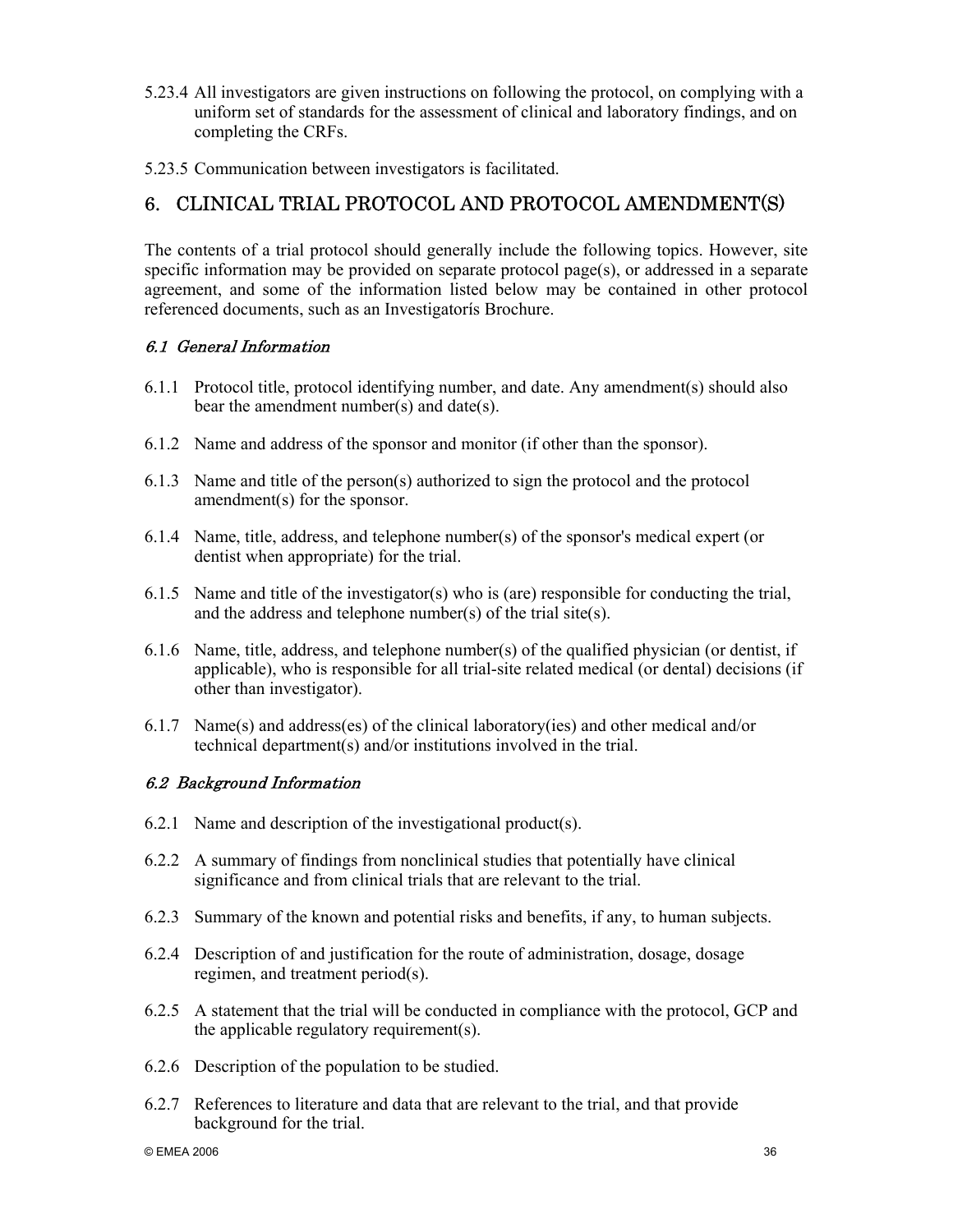### 6.3 Trial Objectives and Purpose

A detailed description of the objectives and the purpose of the trial.

## 6.4 Trial Design

The scientific integrity of the trial and the credibility of the data from the trial depend substantially on the trial design. A description of the trial design, should include:

- 6.4.1 A specific statement of the primary endpoints and the secondary endpoints, if any, to be measured during the trial.
- 6.4.2 A description of the type/design of trial to be conducted (e.g. double-blind, placebocontrolled, parallel design) and a schematic diagram of trial design, procedures and stages.
- 6.4.3 A description of the measures taken to minimize/avoid bias, including:
	- a) Randomization.
	- b) Blinding.
- 6.4.4 A description of the trial treatment(s) and the dosage and dosage regimen of the investigational product(s). Also include a description of the dosage form, packaging, and labelling of the investigational product(s).
- 6.4.5 The expected duration of subject participation, and a description of the sequence and duration of all trial periods, including follow-up, if any.
- 6.4.6 A description of the "stopping rules" or "discontinuation criteria" for individual subjects, parts of trial and entire trial.
- 6.4.7 Accountability procedures for the investigational product(s), including the placebo(s) and comparator(s), if any.
- 6.4.8 Maintenance of trial treatment randomization codes and procedures for breaking codes.
- 6.4.9 The identification of any data to be recorded directly on the CRFs (i.e. no prior written or electronic record of data), and to be considered to be source data.

### 6.5 Selection and Withdrawal of Subjects

- 6.5.1 Subject inclusion criteria.
- 6.5.2 Subject exclusion criteria.
- 6.5.3 Subject withdrawal criteria (i.e. terminating investigational product treatment/trial treatment) and procedures specifying:
	- a) When and how to withdraw subjects from the trial/ investigational product treatment.
	- b) The type and timing of the data to be collected for withdrawn subjects.
- c) Whether and how subjects are to be replaced.<br>  $\circ$ FMFA 2006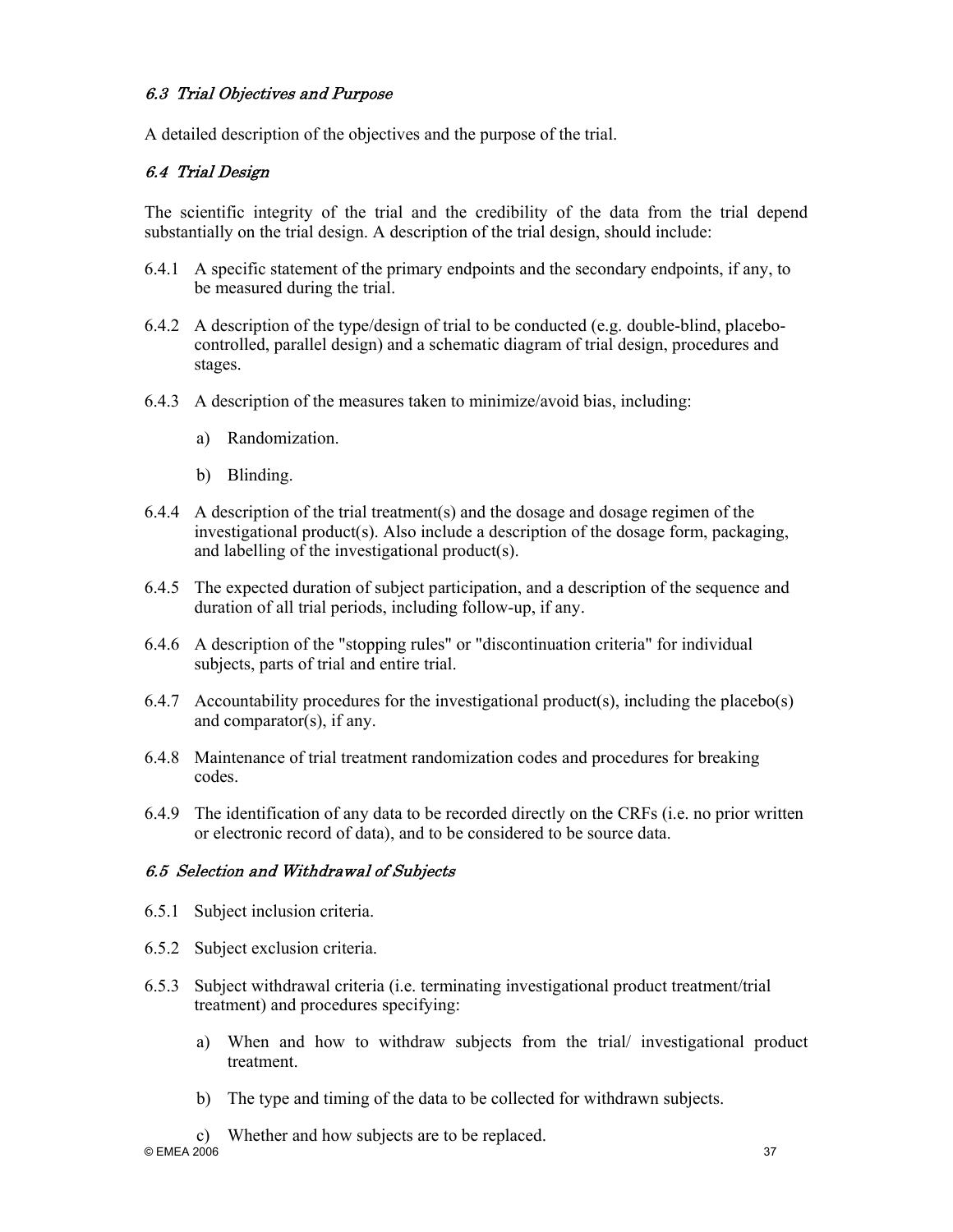d) The follow-up for subjects withdrawn from investigational product treatment/trial treatment.

#### 6.6 Treatment of Subjects

- 6.6.1 The treatment(s) to be administered, including the name(s) of all the product(s), the  $dose(s)$ , the dosing schedule(s), the route/mode(s) of administration, and the treatment period(s), including the follow-up period(s) for subjects for each investigational product treatment/trial treatment group/arm of the trial.
- 6.6.2 Medication(s)/treatment(s) permitted (including rescue medication) and not permitted before and/or during the trial.
- 6.6.3 Procedures for monitoring subject compliance.

### 6.7 Assessment of Efficacy

- 6.7.1 Specification of the efficacy parameters.
- 6.7.2 Methods and timing for assessing, recording, and analysing of efficacy parameters.

#### 6.8 Assessment of Safety

- 6.8.1 Specification of safety parameters.
- 6.8.2 The methods and timing for assessing, recording, and analysing safety parameters.
- 6.8.3 Procedures for eliciting reports of and for recording and reporting adverse event and intercurrent illnesses.
- 6.8.4 The type and duration of the follow-up of subjects after adverse events.

#### 6.9 Statistics

- 6.9.1 A description of the statistical methods to be employed, including timing of any planned interim analysis(ses).
- 6.9.2 The number of subjects planned to be enrolled. In multicentre trials, the numbers of enrolled subjects projected for each trial site should be specified. Reason for choice of sample size, including reflections on (or calculations of) the power of the trial and clinical justification.
- 6.9.3 The level of significance to be used.
- 6.9.4 Criteria for the termination of the trial.
- 6.9.5 Procedure for accounting for missing, unused, and spurious data.
- 6.9.6 Procedures for reporting any deviation(s) from the original statistical plan (any deviation(s) from the original statistical plan should be described and justified in protocol and/or in the final report, as appropriate).
- 6.9.7 The selection of subjects to be included in the analyses (e.g. all randomized subjects, all dosed subjects, all eligible subjects, evaluable subjects).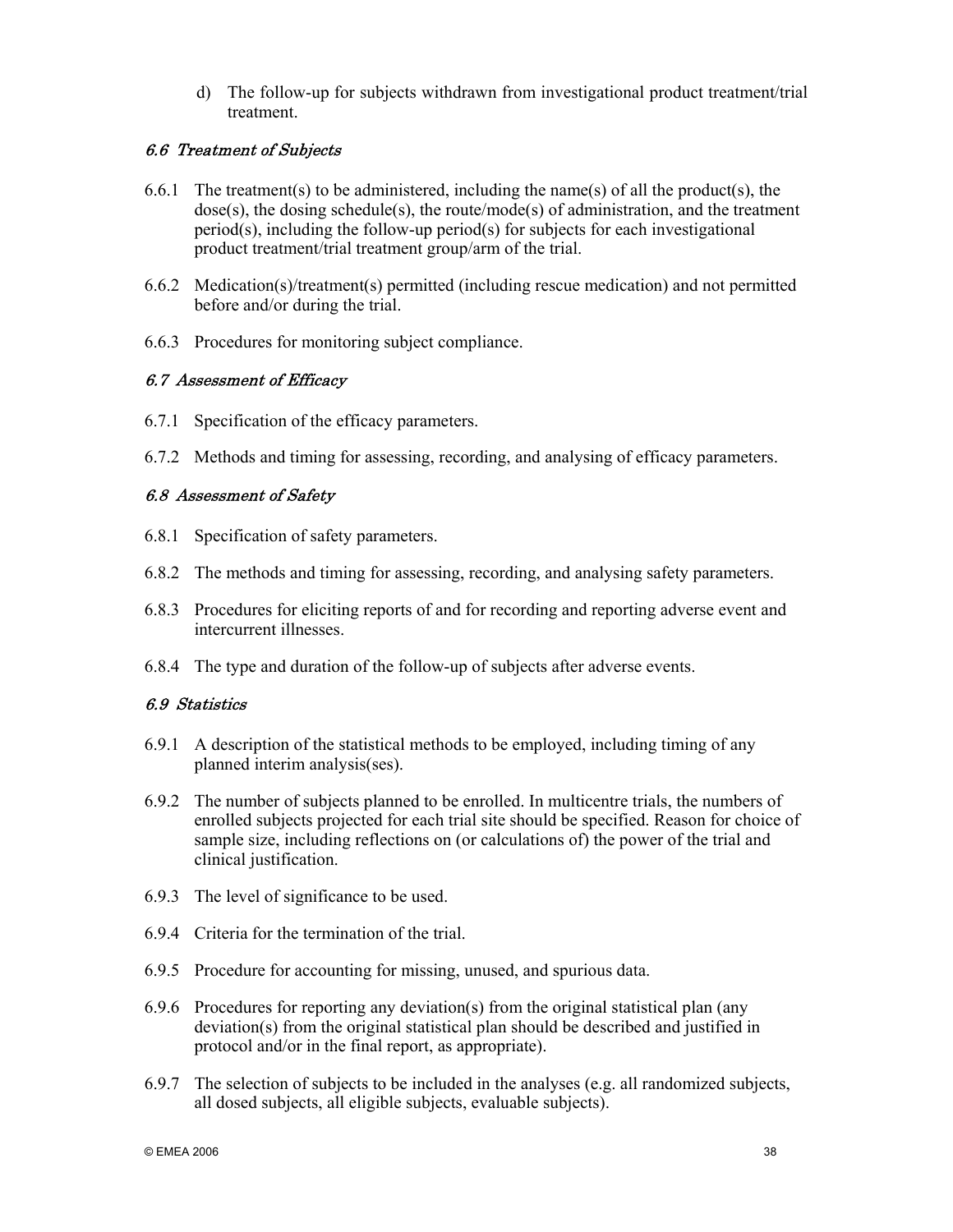## 6.10 Direct Access to Source Data/Documents

The sponsor should ensure that it is specified in the protocol or other written agreement that the investigator(s)/institution(s) will permit trial-related monitoring, audits, IRB/IEC review, and regulatory inspection(s), providing direct access to source data/documents.

## 6.11 Quality Control and Quality Assurance

## 6.12 Ethics

Description of ethical considerations relating to the trial.

### 6.13 Data Handling and Record Keeping

### 6.14 Financing and Insurance

Financing and insurance if not addressed in a separate agreement.

### 6.15 Publication Policy

Publication policy, if not addressed in a separate agreement.

### 6.16 Supplements

(NOTE: Since the protocol and the clinical trial/study report are closely related, further relevant information can be found in the ICH Guideline for Structure and Content of Clinical Study Reports.)

# 7. INVESTIGATORíS BROCHURE

### 7.1 Introduction

The Investigator's Brochure (IB) is a compilation of the clinical and nonclinical data on the investigational product(s) that are relevant to the study of the product(s) in human subjects. Its purpose is to provide the investigators and others involved in the trial with the information to facilitate their understanding of the rationale for, and their compliance with, many key features of the protocol, such as the dose, dose frequency/interval, methods of administration: and safety monitoring procedures. The IB also provides insight to support the clinical management of the study subjects during the course of the clinical trial. The information should be presented in a concise, simple, objective, balanced, and non-promotional form that enables a clinician, or potential investigator, to understand it and make his/her own unbiased risk-benefit assessment of the appropriateness of the proposed trial. For this reason, a medically qualified person should generally participate in the editing of an IB, but the contents of the IB should be approved by the disciplines that generated the described data.

This guideline delineates the minimum information that should be included in an IB and provides suggestions for its layout. It is expected that the type and extent of information available will vary with the stage of development of the investigational product. If the investigational product is marketed and its pharmacology is widely understood by medical practitioners, an extensive IB may not be necessary. Where permitted by regulatory authorities, a basic product information brochure, package leaflet, or labelling may be an appropriate alternative, provided that it includes current, comprehensive, and detailed information on all aspects of the investigational product that might be of importance to the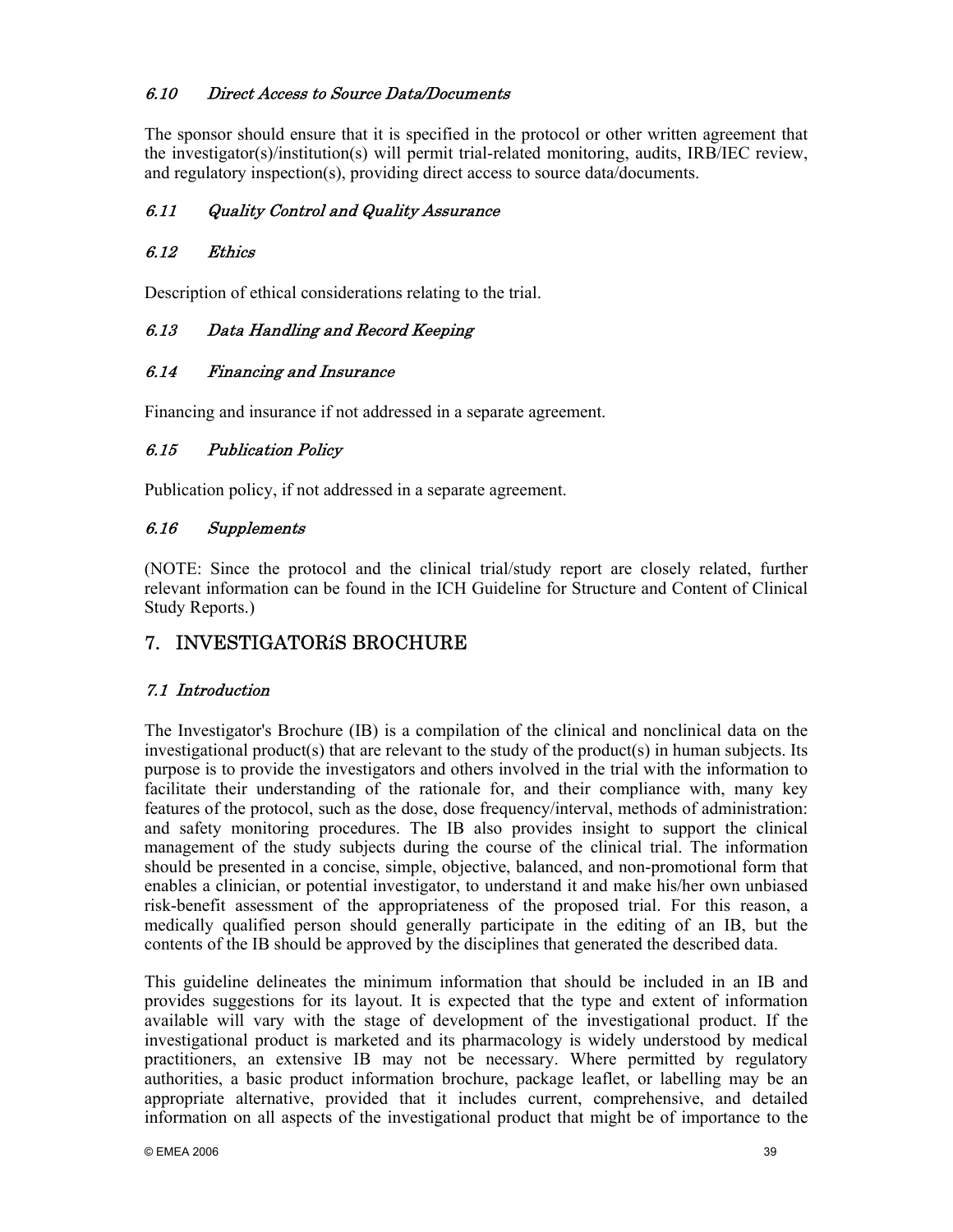investigator. If a marketed product is being studied for a new use (i.e., a new indication), an IB specific to that new use should be prepared. The IB should be reviewed at least annually and revised as necessary in compliance with a sponsor's written procedures. More frequent revision may be appropriate depending on the stage of development and the generation of relevant new information. However, in accordance with Good Clinical Practice, relevant new information may be so important that it should be communicated to the investigators, and possibly to the Institutional Review Boards (IRBs)/Independent Ethics Committees (IECs) and/or regulatory authorities before it is included in a revised IB.

Generally, the sponsor is responsible for ensuring that an up-to-date IB is made available to the investigator(s) and the investigators are responsible for providing the up-to-date IB to the responsible IRBs/IECs. In the case of an investigator sponsored trial, the sponsor-investigator should determine whether a brochure is available from the commercial manufacturer. If the investigational product is provided by the sponsor-investigator, then he or she should provide the necessary information to the trial personnel. In cases where preparation of a formal IB is impractical, the sponsor-investigator should provide, as a substitute, an expanded background information section in the trial protocol that contains the minimum current information described in this guideline.

### 7.2 General Considerations

The IB should include:

7.2.1 Title Page

This should provide the sponsor's name, the identity of each investigational product (i.e., research number, chemical or approved generic name, and trade name(s) where legally permissible and desired by the sponsor), and the release date. It is also suggested that an edition number, and a reference to the number and date of the edition it supersedes, be provided. An example is given in Appendix 1.

7.2.2 Confidentiality Statement

The sponsor may wish to include a statement instructing the investigator/recipients to treat the IB as a confidential document for the sole information and use of the investigator's team and the IRB/IEC.

### 7.3 Contents of the Investigatorís Brochure

The IB should contain the following sections, each with literature references where appropriate:

7.3.1 Table of Contents

An example of the Table of Contents is given in Appendix 2

7.3.2 Summary

A brief summary (preferably not exceeding two pages) should be given, highlighting the significant physical, chemical, pharmaceutical, pharmacological, toxicological, pharmacokinetic, metabolic, and clinical information available that is relevant to the stage of clinical development of the investigational product.

7.3.3 Introduction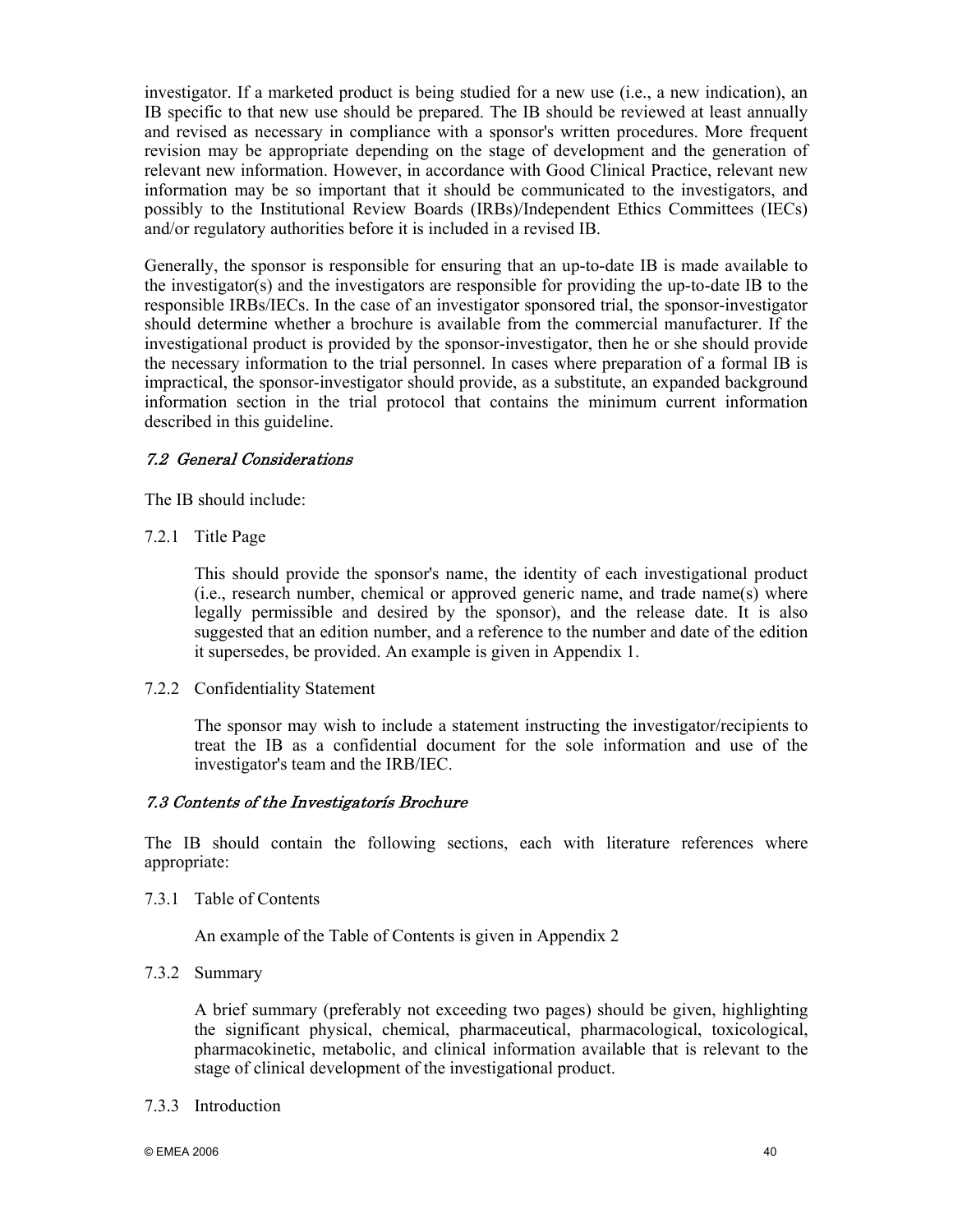A brief introductory statement should be provided that contains the chemical name (and generic and trade name(s) when approved) of the investigational product(s), all active ingredients, the investigational product (s ) pharmacological class and its expected position within this class (e.g. advantages), the rationale for performing research with the investigational product(s), and the anticipated prophylactic, therapeutic, or diagnostic indication(s). Finally, the introductory statement should provide the general approach to be followed in evaluating the investigational product.

7.3.4 Physical, Chemical, and Pharmaceutical Properties and Formulation

A description should be provided of the investigational product substance(s) (including the chemical and/or structural formula(e)), and a brief summary should be given of the relevant physical, chemical, and pharmaceutical properties.

To permit appropriate safety measures to be taken in the course of the trial, a description of the formulation(s) to be used, including excipients, should be provided and justified if clinically relevant. Instructions for the storage and handling of the dosage form(s) should also be given.

Any structural similarities to other known compounds should be mentioned.

7.3.5 Nonclinical Studies

Introduction:

The results of all relevant nonclinical pharmacology, toxicology, pharmacokinetic, and investigational product metabolism studies should be provided in summary form. This summary should address the methodology used, the results, and a discussion of the relevance of the findings to the investigated therapeutic and the possible unfavourable and unintended effects in humans.

The information provided may include the following, as appropriate, if known/available:

- Species tested
- Number and sex of animals in each group
- Unit dose (e.g., milligram/kilogram  $(mg/kg)$ )
- Dose interval
- Route of administration
- Duration of dosing
- Information on systemic distribution
- Duration of post-exposure follow-up
- Results, including the following aspects.
	- − Nature and frequency of pharmacological or toxic effects
	- − Severity or intensity of pharmacological or toxic effects
	- − Time to onset of effects
	- − Reversibility of effects
	- − Duration of effects
	- Dose response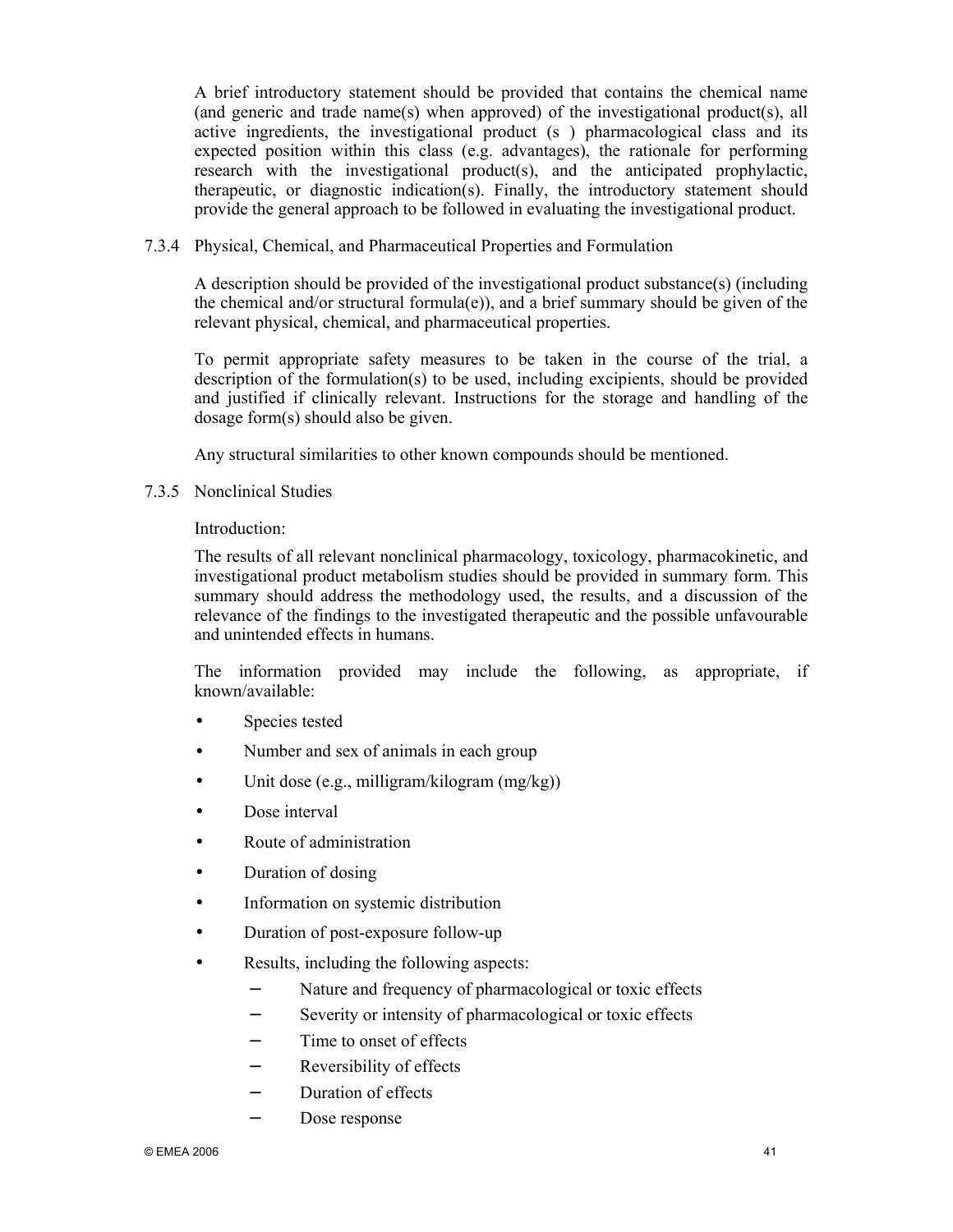Tabular format/listings should be used whenever possible to enhance the clarity of the presentation.

The following sections should discuss the most important findings from the studies, including the dose response of observed effects, the relevance to humans, and any aspects to be studied in humans. If applicable, the effective and nontoxic dose findings in the same animal species should be compared (i.e., the therapeutic index should be discussed). The relevance of this information to the proposed human dosing should be addressed. Whenever possible, comparisons should be made in terms of blood/tissue levels rather than on a mg/kg basis.

a) Nonclinical Pharmacology

A summary of the pharmacological aspects of the investigational product and, where appropriate, its significant metabolites studied in animals, should be included. Such a summary should incorporate studies that assess potential therapeutic activity (e.g. efficacy models, receptor binding, and specificity) as well as those that assess safety (e.g., special studies to assess pharmacological actions other than the intended therapeutic effect(s)).

b) Pharmacokinetics and Product Metabolism in Animals

A summary of the pharmacokinetics and biological transformation and disposition of the investigational product in all species studied should be given. The discussion of the findings should address the absorption and the local and systemic bioavailability of the investigational product and its metabolites, and their relationship to the pharmacological and toxicological findings in animal species.

c) Toxicology

A summary of the toxicological effects found in relevant studies conducted in different animal species should be described under the following headings where appropriate:

- Single dose
- − Repeated dose
- − Carcinogenicity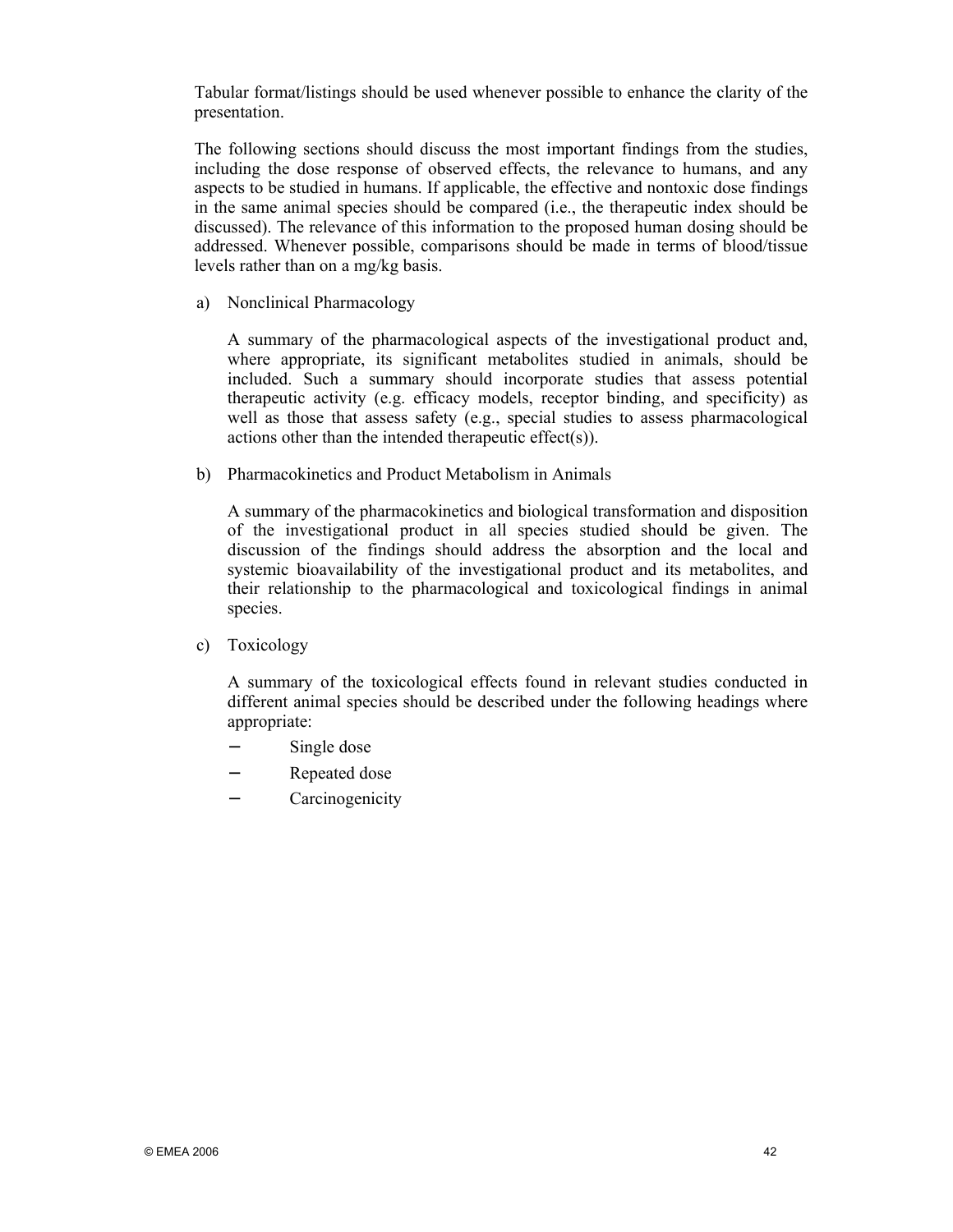- Special studies (e.g. irritancy and sensitisation)
- − Reproductive toxicity
	- Genotoxicity (mutagenicity)
- 7.3.6 Effects in Humans

#### Introduction:

A thorough discussion of the known effects of the investigational product(s) in humans should be provided, including information on pharmacokinetics, metabolism, pharmacodynamics, dose response, safety, efficacy, and other pharmacological activities. Where possible, a summary of each completed clinical trial should be provided. Information should also be provided regarding results of any use of the investigational product(s) other than from in clinical trials, such as from experience during marketing.

- a) Pharmacokinetics and Product Metabolism in Humans
	- A summary of information on the pharmacokinetics of the investigational product(s) should be presented, including the following, if available:
	- − Pharmacokinetics (including metabolism, as appropriate, and absorption, plasma protein binding, distribution, and elimination).
	- Bioavailability of the investigational product (absolute, where possible, and/or relative) using a reference dosage form.
	- Population subgroups (e.g., gender, age, and impaired organ function).
	- − Interactions (e.g., product-product interactions and effects of food).
	- − Other pharmacokinetic data (e.g., results of population studies performed within clinical trial(s).
- b) Safety and Efficacy

A summary of information should be provided about the investigational product's/products' (including metabolites, where appropriate) safety, pharmacodynamics, efficacy, and dose response that were obtained from preceding trials in humans (healthy volunteers and/or patients). The implications of this information should be discussed. In cases where a number of clinical trials have been completed, the use of summaries of safety and efficacy across multiple trials by indications in subgroups may provide a clear presentation of the data. Tabular summaries of adverse drug reactions for all the clinical trials (including those for all the studied indications) would be useful. Important differences in adverse drug reaction patterns/incidences across indications or subgroups should be discussed.

The IB should provide a description of the possible risks and adverse drug reactions to be anticipated on the basis of prior experiences with the product under investigation and with related products. A description should also be provided of the precautions or special monitoring to be done as part of the investigational use of the product(s).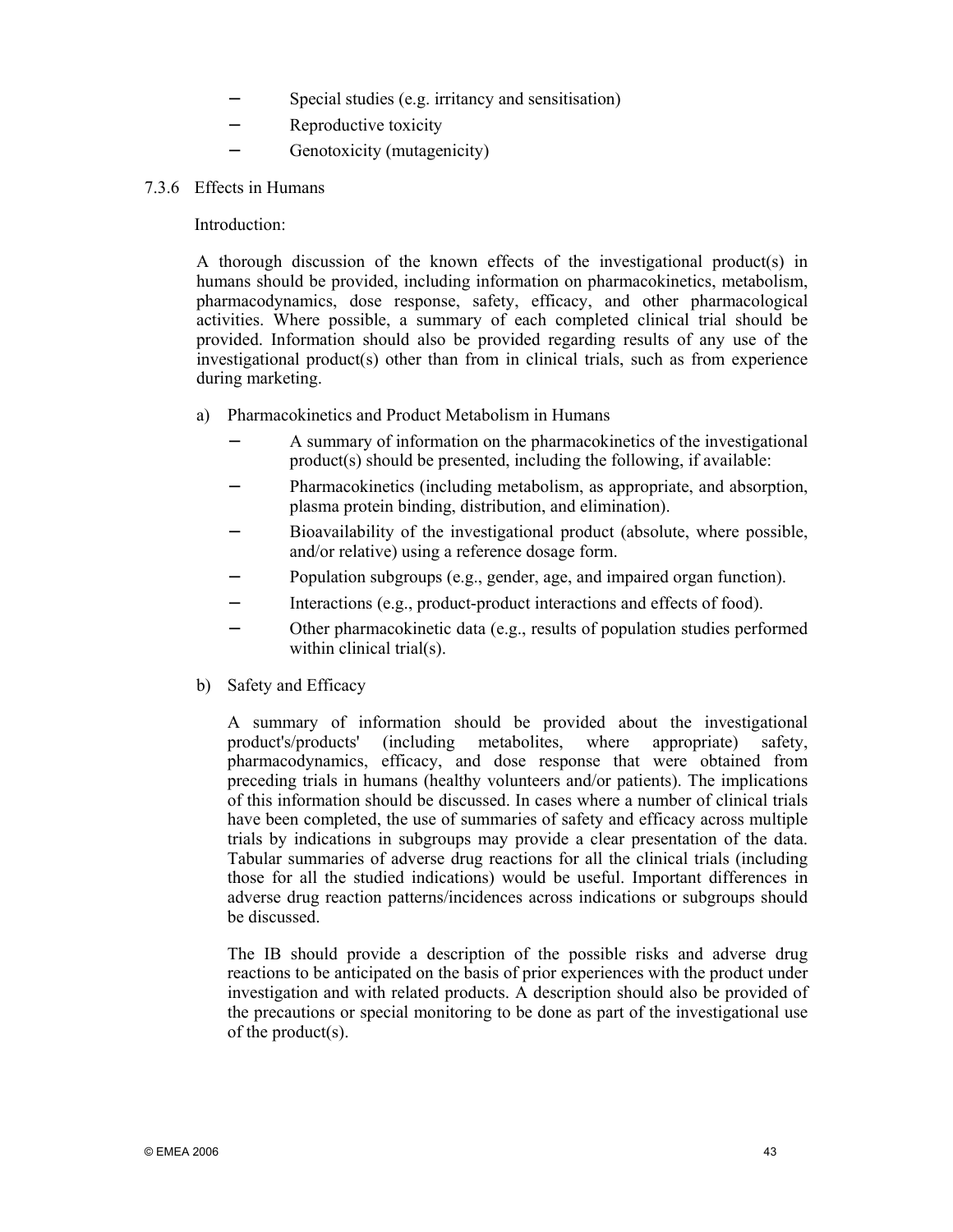#### c) Marketing Experience

The IB should identify countries where the investigational product has been marketed or approved. Any significant information arising from the marketed use should be summarised (e.g., formulations, dosages, routes of administration, and adverse product reactions). The IB should also identify all the countries where the investigational product did not receive approval/registration for marketing or was withdrawn from marketing/registration.

#### 7.3.7 Summary of Data and Guidance for the Investigator

This section should provide an overall discussion of the nonclinical and clinical data, and should summarise the information from various sources on different aspects of the investigational product(s), wherever possible. In this way, the investigator can be provided with the most informative interpretation of the available data and with an assessment of the implications of the information for future clinical trials.

Where appropriate, the published reports on related products should be discussed. This could help the investigator to anticipate adverse drug reactions or other problems in clinical trials.

**The overall aim of this section is to provide the investigator with a clear understanding of the possible risks and adverse reactions, and of the specific tests, observations, and precautions that may be needed for a clinical trial. This understanding should be based on the available physical, chemical, pharmaceutical, pharmacological, toxicological, and clinical information on the investigational product(s). Guidance should also be provided to the clinical investigator on the recognition and treatment of possible overdose and adverse drug reactions that is based on previous human experience and on the pharmacology of the investigational product.**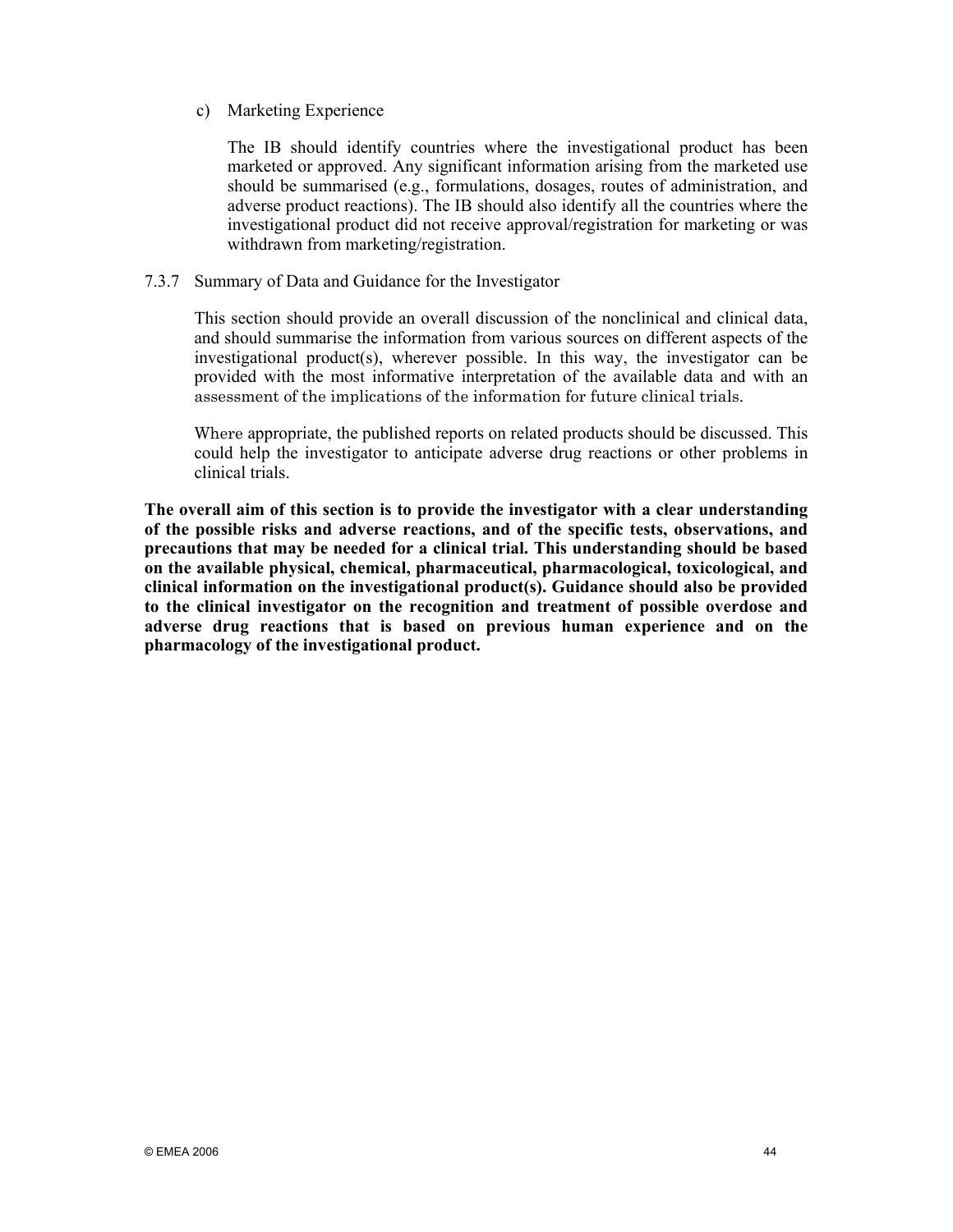## 7.4 APPENDIX 1:

# **TITLE PAGE** *(Example)*

### **SPONSOR'S NAME**

**Product:** 

#### **Research Number:**

Name(s): Chemical, Generic (if approved) Trade Name(s) (if legally permissible and desired by the sponsor)

# **INVESTIGATOR'S BROCHURE**

Edition Number: Release Date:

Replaces Previous Edition Number: Date: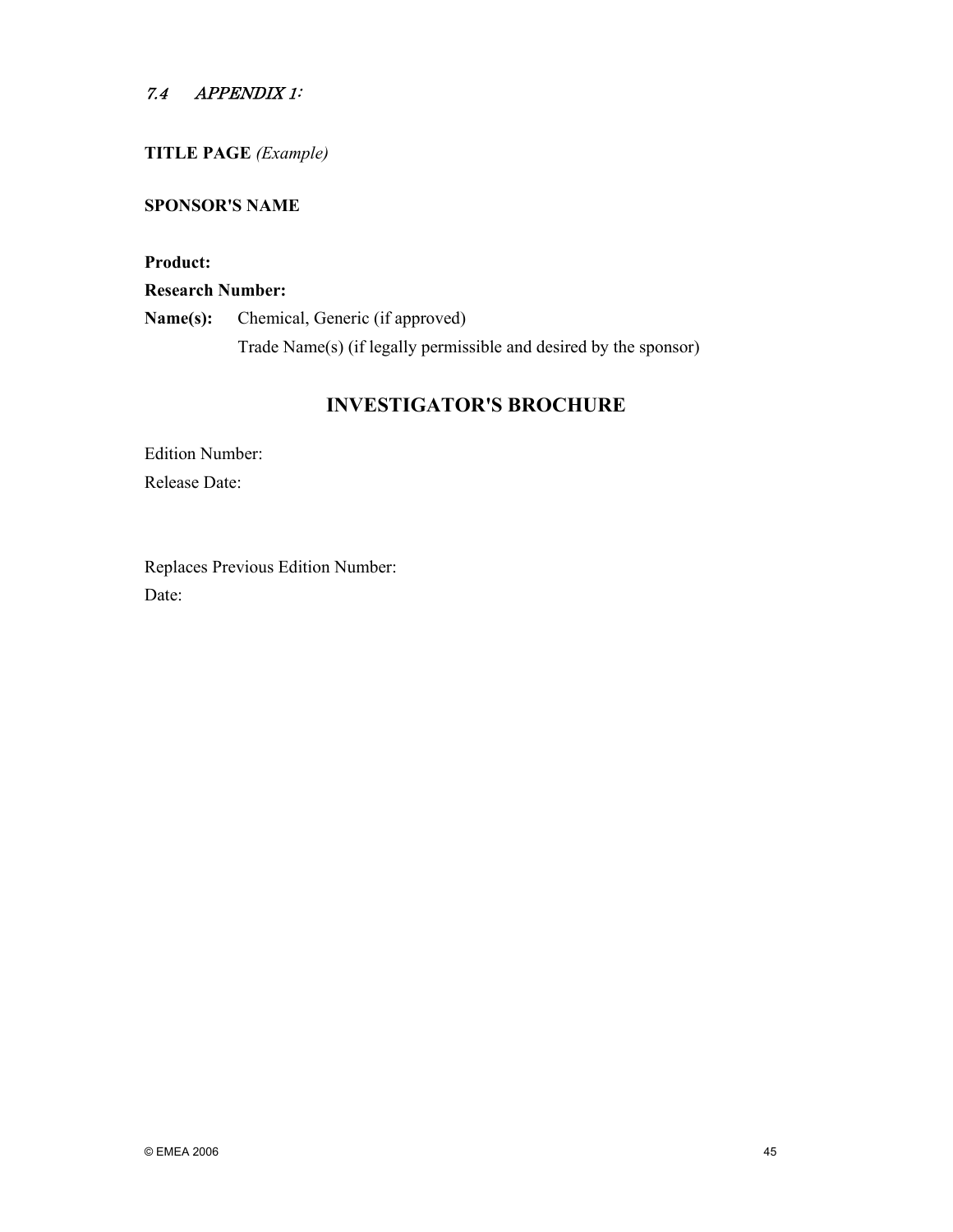# 7.5 APPENDIX 2:

# TABLE OF CONTENTS OF INVESTIGATOR'S BROCHURE (Example)

| $\blacksquare$ |                                                                   |
|----------------|-------------------------------------------------------------------|
| $\blacksquare$ |                                                                   |
| 1.             |                                                                   |
| 2.             |                                                                   |
| 3.             |                                                                   |
| 4.             | Physical, Chemical, and Pharmaceutical Properties and Formulation |
| 5.             |                                                                   |
| 5.1            |                                                                   |
| 5.2            |                                                                   |
| 5.3            |                                                                   |
| 6.             |                                                                   |
| 6.1            |                                                                   |
| 6.2            |                                                                   |
| 6.3            |                                                                   |
| 7.             |                                                                   |
|                |                                                                   |

NB: References on 1. Publications

2. Reports

These references should be found at the end of each chapter Appendices (if any)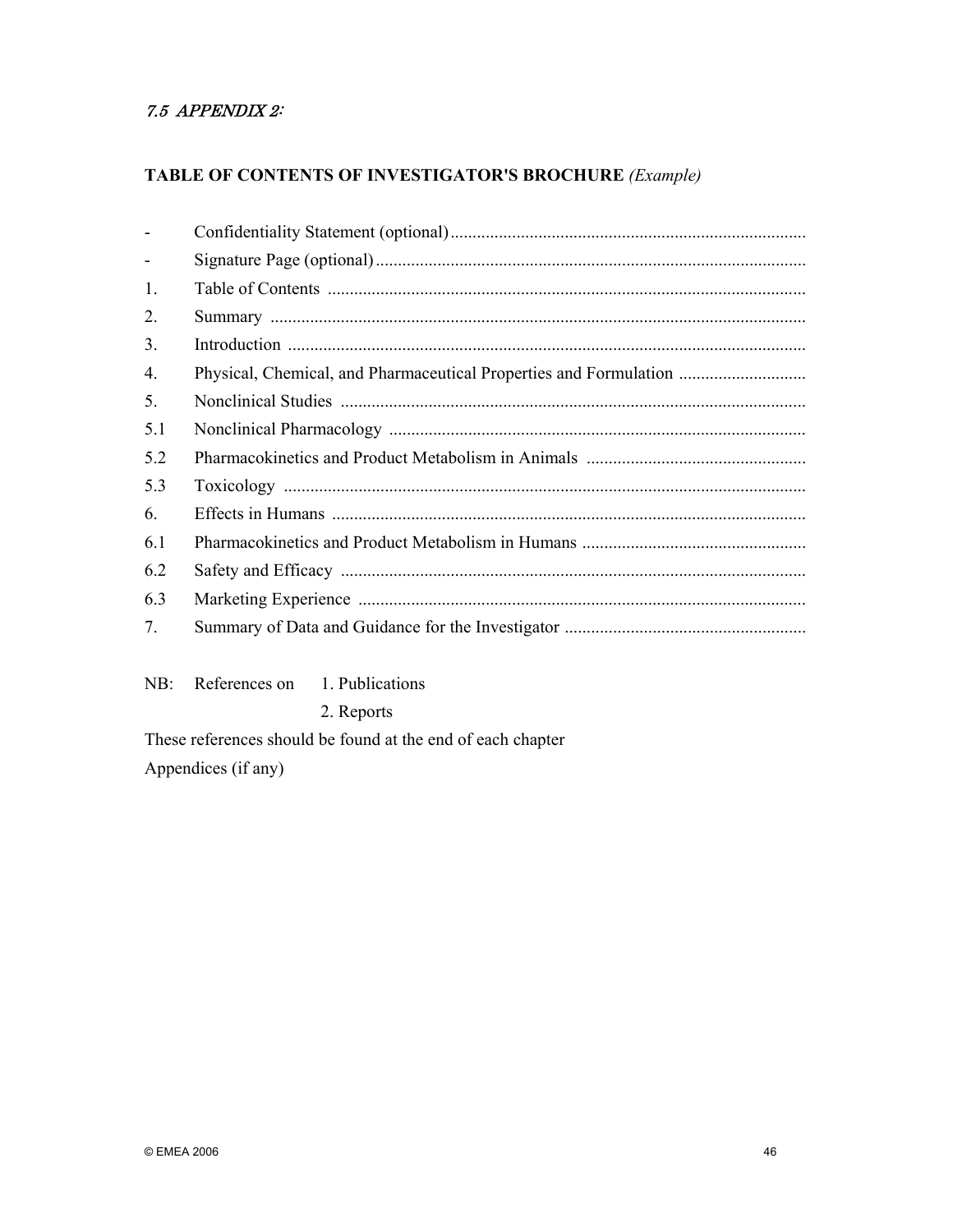# 8. ESSENTIAL DOCUMENTS FOR THE CONDUCT OF A CLINICAL TRIAL

#### 8.1 Introduction

Essential Documents are those documents which individually and collectively permit evaluation of the conduct of a trial and the quality of the data produced. These documents serve to demonstrate the compliance of the investigator, sponsor and monitor with the standards of Good Clinical Practice and with all applicable regulatory requirements.

Essential Documents also serve a number of other important purposes. Filing essential documents at the investigator/institution and sponsor sites in a timely manner can greatly assist in the successful management of a trial by the investigator, sponsor and monitor. These documents are also the ones which are usually audited by the sponsor's independent audit function and inspected by the regulatory authority (ies) as part of the process to confirm the validity of the trial conduct and the integrity of data collected.

The minimum list of essential documents which has been developed follows. The various documents are grouped in three sections according to the stage of the trial during which they will normally be generated: 1) before the clinical phase of the trial commences, 2) during the clinical conduct of the trial, and 3) after completion or termination of the trial. A description is given of the purpose of each document, and whether it should be filed in either the investigator/institution or sponsor files, or both. It is acceptable to combine some of the documents, provided the individual elements are readily identifiable.

Trial master files should be established at the beginning of the trial, both at the investigator/institutionís site and at the sponsor's office. A final close-out of a trial can only be done when the monitor has reviewed both investigator/institution and sponsor files and confirmed that all necessary documents are in the appropriate files.

Any or all of the documents addressed in this guideline may be subject to, and should be available for, audit by the sponsorís auditor and inspection by the regulatory authority(ies).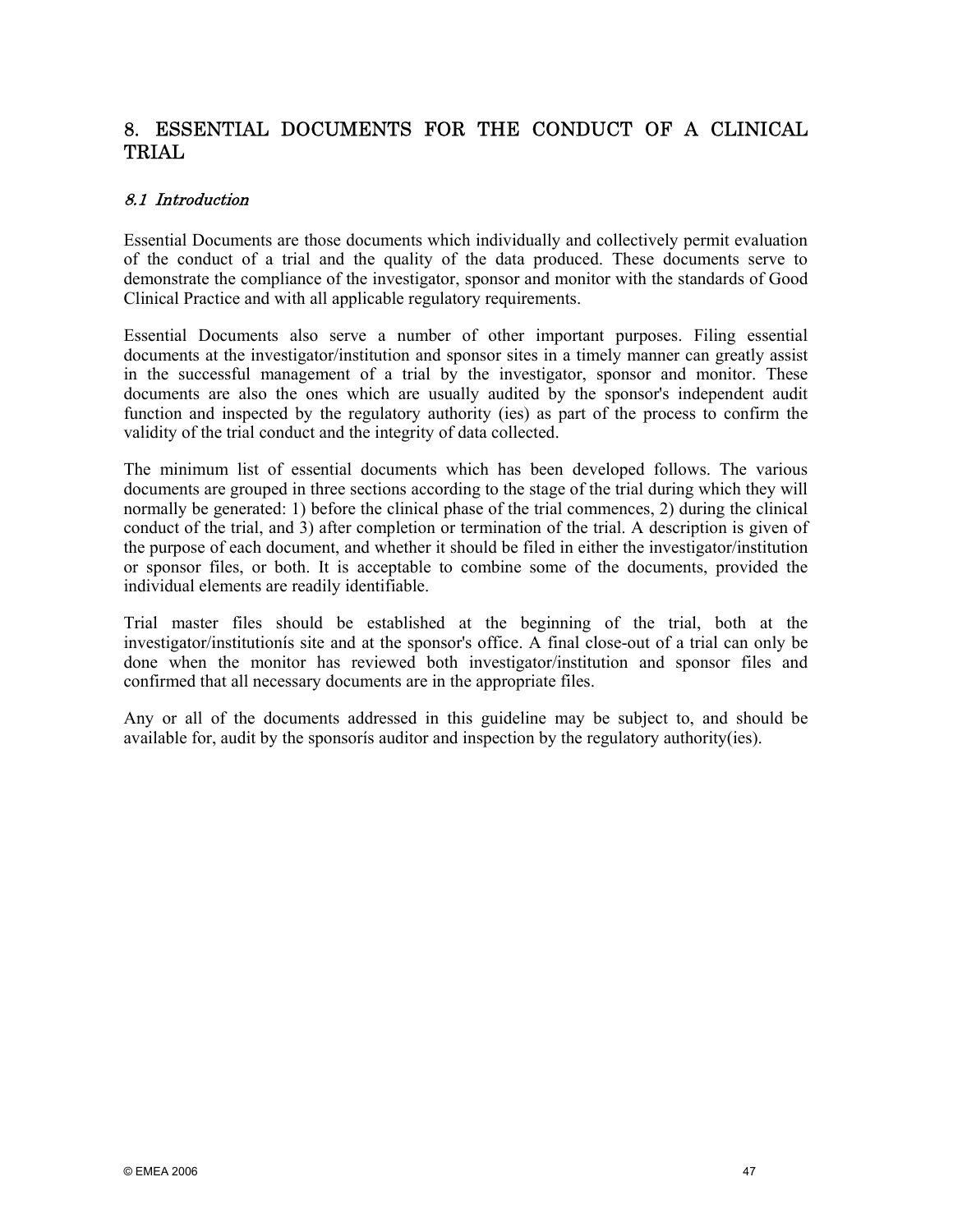#### 8.2 Before the Clinical Phase of the Trial Commences

During this planning stage the following documents should be generated and should be on file before the trial formally starts

|       | <b>Title of Document</b>                                                               | <b>Purpose</b>                                                                                                                                                    | <b>Located in Files of</b>          |                |
|-------|----------------------------------------------------------------------------------------|-------------------------------------------------------------------------------------------------------------------------------------------------------------------|-------------------------------------|----------------|
|       |                                                                                        |                                                                                                                                                                   | Investigator/<br><b>Institution</b> | <b>Sponsor</b> |
| 8.2.1 | <b>INVESTIGATORÍS BROCHURE</b>                                                         | To document that relevant and current scientific<br>information about the investigational product has<br>been provided to the investigator                        | X                                   | X              |
| 8.2.2 | SIGNED PROTOCOL AND AMENDMENTS,<br>IF ANY, AND SAMPLE CASE REPORT<br><b>FORM (CRF)</b> | To document investigator and sponsor agreement<br>to the protocol/amendment(s) and CRF                                                                            | X                                   | X              |
| 8.2.3 | <b>INFORMATION GIVEN TO TRIAL</b><br><b>SUBJECT</b>                                    |                                                                                                                                                                   | X                                   | X              |
|       | - INFORMED CONSENT FORM<br>(including all applicable translations)                     | To document the informed consent                                                                                                                                  |                                     |                |
|       | - ANY OTHER WRITTEN INFORMATION                                                        | document that subjects will be given<br>To<br>appropriate written information (content and<br>wording) to support their ability to give fully<br>informed consent | X                                   | X              |
|       | - ADVERTISEMENT FOR SUBJECT<br><b>RECRUITMENT</b> (if used)                            | To document that recruitment measures are<br>appropriate and not coercive                                                                                         | X                                   |                |
| 8.2.4 | <b>FINANCIAL ASPECTS OF THE TRIAL</b>                                                  | To document the financial agreement between the<br>investigator/institution and the sponsor for the trial                                                         | X                                   | X              |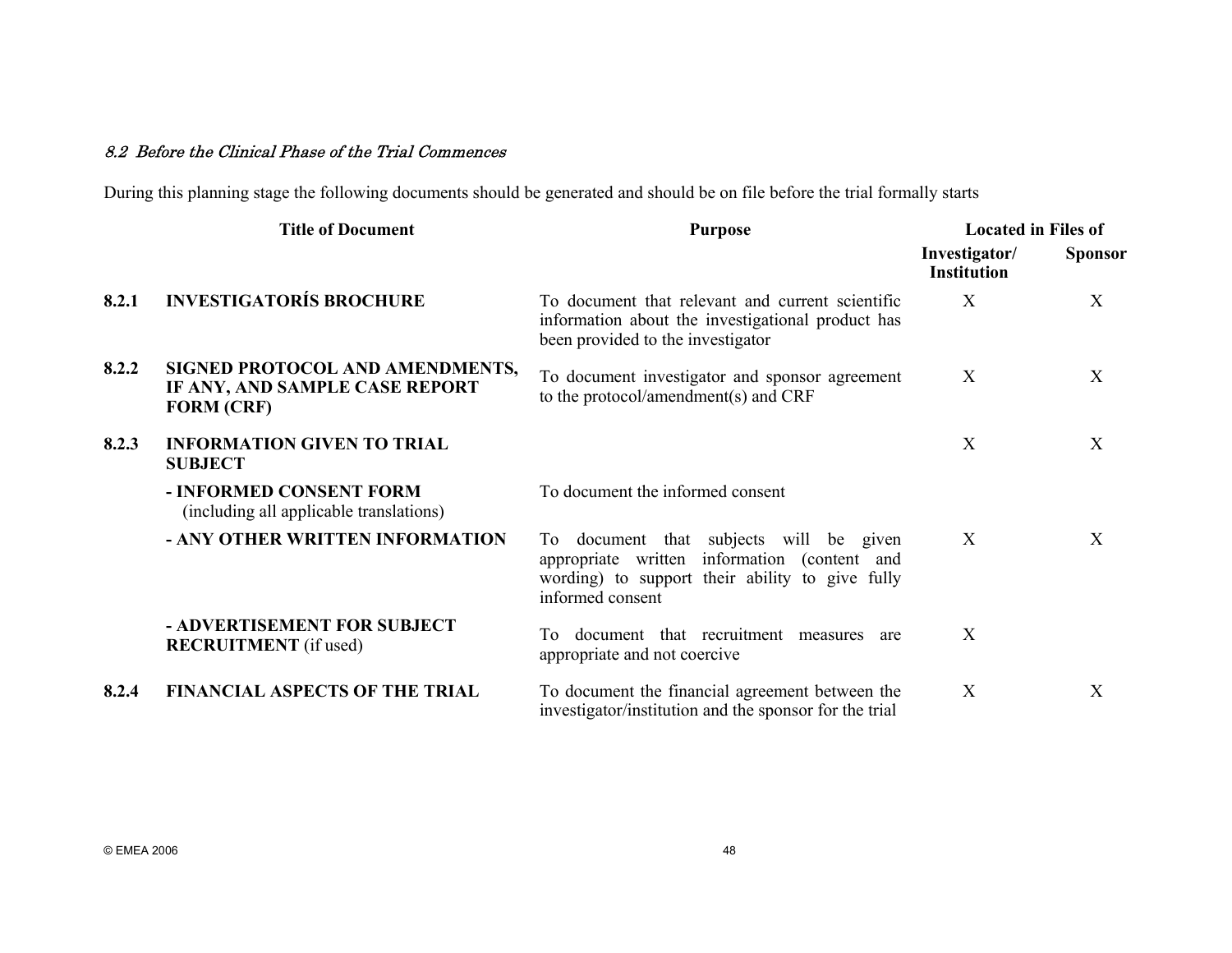|       | <b>Title of Document</b>                                                                                                                                                                                                                                                                                                                                                                                                                                                                                             | <b>Purpose</b>                                                                                                                                                           | <b>Located in Files of</b>          |                                               |
|-------|----------------------------------------------------------------------------------------------------------------------------------------------------------------------------------------------------------------------------------------------------------------------------------------------------------------------------------------------------------------------------------------------------------------------------------------------------------------------------------------------------------------------|--------------------------------------------------------------------------------------------------------------------------------------------------------------------------|-------------------------------------|-----------------------------------------------|
|       |                                                                                                                                                                                                                                                                                                                                                                                                                                                                                                                      |                                                                                                                                                                          | Investigator/<br><b>Institution</b> | <b>Sponsor</b>                                |
| 8.2.5 | <b>INSURANCE STATEMENT</b><br>(where required)                                                                                                                                                                                                                                                                                                                                                                                                                                                                       | To document that compensation to subject(s) for<br>trial-related injury will be available                                                                                | X                                   | X                                             |
| 8.2.6 | <b>SIGNED AGREEMENT BETWEEN</b><br><b>INVOLVED PARTIES, e.g.:</b><br>investigator/institution and sponsor                                                                                                                                                                                                                                                                                                                                                                                                            | To document agreements                                                                                                                                                   | X                                   | $\mathbf X$                                   |
|       | investigator/institution and CRO<br>$\overline{\phantom{a}}$                                                                                                                                                                                                                                                                                                                                                                                                                                                         |                                                                                                                                                                          | X                                   | $\boldsymbol{\mathrm{X}}$<br>(where required) |
|       | sponsor and CRO<br>$\overline{\phantom{a}}$<br>investigator/institution and authority(ies)<br>(where required)                                                                                                                                                                                                                                                                                                                                                                                                       |                                                                                                                                                                          | $\mathbf X$                         | $\mathbf X$<br>X                              |
| 8.2.7 | <b>DATED, DOCUMENTED</b><br><b>APPROVAL/FAVOURABLE OPINION OF</b><br><b>INSTITUTIONAL REVIEW BOARD (IRB)</b><br><b>/INDEPENDENT ETHICS COMMITTEE</b><br>(IEC) OF THE FOLLOWING:<br>protocol and any amendments<br>$\overline{a}$<br>CRF (if applicable)<br>$\overline{\phantom{a}}$<br>informed consent form(s)<br>$\overline{\phantom{0}}$<br>any other written information to be provided<br>$\overline{\phantom{a}}$<br>to the subject(s)<br>advertisement for subject recruitment<br>$\blacksquare$<br>(if used) | To document that the trial has been subject to<br>IRB/IEC review and given approval/favourable<br>opinion. To identify the version number and date<br>of the document(s) | X                                   | X                                             |
|       | subject compensation (if any)                                                                                                                                                                                                                                                                                                                                                                                                                                                                                        |                                                                                                                                                                          |                                     |                                               |

- any other documents given approval/ favourable opinion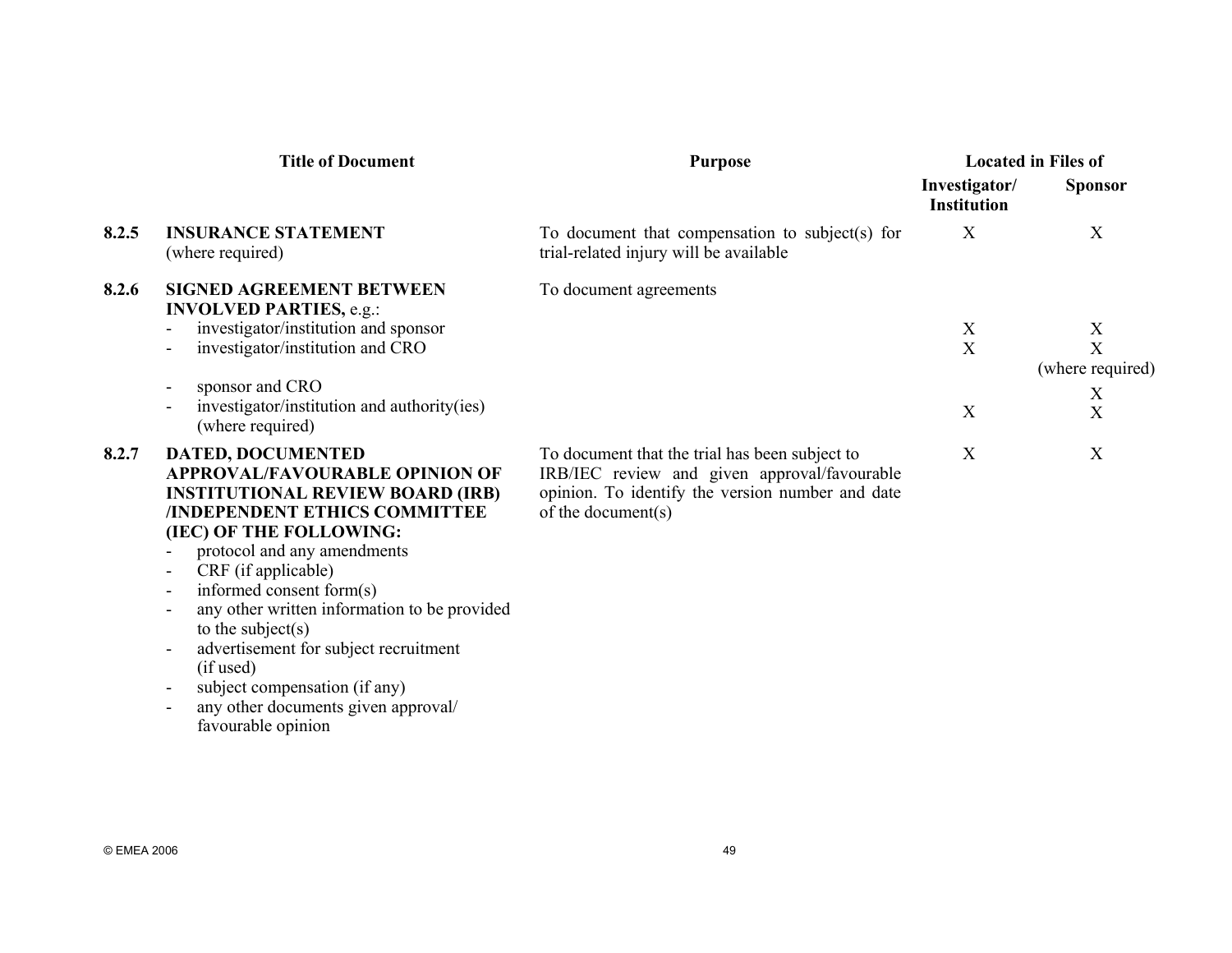|                                                                 | <b>Title of Document</b>                                                                                                                            | <b>Purpose</b>                                                                                                                                                                               | <b>Located in Files of</b>          |                      |
|-----------------------------------------------------------------|-----------------------------------------------------------------------------------------------------------------------------------------------------|----------------------------------------------------------------------------------------------------------------------------------------------------------------------------------------------|-------------------------------------|----------------------|
|                                                                 |                                                                                                                                                     |                                                                                                                                                                                              | Investigator/<br><b>Institution</b> | <b>Sponsor</b>       |
| 8.2.8                                                           | <b>INSTITUTIONAL REVIEW</b>                                                                                                                         | To document that the IRB/IEC is constituted in                                                                                                                                               | X                                   | X                    |
| <b>BOARD/INDEPENDENT ETHICS</b><br><b>COMMITTEE COMPOSITION</b> |                                                                                                                                                     | agreement with GCP                                                                                                                                                                           |                                     | (where)<br>required) |
| 8.2.9                                                           | <b>REGULATORY AUTHORITY(IES)</b>                                                                                                                    | To document appropriate                                                                                                                                                                      | X                                   | X                    |
|                                                                 | <b>AUTHORISATION/APPROVAL/</b><br><b>NOTIFICATION OF PROTOCOL</b><br>(where required)                                                               | authorisation/approval/notification by the<br>regulatory authority(ies) has been obtained prior to<br>initiation of the trial in compliance with the<br>applicable regulatory requirement(s) | (where)<br>required)                | (where)<br>required) |
| 8.2.10                                                          | <b>CURRICULUM VITAE AND/OR OTHER</b><br><b>RELEVANT DOCUMENTS EVIDENCING</b><br><b>QUALIFICATIONS OF INVESTIGATOR(S)</b><br>AND SUB-INVESTIGATOR(S) | To document qualifications and eligibility to<br>conduct trial and/or provide medical supervision of<br>subjects                                                                             | $\boldsymbol{X}$                    | X                    |
| 8.2.11                                                          | <b>NORMAL VALUE(S)/RANGE(S) FOR</b><br>MEDICAL/LABORATORY/TECHNICAL<br>PROCEDURE(S) AND/OR TEST(S)<br><b>INCLUDED IN THE PROTOCOL</b>               | To document normal values and/or ranges of the<br>tests                                                                                                                                      | X                                   | X                    |
| 8.2.12                                                          | MEDICAL/LABORATORY/TECHNICAL                                                                                                                        | To document competence of facility to perform                                                                                                                                                | X                                   | X                    |
|                                                                 | <b>PROCEDURES/TESTS</b><br>certification or<br>accreditation or<br>established quality control and/or external<br>quality assessment or             | required test $(s)$ , and support reliability of results                                                                                                                                     | (where)<br>required)                |                      |

- other validation (where required)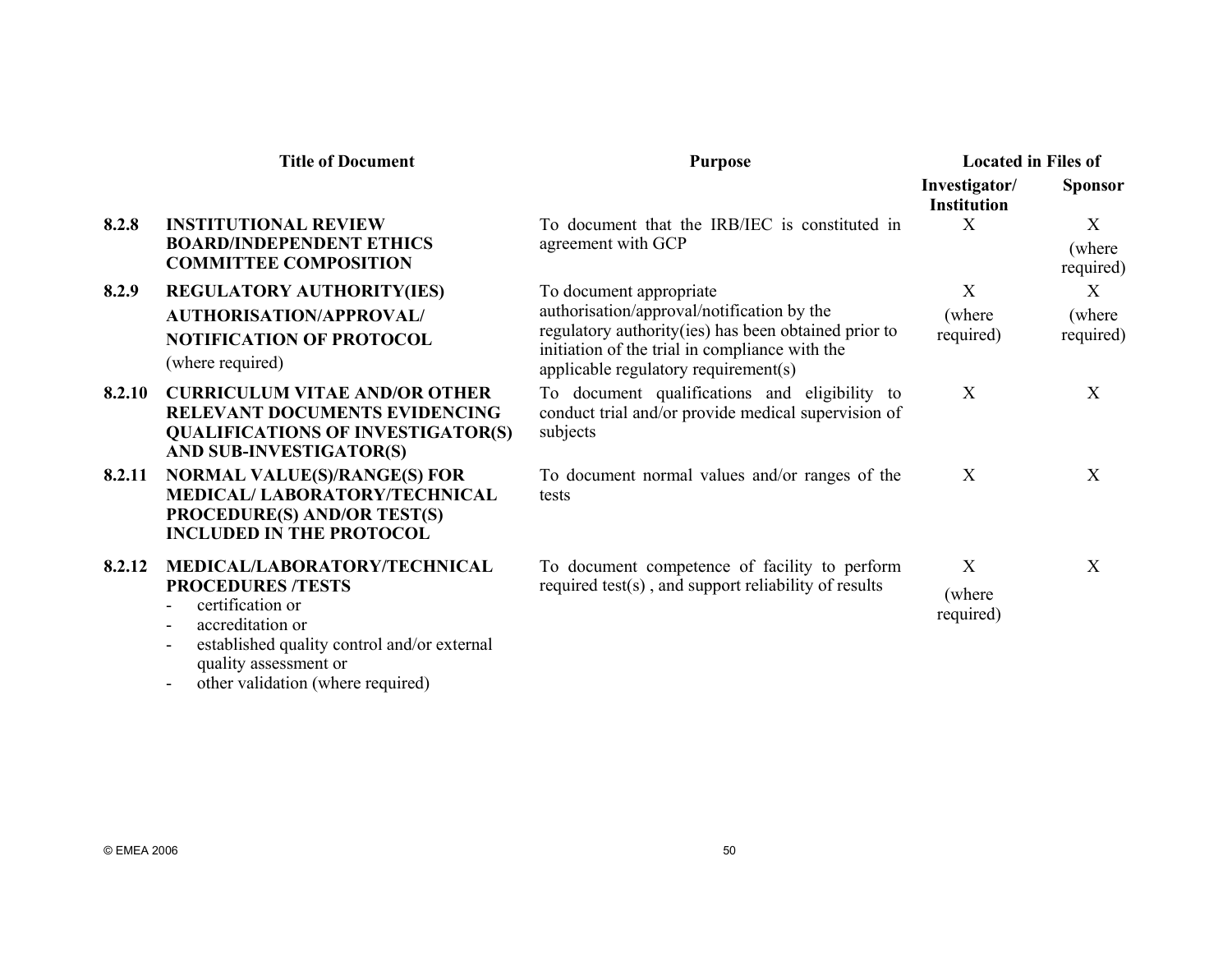|        | <b>Title of Document</b>                                                                                                                                                      | <b>Purpose</b>                                                                                                                                                                                                              | <b>Located in Files of</b>          |                                     |
|--------|-------------------------------------------------------------------------------------------------------------------------------------------------------------------------------|-----------------------------------------------------------------------------------------------------------------------------------------------------------------------------------------------------------------------------|-------------------------------------|-------------------------------------|
|        |                                                                                                                                                                               |                                                                                                                                                                                                                             | Investigator/<br><b>Institution</b> | <b>Sponsor</b>                      |
| 8.2.13 | <b>SAMPLE OF LABEL(S) ATTACHED TO</b><br><b>INVESTIGATIONAL PRODUCT</b><br><b>CONTAINER(S)</b>                                                                                | To document compliance with applicable labelling<br>regulations and appropriateness of instructions<br>provided to the subjects                                                                                             |                                     | X                                   |
| 8.2.14 | <b>INSTRUCTIONS FOR HANDLING OF</b><br><b>INVESTIGATIONAL PRODUCT(S) AND</b><br><b>TRIAL-RELATED MATERIALS</b><br>(if not included in protocol or Investigatoris<br>Brochure) | To document instructions needed to ensure proper<br>storage, packaging, dispensing and disposition of<br>investigational products and trial-related materials                                                               | X                                   | X                                   |
| 8.2.15 | <b>SHIPPING RECORDS FOR</b><br><b>INVESTIGATIONAL PRODUCT(S) AND</b><br><b>TRIAL-RELATED MATERIALS</b>                                                                        | To document shipment dates, batch numbers and<br>method of shipment of investigational product(s)<br>and trial-related materials. Allows tracking of<br>product batch, review of shipping conditions, and<br>accountability | X                                   | $\mathbf{X}$                        |
| 8.2.16 | <b>CERTIFICATE(S) OF ANALYSIS OF</b><br><b>INVESTIGATIONAL PRODUCT(S) SHIPPED</b>                                                                                             | To document identity, purity, and strength of<br>investigational product(s) to be used in the trial                                                                                                                         |                                     | X                                   |
| 8.2.17 | <b>DECODING PROCEDURES FOR BLINDED</b><br><b>TRIALS</b>                                                                                                                       | To document how, in case of an emergency,<br>identity of blinded investigational product can be<br>revealed without breaking the blind for the<br>remaining subjects' treatment                                             | X                                   | X<br>(third party if<br>applicable) |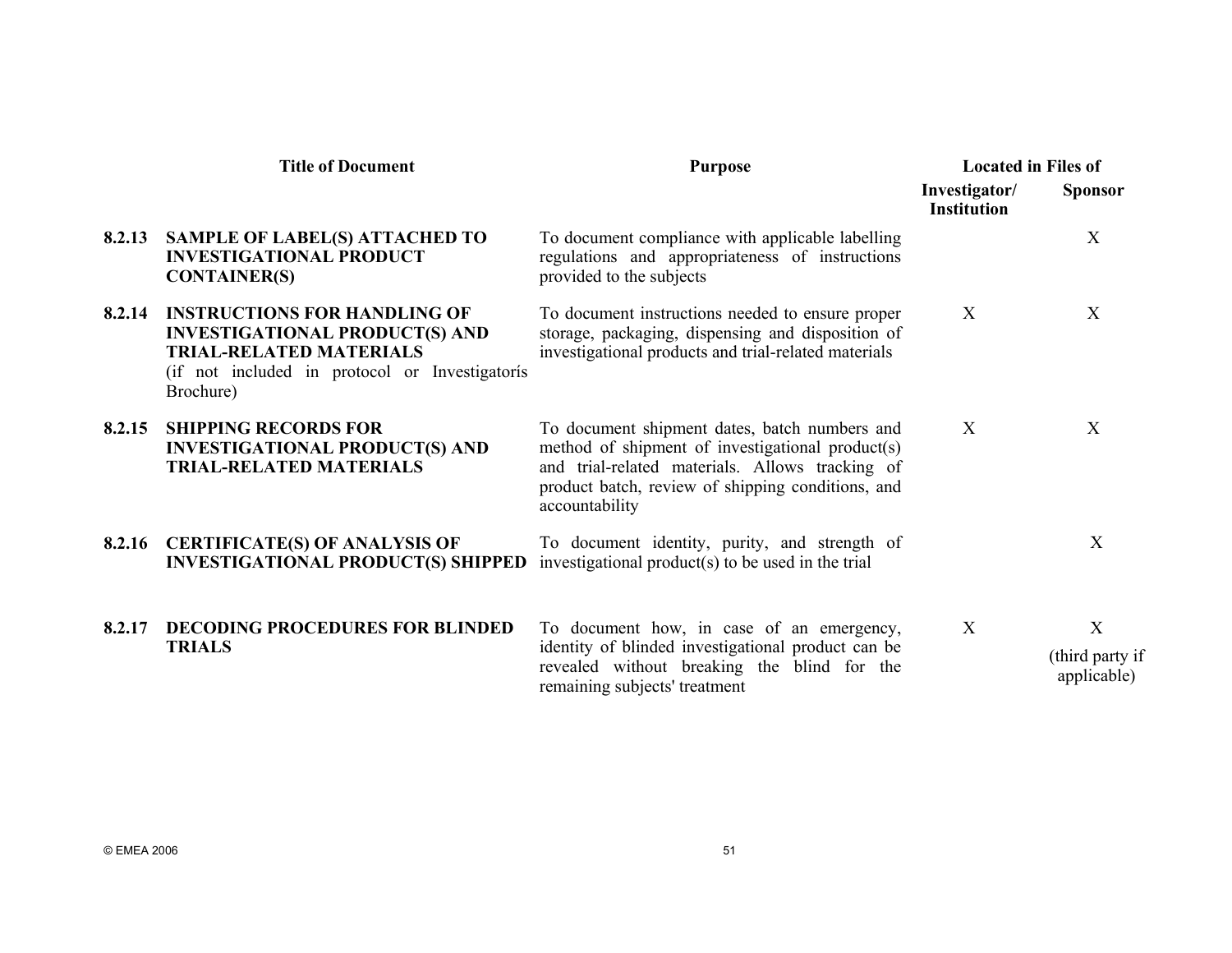|        | <b>Title of Document</b>                            | <b>Purpose</b>                                                                                                                                   | <b>Located in Files of</b>          |                                |
|--------|-----------------------------------------------------|--------------------------------------------------------------------------------------------------------------------------------------------------|-------------------------------------|--------------------------------|
|        |                                                     |                                                                                                                                                  | Investigator/<br><b>Institution</b> | <b>Sponsor</b>                 |
| 8.2.18 | <b>MASTER RANDOMISATION LIST</b>                    | To document method for randomisation of trial                                                                                                    |                                     | X                              |
|        |                                                     | population                                                                                                                                       |                                     | (third party if<br>applicable) |
| 8.2.19 | <b>PRE-TRIAL MONITORING REPORT</b>                  | To document that the site is suitable for the trial<br>(may be combined with 8.2.20)                                                             |                                     | X                              |
| 8.2.20 | <b>TRIAL INITIATION MONITORING</b><br><b>REPORT</b> | To document that trial procedures were reviewed<br>with the investigator and the investigator is trial<br>staff (may be combined with $8.2.19$ ) | X                                   | X                              |

#### **8.3 DURING THE CLINICAL CONDUCT OF THE TRIAL**

In addition to having on file the above documents, the following should be added to the files during the trial as evidence that all new relevant information is documented as it becomes available

| 8.3.1 | INVESTIGATORÍS BROCHURE UPDATES | To document that investigator is informed in a |  |
|-------|---------------------------------|------------------------------------------------|--|
|       |                                 | timely manner of relevant information as it    |  |
|       |                                 | becomes available                              |  |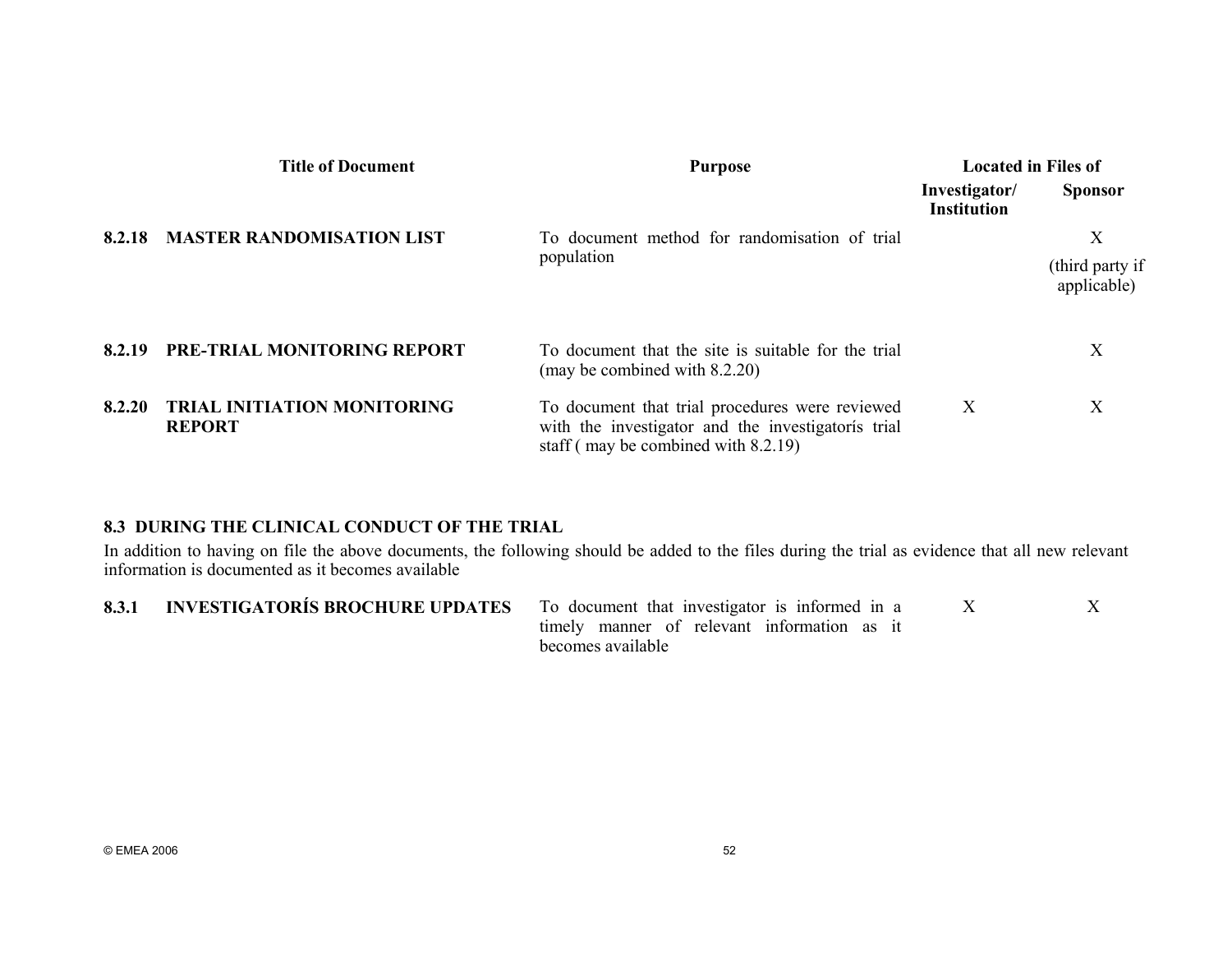|       | <b>Title of Document</b>                                                                                                                                                                                                                                                                                                                                            | <b>Purpose</b>                                                                                                                                                                                                  | <b>Located in Files of</b>          |                |
|-------|---------------------------------------------------------------------------------------------------------------------------------------------------------------------------------------------------------------------------------------------------------------------------------------------------------------------------------------------------------------------|-----------------------------------------------------------------------------------------------------------------------------------------------------------------------------------------------------------------|-------------------------------------|----------------|
|       |                                                                                                                                                                                                                                                                                                                                                                     |                                                                                                                                                                                                                 | Investigator/<br><b>Institution</b> | <b>Sponsor</b> |
| 8.3.2 | <b>ANY REVISION TO:</b><br>protocol/amendment(s) and CRF<br>informed consent form<br>any other written information provided to<br>subjects<br>advertisement for subject recruitment<br>(if used)                                                                                                                                                                    | To document revisions of these trial related<br>documents that take effect during trial                                                                                                                         | X                                   | X              |
| 8.3.3 | DATED, DOCUMENTED<br><b>APPROVAL/FAVOURABLE OPINION OF</b><br><b>INSTITUTIONAL REVIEW BOARD (IRB)</b><br><b>/INDEPENDENT ETHICS COMMITTEE</b><br>(IEC) OF THE FOLLOWING:                                                                                                                                                                                            | To document that the amendment(s) and/or<br>revision(s) have been subject to IRB/IEC review<br>and were given approval/favourable opinion. To<br>identify the version number and date of the<br>$document(s)$ . | X                                   | X              |
|       | $protocol$ amendment $(s)$<br>$\overline{\phantom{a}}$<br>revision(s) of:<br>- informed consent form<br>any other written information to be<br>provided to the subject<br>advertisement for subject recruitment<br>(if used)<br>any other documents given<br>approval/favourable opinion<br>continuing review of trial (where required)<br>$\overline{\phantom{a}}$ |                                                                                                                                                                                                                 |                                     |                |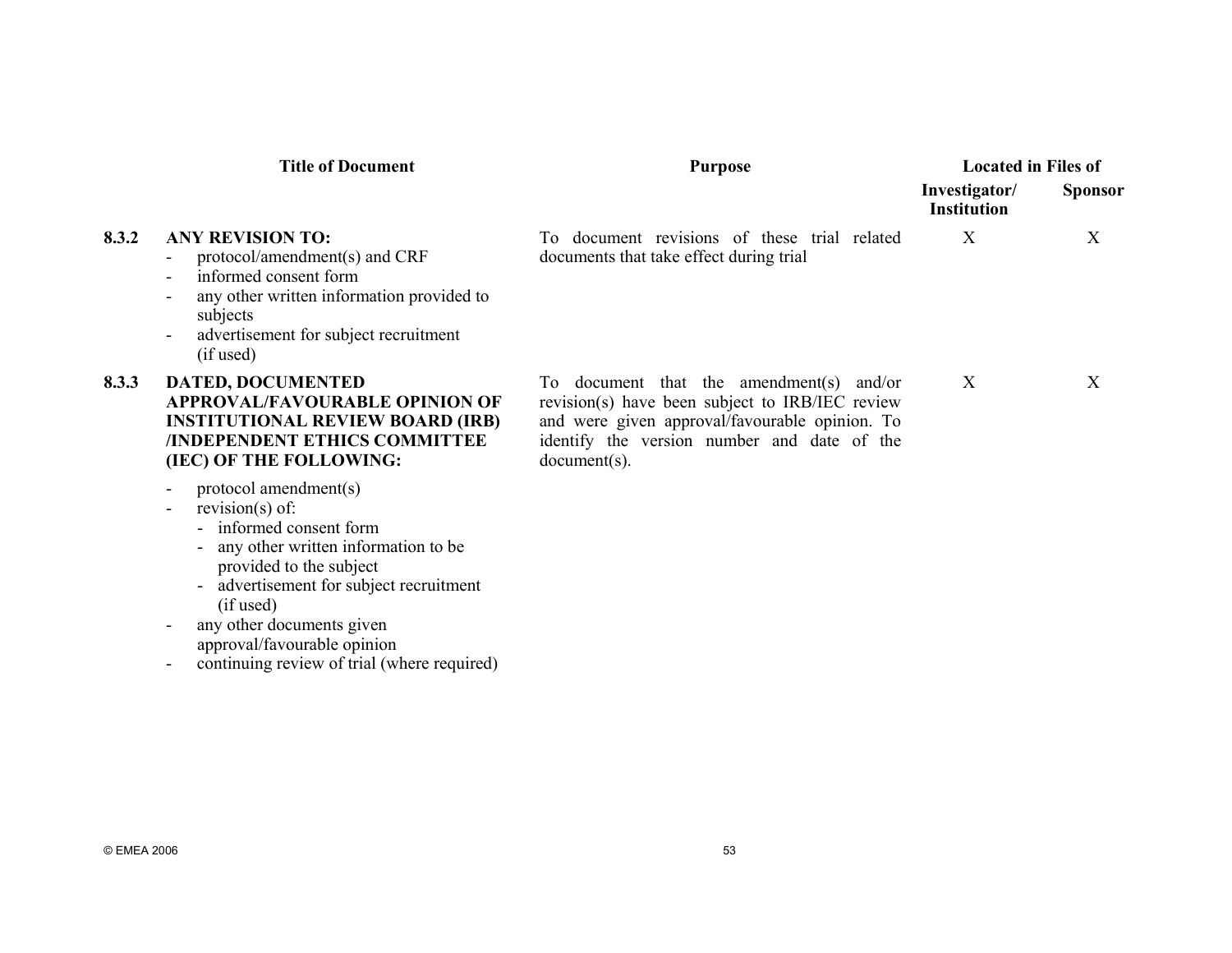|       | <b>Title of Document</b>                                                                                                                                                                                                        | <b>Purpose</b>                                                                         | <b>Located in Files of</b>          |                  |
|-------|---------------------------------------------------------------------------------------------------------------------------------------------------------------------------------------------------------------------------------|----------------------------------------------------------------------------------------|-------------------------------------|------------------|
|       |                                                                                                                                                                                                                                 |                                                                                        | Investigator/<br><b>Institution</b> | <b>Sponsor</b>   |
| 8.3.4 | <b>REGULATORY AUTHORITY(IES)</b><br>AUTHORISATIONS/APPROVALS/NOTIFIC<br><b>ATIONS WHERE REQUIRED FOR:</b><br>protocol amendment(s) and other documents                                                                          | To document compliance with applicable<br>regulatory requirements                      | X<br>(where)<br>required)           | X                |
| 8.3.5 | <b>CURRICULUM VITAE FOR NEW</b><br><b>INVESTIGATOR(S) AND/OR SUB-</b><br><b>INVESTIGATOR(S)</b>                                                                                                                                 | (see $8.2.10$ )                                                                        | X                                   | X                |
| 8.3.6 | <b>UPDATES TO NORMAL</b><br><b>VALUE(S)/RANGE(S) FOR MEDICAL/</b><br><b>LABORATORY/ TECHNICAL</b><br>PROCEDURE(S)/TEST(S) INCLUDED IN<br><b>THE PROTOCOL</b>                                                                    | To document normal values and ranges that are<br>revised during the trial (see 8.2.11) | X                                   | X                |
| 8.3.7 | <b>UPDATES OF MEDICAL/LABORATORY/</b><br><b>TECHNICAL PROCEDURES/TESTS</b><br>certification or<br>accreditation or<br>established quality control and/or external<br>quality assessment or<br>other validation (where required) | To document that tests remain adequate throughout<br>the trial period (see $8.2.12$ )  | X<br>(where)<br>required)           | $\boldsymbol{X}$ |
| 8.3.8 | <b>DOCUMENTATION OF</b><br><b>INVESTIGATIONAL PRODUCT(S) AND</b><br>TRIAL-RELATED MATERIALS SHIPMENT                                                                                                                            | (see $8.2.15$ .)                                                                       | X                                   | X                |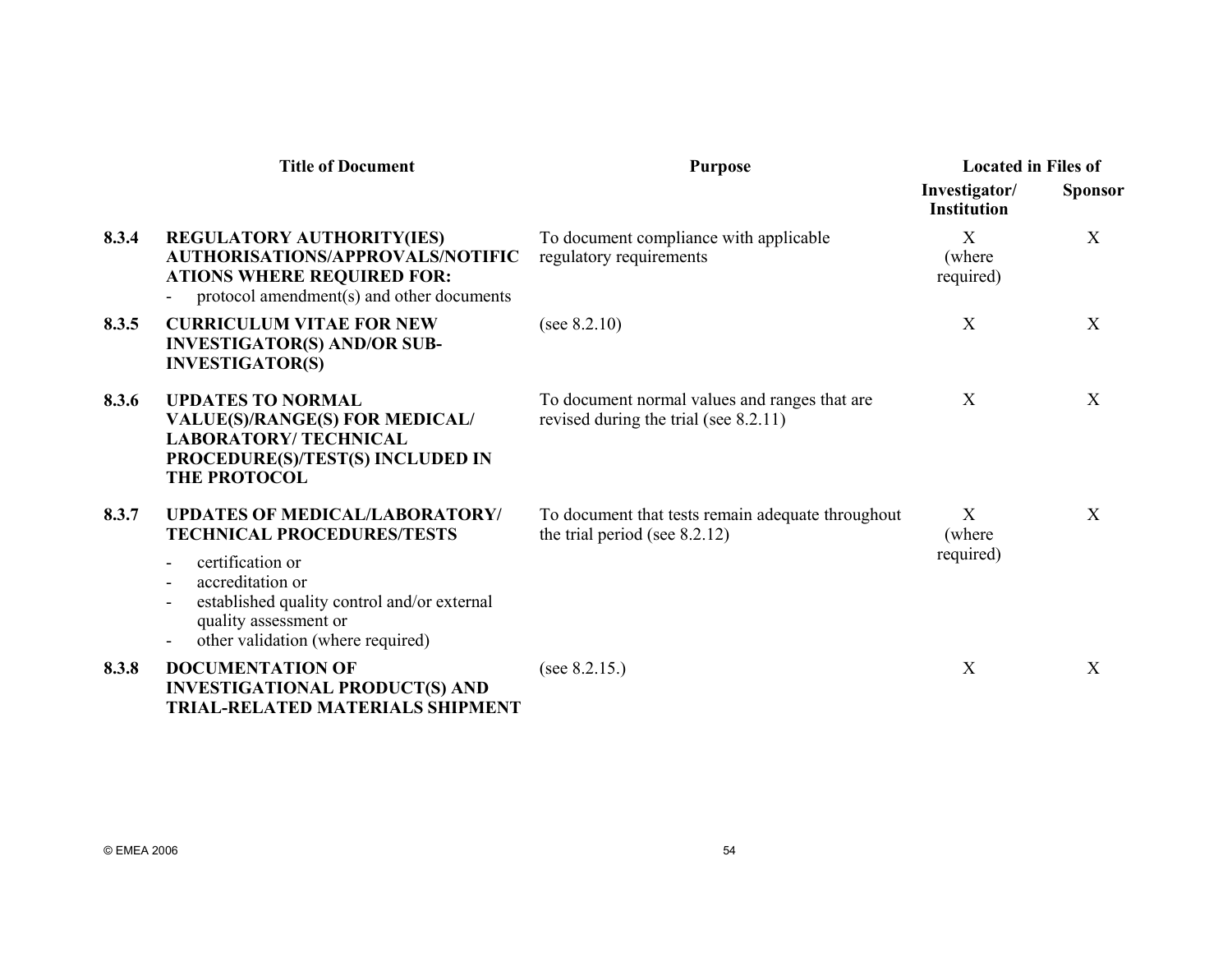|        | <b>Title of Document</b>                                                                                                | <b>Purpose</b>                                                                                                                                                                                                       | <b>Located in Files of</b>          |                |
|--------|-------------------------------------------------------------------------------------------------------------------------|----------------------------------------------------------------------------------------------------------------------------------------------------------------------------------------------------------------------|-------------------------------------|----------------|
|        |                                                                                                                         |                                                                                                                                                                                                                      | Investigator/<br><b>Institution</b> | <b>Sponsor</b> |
| 8.3.9  | <b>CERTIFICATE(S) OF ANALYSIS FOR NEW</b><br><b>BATCHES OF INVESTIGATIONAL</b><br><b>PRODUCTS</b>                       | (see $8.2.16$ )                                                                                                                                                                                                      |                                     | X              |
| 8.3.10 | <b>MONITORING VISIT REPORTS</b>                                                                                         | To document site visits by, and findings of, the<br>monitor                                                                                                                                                          |                                     | X              |
| 8.3.11 | <b>RELEVANT COMMUNICATIONS OTHER</b><br><b>THAN SITE VISITS</b><br>letters<br>meeting notes<br>notes of telephone calls | To document any agreements or significant<br>discussions regarding trial administration, protocol<br>violations, trial conduct, adverse event (AE)<br>reporting                                                      | X                                   | X              |
| 8.3.12 | <b>SIGNED INFORMED CONSENT FORMS</b>                                                                                    | document that consent is obtained<br>To<br>$\overline{1}$<br>accordance with GCP and protocol and dated prior<br>to participation of each subject in trial. Also to<br>document direct access permission (see 8.2.3) | X                                   |                |
| 8.3.13 | <b>SOURCE DOCUMENTS</b>                                                                                                 | To document the existence of the subject and<br>substantiate integrity of trial data collected. To<br>include original documents related to the trial, to<br>medical treatment, and history of subject               | X                                   |                |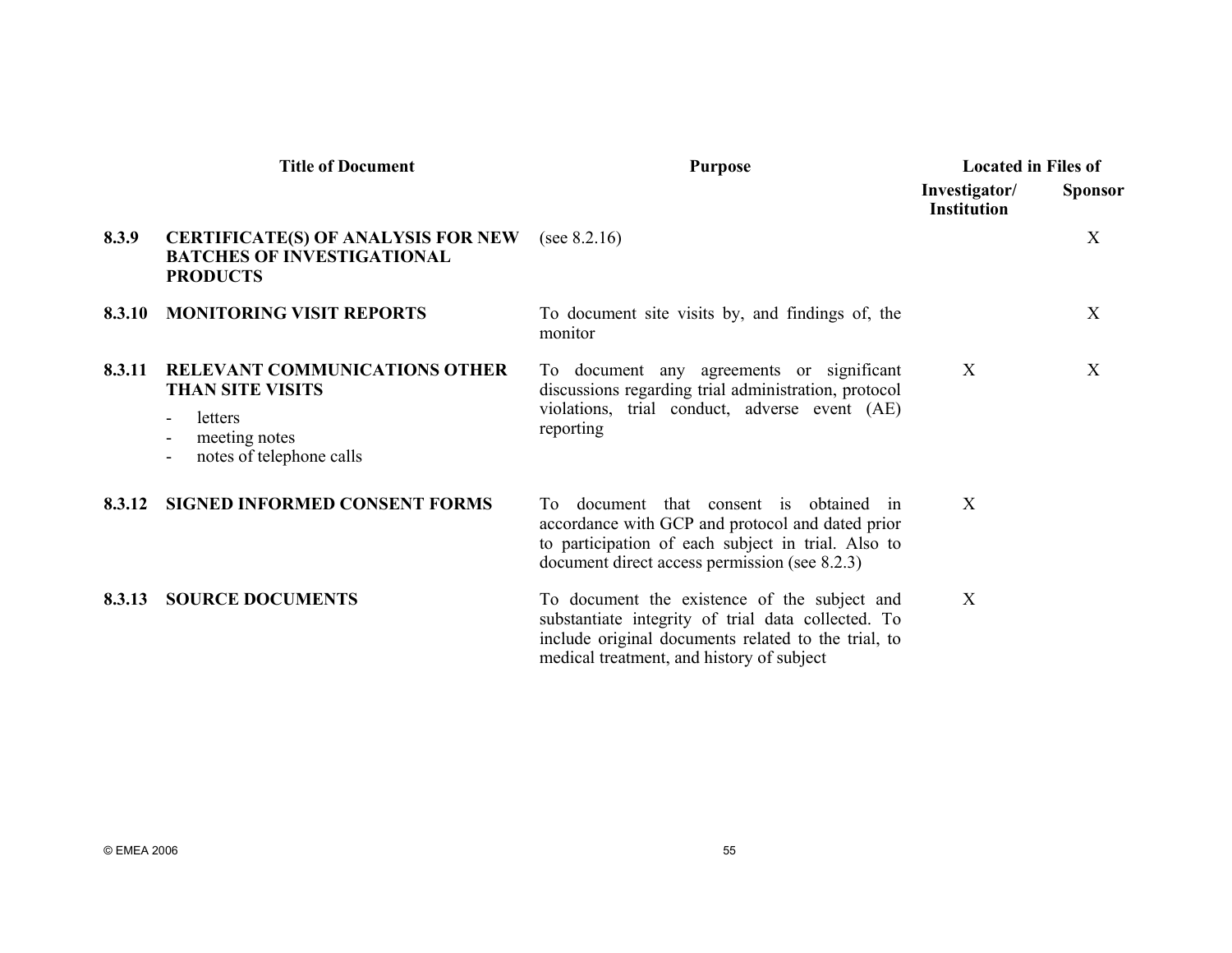|        | <b>Title of Document</b>                                                                                                                                                                                                              | <b>Purpose</b>                                                                                                                                                                                                                                                              | <b>Located in Files of</b>          |                           |
|--------|---------------------------------------------------------------------------------------------------------------------------------------------------------------------------------------------------------------------------------------|-----------------------------------------------------------------------------------------------------------------------------------------------------------------------------------------------------------------------------------------------------------------------------|-------------------------------------|---------------------------|
|        |                                                                                                                                                                                                                                       |                                                                                                                                                                                                                                                                             | Investigator/<br><b>Institution</b> | <b>Sponsor</b>            |
| 8.3.14 | <b>SIGNED, DATED AND COMPLETED</b><br><b>CASE REPORT FORMS (CRF)</b>                                                                                                                                                                  | To document that the investigator or authorised<br>member of the investigatoris staff confirms the<br>observations recorded                                                                                                                                                 | X<br>(copy)                         | X<br>(original)           |
| 8.3.15 | <b>DOCUMENTATION OF CRF</b><br><b>CORRECTIONS</b>                                                                                                                                                                                     | To document all changes/additions or corrections<br>made to CRF after initial data were recorded                                                                                                                                                                            | $\mathbf{X}$<br>(copy)              | X<br>(original)           |
| 8.3.16 | <b>NOTIFICATION BY ORIGINATING</b><br><b>INVESTIGATOR TO SPONSOR OF</b><br><b>SERIOUS ADVERSE EVENTS AND</b><br><b>RELATED REPORTS</b>                                                                                                | Notification by originating investigator to sponsor<br>of serious adverse events and related reports in<br>accordance with 4.11                                                                                                                                             | X                                   | X                         |
| 8.3.17 | <b>NOTIFICATION BY SPONSOR AND/OR</b><br><b>INVESTIGATOR, WHERE APPLICABLE,</b><br>TO REGULATORY AUTHORITY(IES) AND<br>IRB(S)/IEC(S) OF UNEXPECTED SERIOUS<br><b>ADVERSE DRUG REACTIONS AND OF</b><br><b>OTHER SAFETY INFORMATION</b> | Notification by sponsor and/or investigator, where<br>applicable, to regulatory<br>authorities<br>and<br>$IRB(s)/IEC(s)$ of unexpected serious adverse drug<br>reactions in accordance with 5.17 and 4.11.1 and<br>of other safety information in accordance with<br>5.16.2 | X<br>(where)<br>required)           | X                         |
| 8.3.18 | <b>NOTIFICATION BY SPONSOR TO</b><br><b>INVESTIGATORS OF SAFETY</b><br><b>INFORMATION</b>                                                                                                                                             | Notification by sponsor to investigators of safety<br>information in accordance with 5.16.2                                                                                                                                                                                 | X                                   | X                         |
| 8.3.19 | <b>INTERIM OR ANNUAL REPORTS TO</b><br><b>IRB/IEC AND AUTHORITY(IES)</b>                                                                                                                                                              | Interim or annual reports provided to IRB/IEC in<br>accordance with 4.10 and to authority(ies) in<br>accordance with 5.17.3                                                                                                                                                 | X                                   | X<br>(where)<br>required) |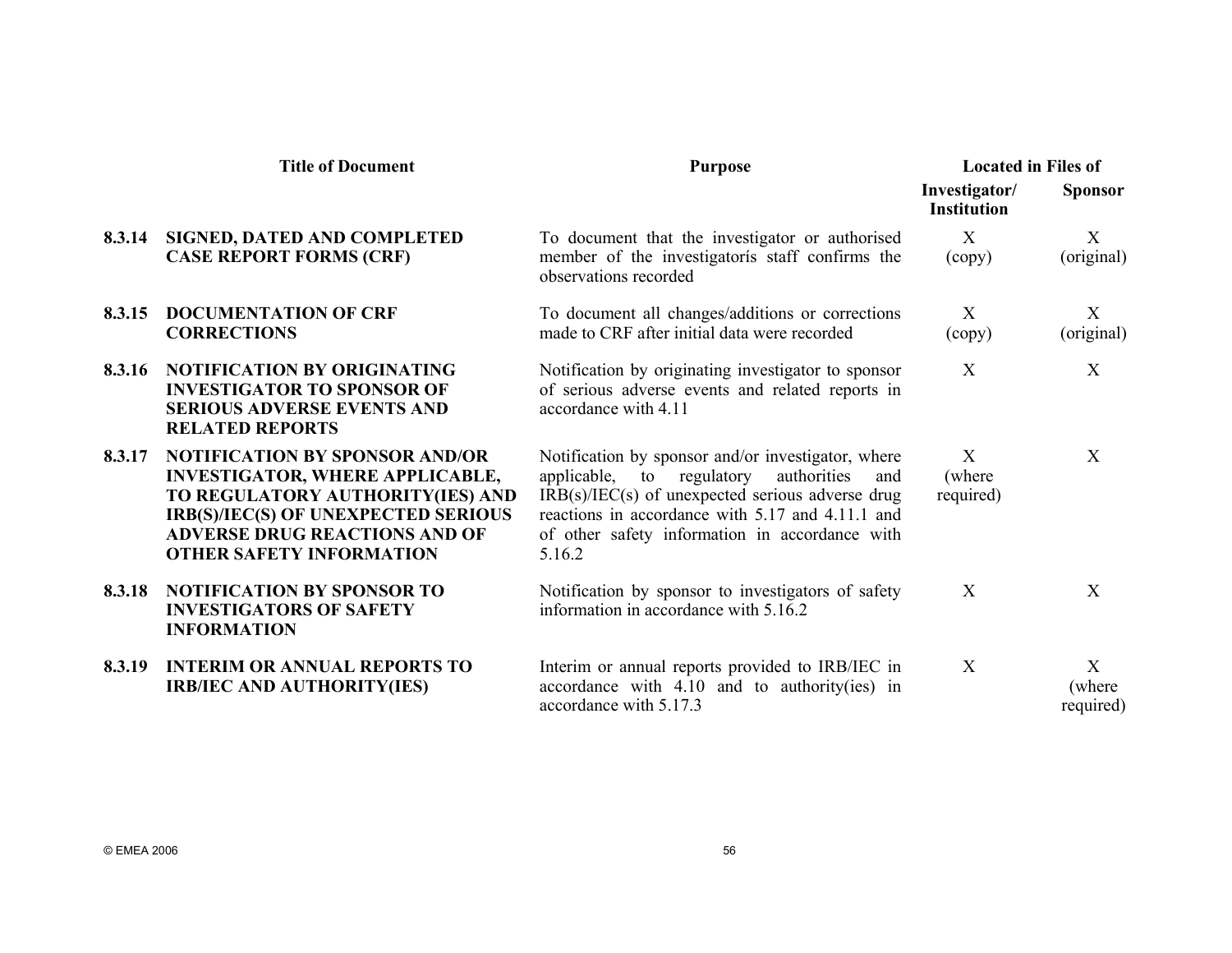|        | <b>Title of Document</b>                                                 | <b>Purpose</b>                                                                                                                                                                                                                   | <b>Located in Files of</b>          |                           |
|--------|--------------------------------------------------------------------------|----------------------------------------------------------------------------------------------------------------------------------------------------------------------------------------------------------------------------------|-------------------------------------|---------------------------|
|        |                                                                          |                                                                                                                                                                                                                                  | Investigator/<br><b>Institution</b> | <b>Sponsor</b>            |
| 8.3.20 | <b>SUBJECT SCREENING LOG</b>                                             | To document identification of subjects who<br>entered pre-trial screening                                                                                                                                                        | X                                   | X<br>(where)<br>required) |
| 8.3.21 | <b>SUBJECT IDENTIFICATION CODE LIST</b>                                  | To document that investigator/institution keeps a<br>confidential list of names of all subjects allocated<br>to trial numbers on enrolling in the trial. Allows<br>investigator/institution to reveal identity of any<br>subject | X                                   |                           |
| 8.3.22 | <b>SUBJECT ENROLMENT LOG</b>                                             | To document chronological enrolment of subjects<br>by trial number                                                                                                                                                               | X                                   |                           |
| 8.3.23 | <b>INVESTIGATIONAL PRODUCTS</b><br><b>ACCOUNTABILITY AT THE SITE</b>     | To document that investigational product(s) have<br>been used according to the protocol                                                                                                                                          | X                                   | X                         |
| 8.3.24 | <b>SIGNATURE SHEET</b>                                                   | To document signatures and initials of all persons<br>authorised to make entries and/or corrections on<br><b>CRFs</b>                                                                                                            | X                                   | X                         |
| 8.3.25 | <b>RECORD OF RETAINED BODY FLUIDS/</b><br><b>TISSUE SAMPLES (IF ANY)</b> | To document location and identification of<br>retained samples if assays need to be repeated                                                                                                                                     | X                                   | X                         |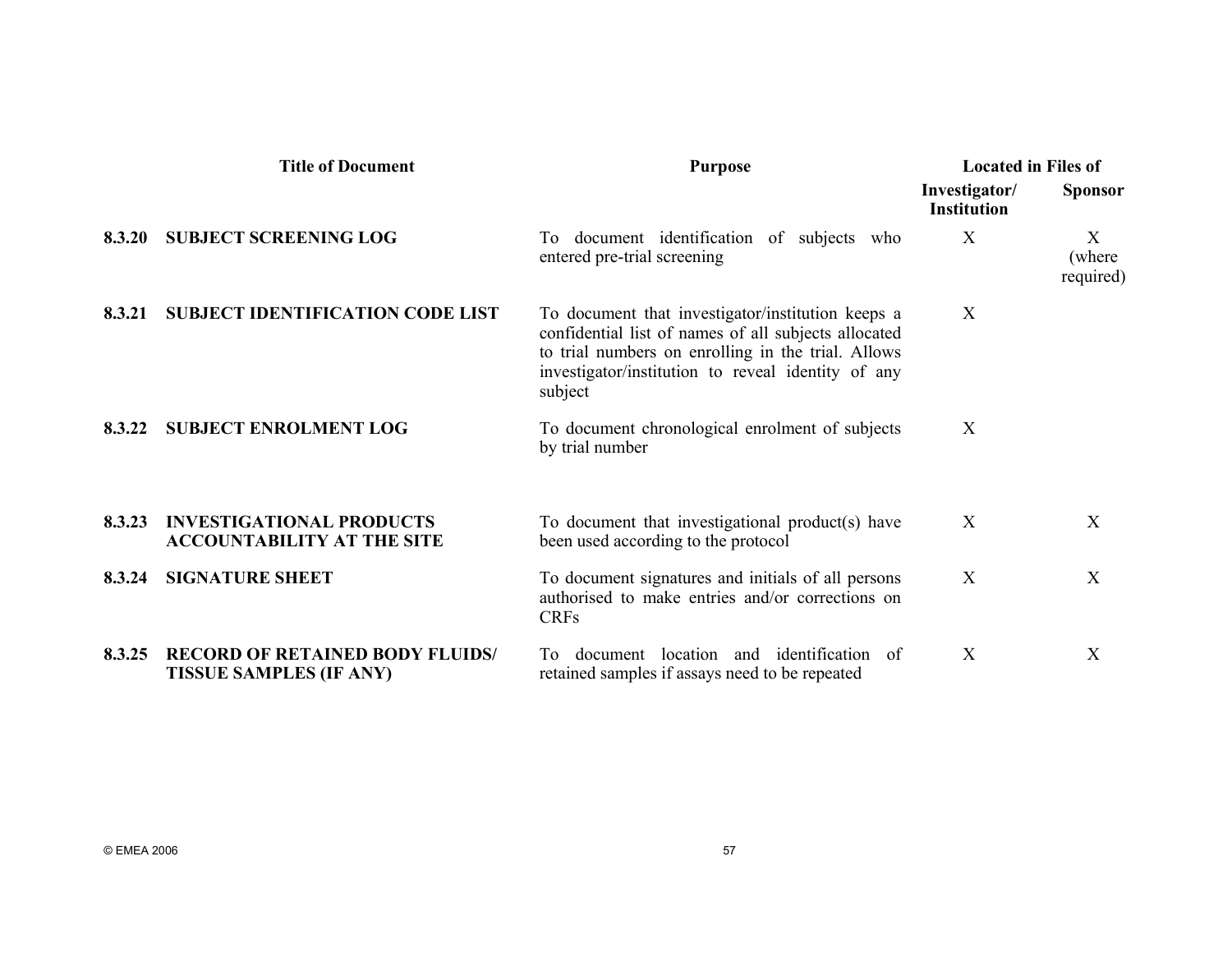## 8.4 After Completion or Termination of the Trial

After completion or termination of the trial, all of the documents identified in sections 8.2 and 8.3 should be in the file together with the following

|       | <b>Title of Document</b>                                                        | <b>Purpose</b>                                                                                                                                                                                                                                                          | <b>Located in Files of</b>          |                |
|-------|---------------------------------------------------------------------------------|-------------------------------------------------------------------------------------------------------------------------------------------------------------------------------------------------------------------------------------------------------------------------|-------------------------------------|----------------|
|       |                                                                                 |                                                                                                                                                                                                                                                                         | Investigator/<br><b>Institution</b> | <b>Sponsor</b> |
| 8.4.1 | <b>INVESTIGATIONAL PRODUCT(S)</b><br><b>ACCOUNTABILITY AT SITE</b>              | To document that the investigational product(s)<br>have been used according to the protocol. To<br>documents the final accounting of investigational<br>product(s) received at the site, dispensed to<br>subjects, returned by the subjects, and returned to<br>sponsor | X                                   | X              |
| 8.4.2 | <b>DOCUMENTATION OF</b><br><b>INVESTIGATIONAL PRODUCT</b><br><b>DESTRUCTION</b> | To document destruction of unused investigational<br>products by sponsor or at site                                                                                                                                                                                     | X                                   | X              |
|       |                                                                                 |                                                                                                                                                                                                                                                                         | (if destroyed at<br>site)           |                |
| 8.4.3 | <b>COMPLETED SUBJECT IDENTIFICATION</b><br><b>CODE LIST</b>                     | To permit identification of all subjects enrolled in<br>the trial in case follow-up is required. List should<br>be kept in a confidential manner and for agreed<br>upon time                                                                                            | $\boldsymbol{X}$                    |                |
| 8.4.4 | <b>AUDIT CERTIFICATE</b> (if available)                                         | To document that audit was performed                                                                                                                                                                                                                                    |                                     | X              |
| 8.4.5 | FINAL TRIAL CLOSE-OUT MONITORING<br><b>REPORT</b>                               | To document that all activities required for trial<br>close-out are completed, and copies of essential<br>documents are held in the appropriate files                                                                                                                   |                                     | X              |
| 8.4.6 | <b>TREATMENT ALLOCATION AND</b><br><b>DECODING DOCUMENTATION</b>                | Returned to sponsor to document any decoding<br>that may have occurred                                                                                                                                                                                                  |                                     | X              |